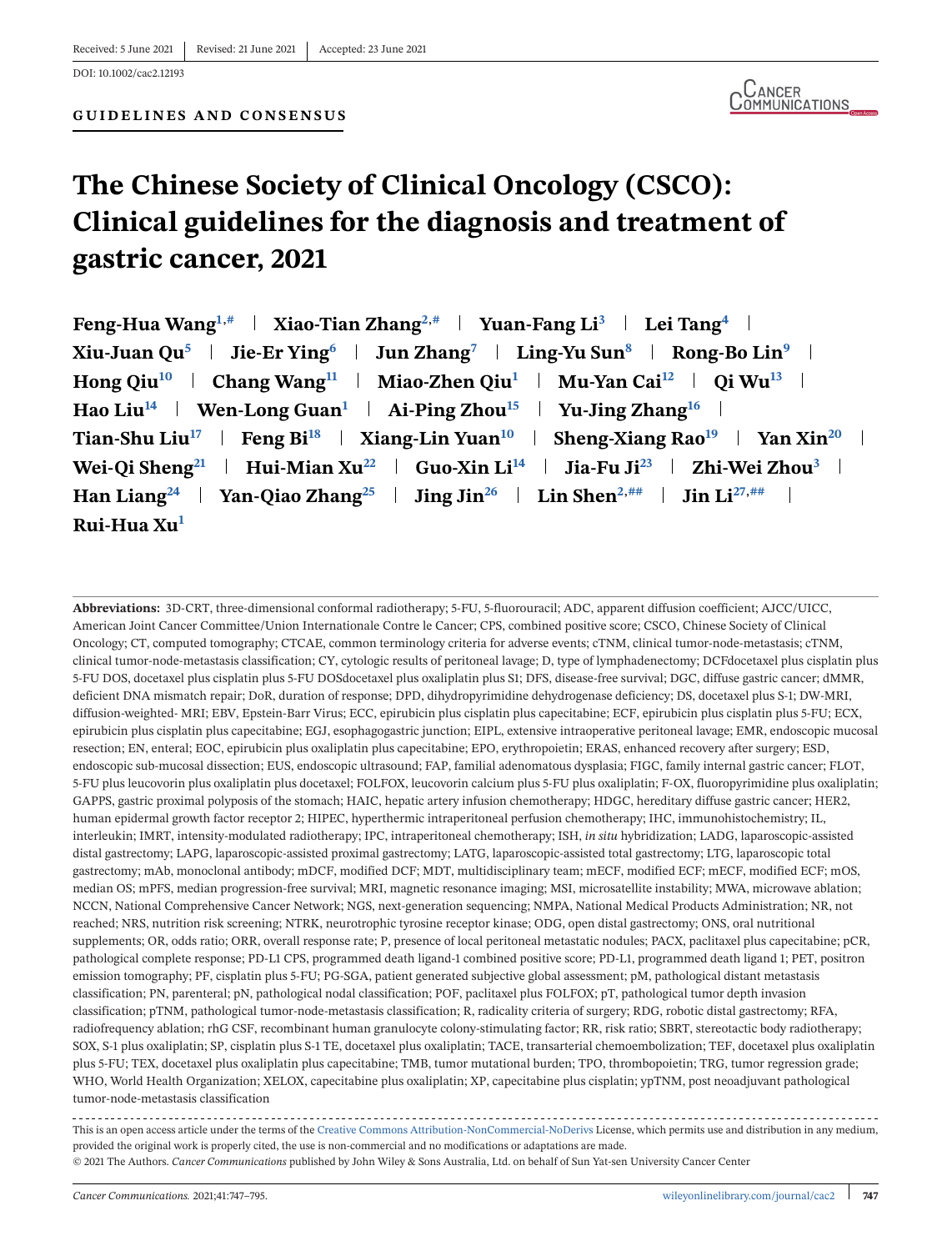## <span id="page-1-0"></span>**748 WANGET AL. WANGET AL. WANGET AL. WANGET AL. WANGET AL.**

<sup>1</sup> Department of Medical Oncology, State Key Laboratory of Oncology in South China, Collaborative Innovation Center for Cancer Medicine, Sun Yat-sen University Cancer Center, Guangzhou, Guangdong 510060, P. R. China

<sup>2</sup> Department of Gastrointestinal Oncology, Key Laboratory of Carcinogenesis and Translational Research (Ministry of Education), Peking University Cancer Hospital and Institute, Beijing 100142, P. R. China

 $3$  Department of Gastric Surgery, State Key Laboratory of Oncology in South China, Collaborative Innovation Center for Cancer Medicine, Sun Yat-sen University Cancer Center, Guangzhou, Guangdong 510060, P. R. China

<sup>4</sup> Department of Radiology, Key Laboratory of Carcinogenesis and Translational Research (Ministry of Education), Peking University Cancer Hospital and Institute, Beijing 100142, P. R. China

 $<sup>5</sup>$  Department of Medical Oncology, The First Hospital of China Medical University, Shenyang, Liaoning 110001, P. R. China</sup>

<sup>6</sup> Department of Medical Oncology, Zhejiang Cancer Hospital, Hangzhou, Zhejiang 310006, P. R. China

 $^7$  Department of Medical Oncology, Ruijin Hospital, Shanghai Jiaotong University School of Medicine, Shanghai 200025, P. R. China

<sup>8</sup> Department of Surgical Oncology, The Fourth Affiliated Hospital of Harbin Medical University, Harbin, Heilongjiang 150001, P. R. China

<sup>9</sup> Department of Medical Oncology, Fujian Cancer Hospital, Fuzhou, Fujian 350000, P. R. China

<sup>10</sup> Department of Medical Oncology, Tongji Hospital Affiliated to Tongji Medical College of Huazhong University of Science and Technology, Wuhan, Hubei 430030, P. R. China

<sup>11</sup> Cancer Center of The First Hospital of Jilin University, Changchun, Jilin 130021, P. R. China

<sup>12</sup> Department of Pathology, State Key Laboratory of Oncology in South China, Collaborative Innovation Center of Cancer Medicine, Sun Yat-sen University Cancer Center, Guangzhou, Guangdong 510060, P. R. China

<sup>13</sup> Department of Endoscopy Center, Key Laboratory of Carcinogenesis and Translational Research (Ministry of Education), Peking University Cancer Hospital and Institute, Beijing 100142, P. R. China

<sup>14</sup> Department of General Surgery, Nanfang Hospital, Southern Medical University, Guangzhou, Guangdong 510515, P. R. China

<sup>15</sup> Department of Oncology, National Cancer Center, National Clinical Research Center for Cancer, Cancer Hospital, Chinese Academy of Medical Sciences and Peking Union Medical College, Beijing 100021, P. R. China

<sup>16</sup> Department of Radiotherapy, State Key Laboratory of Oncology in South China, Collaborative Innovation Center for Cancer Medicine, Sun Yat-sen University Cancer Center, Guangzhou, Guangdong 510060, P. R. China

<sup>17</sup> Department of Medical Oncology, Zhongshan Hospital Affiliated to Fudan University, Shanghai 200032, P. R. China

<sup>18</sup> Department of Abdominal Oncology, West China Hospital of Sichuan University, Chengdu, Sichuan 610041, P. R. China

<sup>19</sup> Department of Radiology, Zhongshan Hospital, Fudan University, Shanghai 200032, P. R. China

<sup>20</sup> Pathology Laboratory of Gastrointestinal Tumor, The First Hospital of China Medical University, Shenyang, Liaoning 110001, P. R. China

<sup>21</sup> Department of Pathology, Zhongshan Hospital Affiliated to Shanghai Fudan University, Shanghai 200032, P. R. China

 $^{22}$  Department of Gastrointestinal Oncology Surgery, The First Hospital of China Medical University, Shenyang, Liaoning 110001, P. R. China

<sup>23</sup> Department of Gastrointestinal Surgery, Key Laboratory of Carcinogenesis and Translational Research (Ministry of Education), Peking University Cancer Hospital and Institute, Beijing 100142, P. R. China

<sup>24</sup> Department of Gastric Surgery, Tianjin Medical University Cancer Institute & Hospital, Tianjin 300060, P. R. China

<sup>25</sup> Department of Gastrointestinal Medical Oncology, Cancer Hospital of Harbin Medical University, Harbin, Heilongjiang 150081, P. R. China

<sup>26</sup> Department of Radiation Oncology, Shenzhen Center, Cancer Hospital of Chinese Academy of Medical Sciences, Shenzhen 518000, P. R. China

<sup>27</sup> Department of Oncology, East Hospital Affiliated to Shanghai Tongji University, Shanghai 200120, P. R. China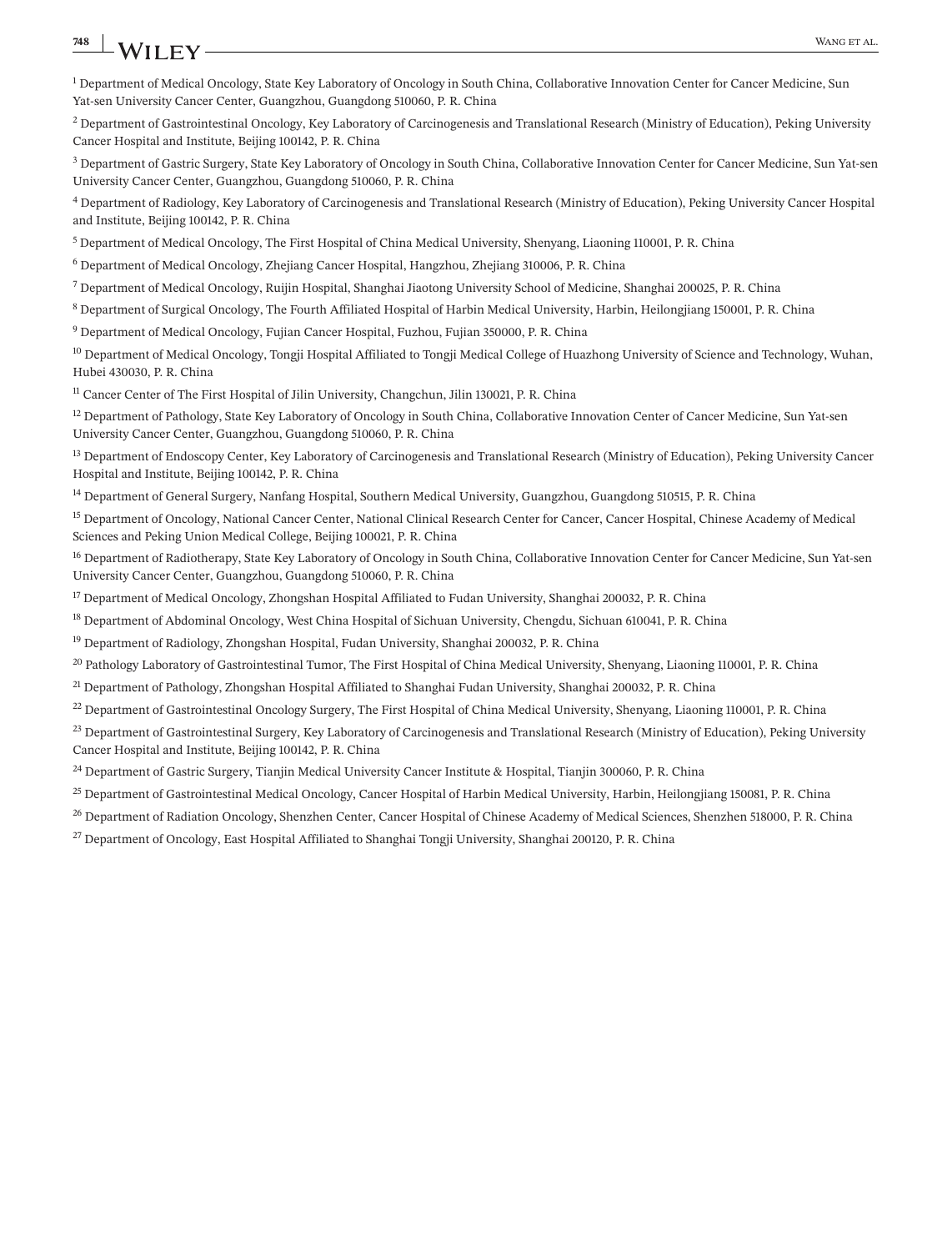#### <span id="page-2-0"></span>**Correspondence**

Rui-Hua Xu, Department of Medical Oncology, Sun Yat-sen University Cancer Center; State Key Laboratory of Oncology in South China; Collaborative Innovation Center of Cancer Medicine, Guangzhou 510060, Guangdong, P. R. China. Email: [xurh@sysucc.org.cn](mailto:xurh@sysucc.org.cn)

#FenghuaWang and Xiaotian Zhang are the first co-authors. ##Jin Li and Lin Shen are the cocorresponding authors.

### **Abstract**

There exist differences in the epidemiological characteristics, clinicopathological features, tumor biological characteristics, treatment patterns, and drug selections between gastric cancer patients from the Eastern and Western countries. The Chinese Society of Clinical Oncology (CSCO) has organized a panel of senior experts specializing in all sub-specialties of gastric cancer to compile a clinical guideline for the diagnosis and treatment of gastric cancer since 2016 and renews it annually. Taking into account regional differences, giving full consideration to the accessibility of diagnosis and treatment resources, these experts have conducted expert consensus judgment on relevant evidence and made various grades of recommendations for the clinical diagnosis and treatment of gastric cancer to reflect the value of cancer treatment and meeting health economic indexes in China. The 2021 CSCO Clinical Practice Guidelines for Gastric Cancer covers the diagnosis, treatment, follow-up, and screening of gastric cancer. Based on the 2020 version of the CSCO Chinese Gastric Cancer guidelines, this updated guideline integrates the results of major clinical studies from China and overseas for the past year, focused on the inclusion of research data from the Chinese population for more personalized and clinically relevant recommendations. For the comprehensive treatment of non-metastatic gastric cancer, attentions were paid to neoadjuvant treatment. The value of perioperative chemotherapy is gradually becoming clearer and its recommendation level has been updated. For the comprehensive treatment of metastatic gastric cancer, recommendations for immunotherapy were included, and immune checkpoint inhibitors from third-line to the first-line of treatment for different patient groups with detailed notes are provided.

#### **KEYWORDS**

adjuvant, chemotherapy, Chinese Society of Clinical Oncology (CSCO), diagnosis, gastric cancer, immunotherapy, neoadjuvant, radiotherapy, surgery, targeted therapy

### **1 BACKGROUND**

Gastric cancer is the fifth commonest cancer and the fourth leading cause of cancer mortality worldwide. It has the highest incidence and mortality rates in Eastern and Western Asia, Latin America, and some Eastern European countries [\[1\]](#page-38-0). The disease burden of gastric cancer in China is high. According to the Global Burden of Disease Study 2019, the disability-adjusted life-years (DALYs) in China accounted for 44.21% of the total number of gastric cancer worldwide [\[2\]](#page-38-0). Gastric cancer is the second most frequently diagnosed cancer and the second leading cause of cancer-related deaths in China. China has a higher mortality/incidence ratio (0.845) and 5-year prevalence (27.6/100,000) than most developed countries and highlights a worrisome feature of a consistent increase in

the incidence of early-onset gastric cancer (EOGC) among the young population [\[3\]](#page-38-0).

The common risk factors of gastric cancer include Helicobacter pylori infection, smoking, high salty diets, susceptibility to hereditary gastric cancer syndrome. During the last decade, the incidence of gastric cancer has decreased steadily owing to the reduction in gastric cancer-related risk factors in China and other countries. However, since gastric cancer has a complex microenvironment and is a heterogeneous disease, there exist differences between the Western and Eastern gastric cancer populations as to the etiology, epidemiological characteristics, primary tumor site, histopathology, treatment strategies, prognoses, molecular biological characteristics, and immunological characteristics. As such, the purpose of this guideline is to standardize the treatment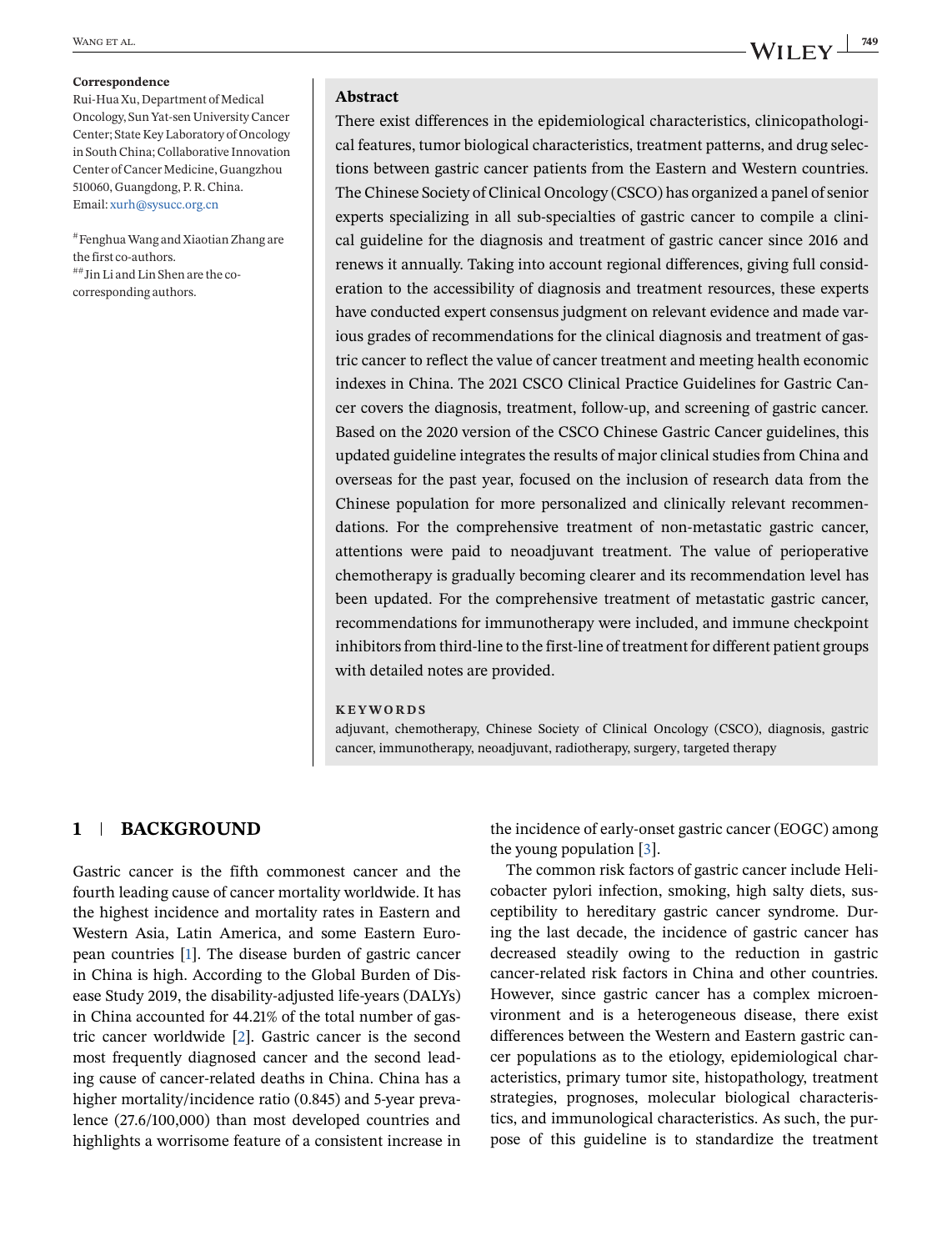for different stages of gastric cancer in the Chinese population.

### **2 DIAGNOSIS**

### **2.1 Basic principles**

The tumor-node-metastasis (TNM) staging system from the American Joint Cancer Committee/Union Internationale Contre le Cancer (AJCC/UICC) is the internationally accepted standard for gastric cancer staging, and the 8th edition is used throughout this guideline. Initial evaluation of gastric cancer mainly includes imaging and pathological examinations for diagnosis. Other examinations include complete physical examination, blood chemistry tests, endoscopy (endoscopic ultrasound [EUS] and fine-needle biopsy), metastatic lesion biopsy, diagnostic laparoscopy, and diagnostic intra-peritoneal fluid examination.

Chest, abdominal and pelvic computed tomography (CT) is the primary diagnostic modality for pre-treatment clinical staging. Magnetic resonance imaging (MRI), laparoscopic exploration, and positron emission tomogra-

phy (PET) scan are alternatives to CT for the diagnosis of liver, peritoneal, and systemic metastases, respectively. The imaging report should clearly describe observations to support the clinical stage evaluation and classification (cTNM) of the disease.

Histopathological examination is the gold standard for gastric cancer diagnosis and is the basic prerequisite for treatment initiation. The postoperative histopathological staging (pTNM) and diagnosis provide information for a complete assessment of the tumor to prognosticate and plan personalized treatment strategies. Currently, the molecular classification of gastric cancer is based on the human epidermal growth factor receptor 2 (HER2) expression in tumor tissues, and it is the basis for selecting anti-HER2 targeted therapy. All cases pathologically diagnosed as gastric or esophagogastric junction (EGJ) adenocarcinoma should undergo HER2 assessment. It is recommended to also evaluate the microsatellite instability [MSI]) by polymerase chain reaction (PCR) or deficient DNA mismatch repair (dMMR) status by immunohistochemistry (IHC)in gastric cancer tissues for all newly diagnosed gastric cancer cases. The use of next-generation sequencing (NGS) and liquid biopsy in gastric cancer are still in an investigational phase.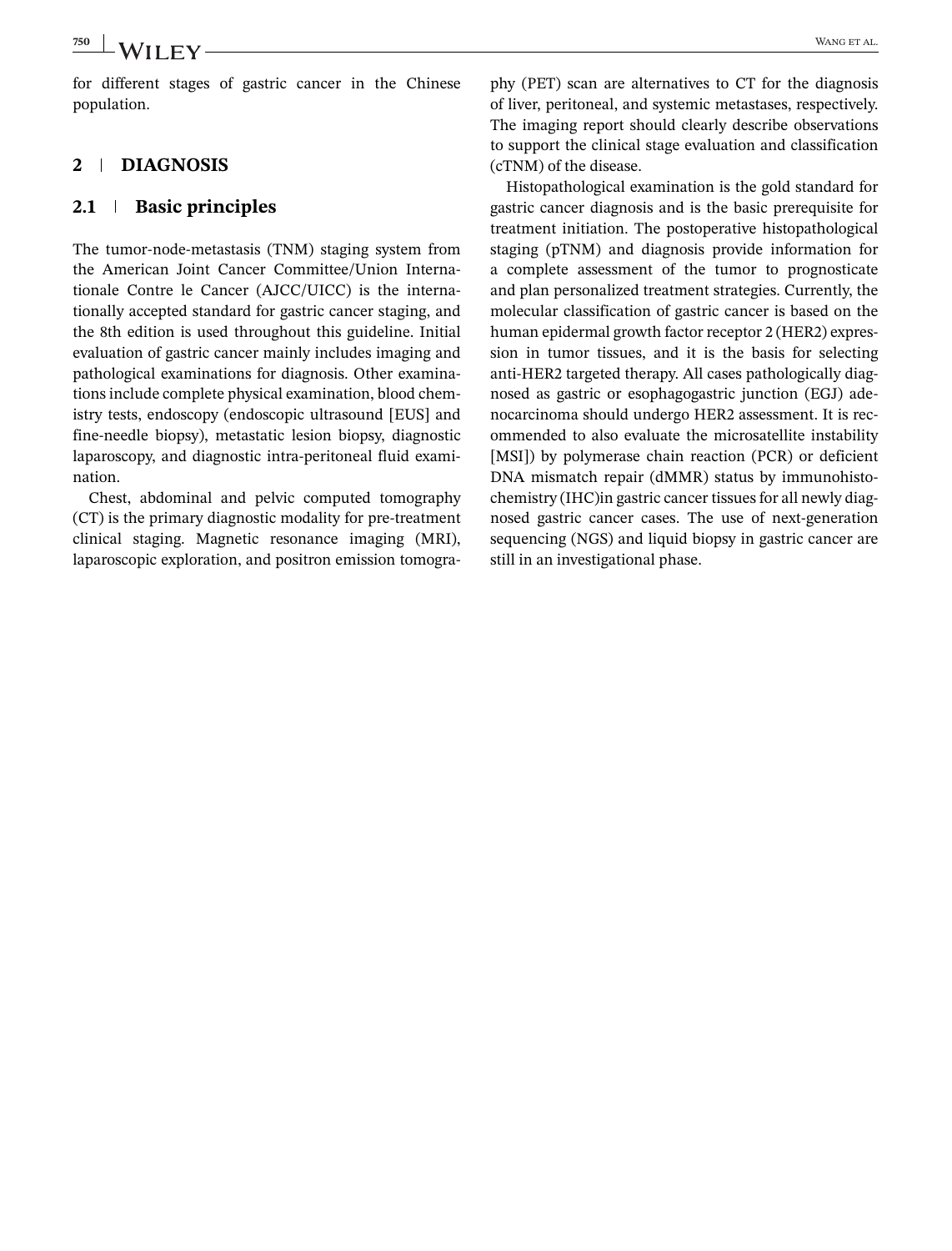### **2.2 Imaging and endoscopy**

| Purpose (diagnosis/<br>evaluation) | <b>Grade I recommendations</b>                                                                                                                           | <b>Grade II recommendations</b>                                                                                                                                                  | <b>Grade III</b><br>recommendations                          |
|------------------------------------|----------------------------------------------------------------------------------------------------------------------------------------------------------|----------------------------------------------------------------------------------------------------------------------------------------------------------------------------------|--------------------------------------------------------------|
| Definitive diagnosis               | Gastroscopy + biopsy<br>(Evidence 1A)                                                                                                                    | Cytological examination<br>(Evidence $2A)^a$ )                                                                                                                                   |                                                              |
| Location evaluation                | • Gastroscopy<br>(Evidence 1A)<br>• Abdominal enhanced CT<br>(Evidence 1A)                                                                               | Abdominal MRI<br>(Evidence 2A)                                                                                                                                                   | X-ray barium double<br>contrast radiography<br>(Evidence 2B) |
| Staging evaluation                 | • Abdominal and pelvic enhanced $CT^b$<br>(Evidence 1B)<br>$\bullet$ Chest CT <sup>c</sup><br>(Evidence 1B)<br>$\cdot$ EUS <sup>d</sup><br>(Evidence 1A) | • Abdominal MRI $e$<br>(Evidence 2A)<br>$\cdot$ PET/CT<br>(Evidence 2A)<br>• Diagnostic laparoscopy and examination<br>of intraperitoneal washings <sup>f</sup><br>(Evidence 1B) |                                                              |
| Treatment efficacy<br>evaluation   | Abdominal and pelvic enhanced CT <sup>g</sup><br>(Evidence 1A)                                                                                           | • Gastroscopy<br>(Evidence 2A)<br>$\cdot$ PET/CT<br>(Evidence 1B)<br>• Abdominal MRI<br>(Evidence 2A)                                                                            | Functional imaging<br>examinationh<br>(Evidence 3)           |

Abbreviations: EUS, endoscopic ultrasound; MRI, magnetic resonance imaging; PET/CT, positron emission tomography/computed tomography; **Notes**

<sup>a</sup>If it is not possible to obtain a pathological diagnosis of gastric cancer despite repeated gastroscopic biopsies, cytological examination of ascites/pleural effusion or pathological examination of metastatic lesions can be used as the basis for qualitative diagnosis.

 $b$ Ensure that the gastric cavity is fully dilated and expanded by drinking enough liquid, water preferably, before the examination [\[4, 5\]](#page-38-0). A multiphase and multi-planar enhanced contrast scan is recommended for diagnosis [\[6\]](#page-39-0). Plain abdominal CT scans are not recommended. If patients have contraindications to the contrast agent used for enhanced CT scan, MRI or EUS is recommended [\[4, 5\]](#page-38-0). CT imaging texture analysis can be used for assisting physicians' evaluation and could potentially increase staging accuracy [\[7\]](#page-39-0).

<sup>c</sup>Chest CT can detect lung metastasis more effectively than X-ray examination [\[6\]](#page-39-0). For EGJ carcinoma, enhanced CT scan of the chest is recommended to assess the metastatic status and range of mediastinal lymph nodes.

<sup>d</sup>EUS should be carried out in qualified centers. In the 8th edition of the AJCC/UICC staging system for gastric cancer, esophageal cancer, and EGJ cancer, EUS is recommended as the preferred modality for the clinical evaluation of tumor depth invasion (cT) [\[5\]](#page-39-0). EUS cT staging not only enables direct observation of the lesions but can also provide visual descriptions regarding the different anatomical layers of the gastric wall and non-homogeneous hypoechoic regions which could suggest the destruction of corresponding layers of the gastric wall. Simultaneously, EUS can detect enlarged perigastric lymph nodes and metastatic lesions in the gastric-neighboring parts of the liver and peritoneal cavity. Thus, EUS is helpful for the diagnosis and clinical staging of gastric cancer, and assessment of response to neoadjuvant therapy. A systematic meta-analysis of 50 studies (*n* = 4397) reported that the overall sensitivity and specificity of EUS for distinguishing T1 to T2 (superficial) versus T3 to T4 (advanced) gastric cancer was 0.86 and 0.90, respectively [\[8\]](#page-39-0). Further, the diagnostic capacity of EUS to distinguish T1 (early gastric cancer) versus T2 (muscle-infiltrating) tumor was 0.85 and 0.90, and T1a (mucosal) versus T1b (submucosal) cancer was 0.87 and 0.75, respectively [\[8\]](#page-39-0).

eWhen liver metastasis is suspected on a CT scan, abdominal contrast MRI is recommended for further confirmation. If the patients' conditions permit, a liver-specific contrast agent can be used to increase the diagnostic sensitivity [\[9\]](#page-39-0).

f Diagnostic laparoscopic exploration and examination of intraperitoneal washings are recommended for detecting occult metastasis and when peritoneal metastasis is suspected [\[5\]](#page-39-0). For intraperitoneal lavage, 200 mL of normal saline can be infused into the different quadrants of the abdominal cavity and collect ≥50 mL of the lavage fluid for cytological examinations.

<sup>g</sup>According to the response evaluation criteria in solid tumors (RECIST) 1.1 criteria [\[10\]](#page-39-0), nodules of the liver, lung, or peritoneal metastasis with a long-axis diameter ≥1 cm or lymph nodes with a short-axis diameter ≥1.5 cm should be used as target lesions for treatment evaluation. The thickness of primary lesions can be used as a reference for therapeutic assessment but should not be considered as a target lesion. In regard to immunotherapy, treatment efficacy can be evaluated using the iRECIST criteria [\[11\]](#page-39-0).

h Small sample-sized studies have shown that volume measurement on imaging examinations [\[12\]](#page-39-0) and functional imaging parameters such as the apparent diffusion coefficient value of diffusion-weighted MRI (DW-MRI) [\[13\]](#page-39-0) and iodine concentration of spectral CT examinations [\[14\]](#page-39-0) can assist in the evaluation of treatment efficacy of gastric cancer and can be used as a reference for evaluating treatment of atypical cases. Further, CT deep learning technology has also shown potential in assisting the evaluation of gastric cancer chemotherapy efficacy [\[15\]](#page-39-0).

### **2.3 Pathological diagnosis**

### 2.3.1 Histopathological diagnosis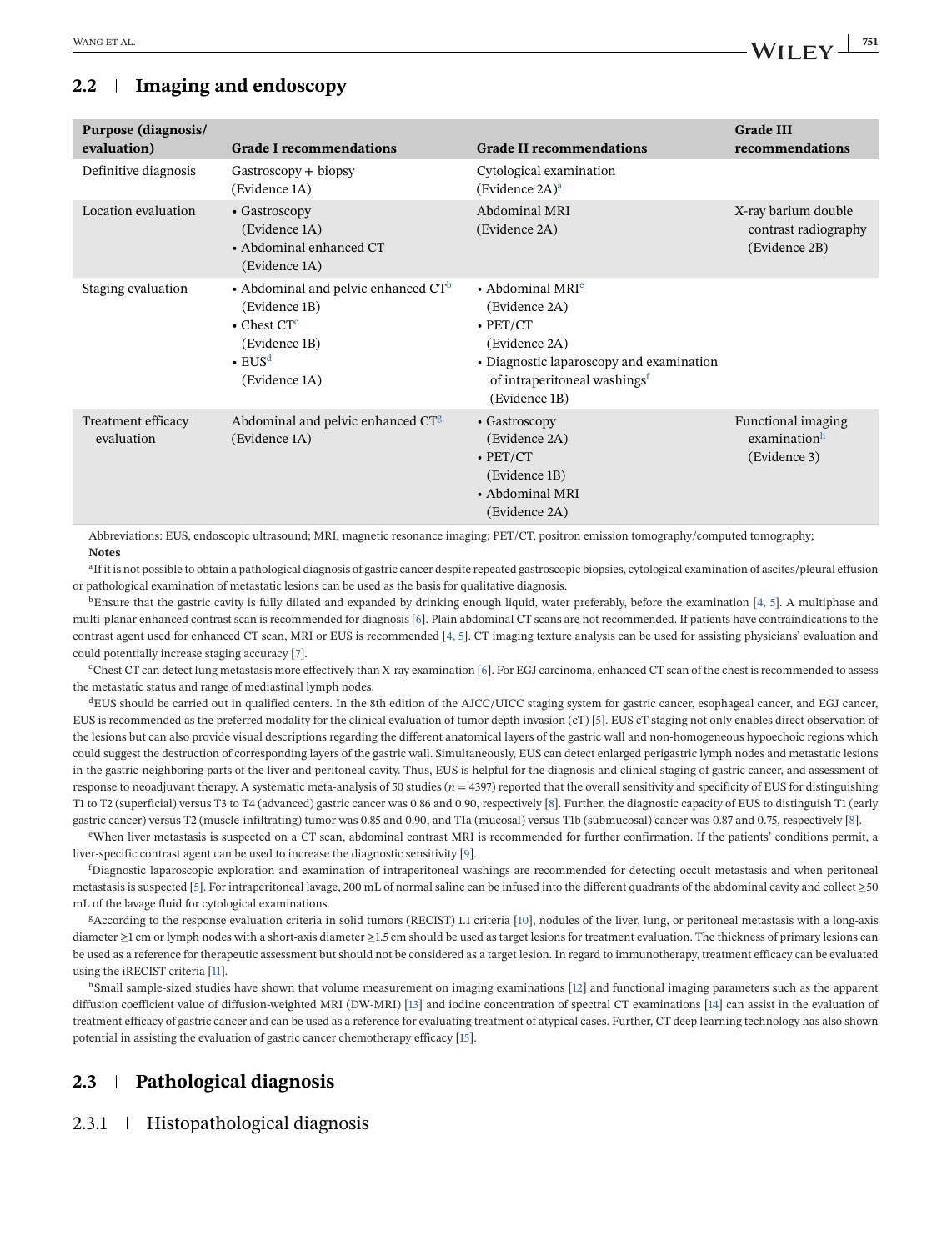| 752 | WANG ET AL<br>WILEY                                 |                                                                                                                                                         |                                                                                                                                                                                                                                                                                                   |                                                                                                                                                                                                                                                                                                                                                                                                                                                                                                                                   |                                                                                                                                                                                                                                                                                                                                                                                                                                                             |  |
|-----|-----------------------------------------------------|---------------------------------------------------------------------------------------------------------------------------------------------------------|---------------------------------------------------------------------------------------------------------------------------------------------------------------------------------------------------------------------------------------------------------------------------------------------------|-----------------------------------------------------------------------------------------------------------------------------------------------------------------------------------------------------------------------------------------------------------------------------------------------------------------------------------------------------------------------------------------------------------------------------------------------------------------------------------------------------------------------------------|-------------------------------------------------------------------------------------------------------------------------------------------------------------------------------------------------------------------------------------------------------------------------------------------------------------------------------------------------------------------------------------------------------------------------------------------------------------|--|
|     | Grade III recom-<br>mendations                      | pylori infection <sup>m</sup><br>Evaluate the status<br>of Helicobacter<br>(Evidence 1B)                                                                | pylori infection <sup>m</sup><br>Evaluate the status<br>of Helicobacter<br>(Evidence 1B)                                                                                                                                                                                                          | pylori infection <sup>m</sup><br>Evaluate the status<br>of Helicobacter<br>(Evidence 1B)                                                                                                                                                                                                                                                                                                                                                                                                                                          | pylori infection <sup>m</sup><br>Evaluate the status<br>of Helicobacter<br>(Evidence 1B)                                                                                                                                                                                                                                                                                                                                                                    |  |
|     | recommendations<br>Grade II                         | diagnosis if needed<br>assessment for<br>Immunohisto-<br>chemical                                                                                       | · Immunohistochem-<br>diagnosis if needed<br>Gastric cancer with<br>ical assessment for<br>the early stage <sup>k</sup><br>$\bullet$                                                                                                                                                              | · Immunohistochem-<br>Gastric cancer with<br>diagnosis if needed<br>the advanced stage<br>ical assessment for                                                                                                                                                                                                                                                                                                                                                                                                                     | · Immunohistochem-<br>diagnosis if needed<br>Gastric cancer with<br>the advanced stage<br>ical assessment for<br>$\bullet$                                                                                                                                                                                                                                                                                                                                  |  |
|     | Light microscopic examination                       | Confirm the histopathology of the lesion:<br>• Depth of invasion (if possible)<br>Cancerous/non-cancerous<br>· Histological subtype<br>Benign/malignant | The proximal/distal margin and the deep margin<br>Intra-epithelial neoplasm/adenoma (high grade)<br>· Histological subtype <sup>d</sup> /Lauren classification <sup>e</sup><br>The depth of penetration into wall<br>Vascular and lymphatic invasion<br>Histological grade<br>Invasive carcinoma: | The depth of penetration into the gastric wall<br>classification/Histological grade (G1, G2, G3)<br>Vascular, lymphatic, and perineural invasion<br>Involvement of the esophagus/duodenum (if<br>Number of positive lymph nodes and total<br>number of lymph nodes examined (pN<br>pTNM stage (8 <sup>th</sup> AJCC/UICC edition)<br>Distant metastasis (pM stage) <sup>h</sup><br>Histological subtype/Lauren<br>Proximal/distal margin<br>Number of lesions <sup>s</sup><br>(pT classification)<br>classification)<br>resected) | The depth of penetration into the gastric wall<br>classification/Histological grade (G1, G2, G3)<br>Involvement of the esophagus/duodenum (if<br>Vascular, lymphatic, and perineural invasion<br>Number of positive lymph nodes and total<br>number of lymph nodes examined (pN<br>Histological subtype/Lauren<br>Proximal/distal margin<br>Number of lesions <sup>s</sup><br>(pT classification) <sup>f</sup><br>classification)<br>resected)              |  |
|     | Grade I recommendations<br><b>Gross examination</b> | Evaluation of the size and number of fragments                                                                                                          | • Tumor size $(cm3)$<br>• Tumor site <sup>b</sup>                                                                                                                                                                                                                                                 | 8<br>• The stations and number and of lymph nod<br>(at least 16 lymph nodes and/or preferentially<br>Distance of tumor from the proximal and<br>>30 lymph nodes to be retrieved)<br>· Type of the surgical specimen<br>distal margin from tumor<br>Tumor size (cm <sup>3</sup> )<br>Tumor site<br>retrieved                                                                                                                                                                                                                       | S<br>and multipoint sampling should be made to<br>· The stations and number and of lymph nod<br>(at least 16 lymph nodes and/or preferentially<br>(If lesion is not evident, careful examination<br>Distance of tumor from the proximal and<br>avoid misdiagnosis or down staging)<br>>30 lymph nodes to be retrieved) <sup>c</sup><br>· Type of the surgical specimen<br>distal margin from tumor<br>Tumor size $\text{cm}^3$ )<br>Tumor site<br>retrieved |  |
|     | Sample type                                         | <b>Biopsy</b> specimen                                                                                                                                  | (EMR/ESD)<br>specimen <sup>a</sup><br>Endoscopic<br>resection                                                                                                                                                                                                                                     | Surgical resection<br>specimens for<br>those without<br>neoadjuvant<br>therapy                                                                                                                                                                                                                                                                                                                                                                                                                                                    | Surgical resection<br>those who had<br>specimens for<br>neoadjuvant<br>therapy                                                                                                                                                                                                                                                                                                                                                                              |  |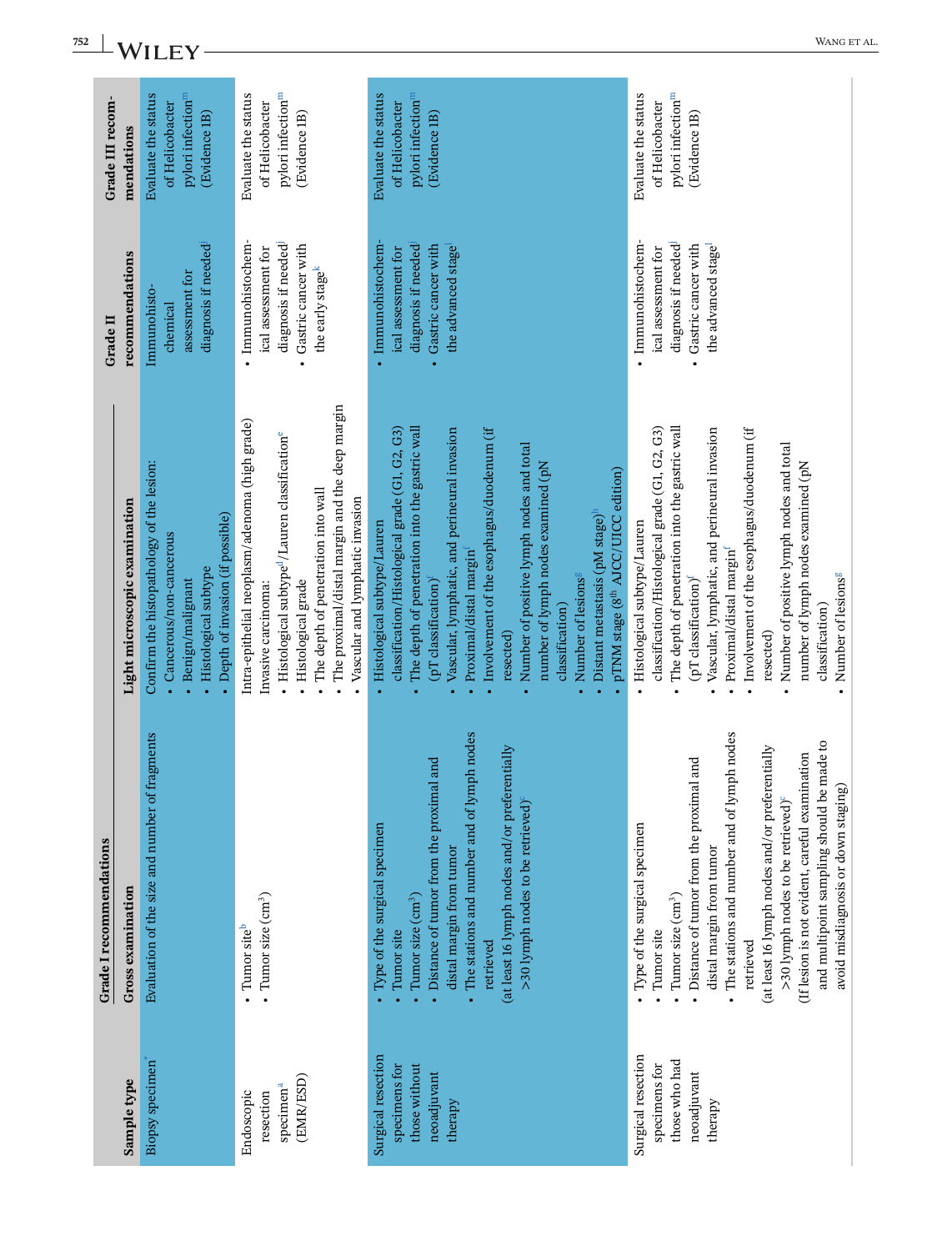<span id="page-6-0"></span>

|                                                          | Grade I recommendations                                                                                                                                                                                                                                                                                                                                                                                                                                                                                        |                                                                                                                                                                                                                                                                                                                                                                                                                                                                                                                                                                                                                                                                                                                                                                                                                                                                                                                                                                                                                                                                                                                                                    | Grade II        | Grade III recom- |
|----------------------------------------------------------|----------------------------------------------------------------------------------------------------------------------------------------------------------------------------------------------------------------------------------------------------------------------------------------------------------------------------------------------------------------------------------------------------------------------------------------------------------------------------------------------------------------|----------------------------------------------------------------------------------------------------------------------------------------------------------------------------------------------------------------------------------------------------------------------------------------------------------------------------------------------------------------------------------------------------------------------------------------------------------------------------------------------------------------------------------------------------------------------------------------------------------------------------------------------------------------------------------------------------------------------------------------------------------------------------------------------------------------------------------------------------------------------------------------------------------------------------------------------------------------------------------------------------------------------------------------------------------------------------------------------------------------------------------------------------|-----------------|------------------|
| Sample type                                              | Gross examination                                                                                                                                                                                                                                                                                                                                                                                                                                                                                              | Light microscopic examination                                                                                                                                                                                                                                                                                                                                                                                                                                                                                                                                                                                                                                                                                                                                                                                                                                                                                                                                                                                                                                                                                                                      | recommendations | mendations       |
|                                                          |                                                                                                                                                                                                                                                                                                                                                                                                                                                                                                                | • ypTNM stage (8 <sup>th</sup> AJCC/UICC edition)<br>- pTNM stage (8 <sup>th</sup> AJCC/UICC edition)<br>• Distant metastasis ( $pM$ stage) $h$<br>$\cdot$ TRG <sup>1</sup>                                                                                                                                                                                                                                                                                                                                                                                                                                                                                                                                                                                                                                                                                                                                                                                                                                                                                                                                                                        |                 |                  |
| Notes:                                                   | peritoneal ascites or pleural effusion and biopsy of distant metastases can be used for pathological diagnosis.                                                                                                                                                                                                                                                                                                                                                                                                | When diagnosis cannot be made via biopsy, cytological brushings or lavage fluid can be used to confirm the presence of tumor. For unresectable advanced gastric cancer, exfoliative cytological examination of their<br>Abbreviations: EMR, endoscopic mucosal resection; ESD, endoscopic submucosal dissection; pT, pathological tumor depth invasion classification; pN, pathological nodal classification; pM, pathological distant metastasis<br>classification; ypTNM, post neoadjuvant pathological tumor-node-metastasis classification; AICC/UICC, American Joint Cancer Committee/Union Internationale Contre le Cancer;                                                                                                                                                                                                                                                                                                                                                                                                                                                                                                                  |                 |                  |
|                                                          | the gastroesophageal boundary and assess whether it has been invaded by the tumor.                                                                                                                                                                                                                                                                                                                                                                                                                             | gastroesophageal boundary but its epicenter is located 22 cm distal from the EGJ (Siewert III), the staging criteria for gastric cancer should be used. Therefore, it is very important to accurately determine the location o<br><sup>a</sup> Endoscopic mucosal resection (EMR)/endoscopic submucosal dissection (ESD) has become the new alternative treatment for early-stage gastric cancer [16, 17]. EMR/ESD specimens should be meticulously resected,<br>if the tumor has invaded the gastroesophageal boundary and the tumor's epicenter is <2 cm proximal from the EGJ (Siewert I and II), staging criteria for esophageal cancer should be used; 2) if the tumor has invaded the<br><sup>b</sup> According to the 8th edition of the AJCC/UICC staging system for gastric cancer, exophageal cancer, and EGJ carcinoma [5], the staging criteria for EGJ carcinoma or gastric-cardia carcinoma are defined as follows: 1)<br>collected, and prepared, based on standard protocols, by the endoscopists or surgeons. All samples are recommended to be sectioned at intervals of 2-3 mm and perpendicular to the mucosal surface [18-20] |                 |                  |
| nodes examined.                                          | according to their respective stations, which should be accordingly mentioned                                                                                                                                                                                                                                                                                                                                                                                                                                  | For patients who underwent radical gastrectomy without neoadjuvant therapy, >16 lymph nodes should be pathologically evaluated for proper tumor staging. For a more accurate staging evaluation, the preferred<br>number of lymph nodes should be >30. For clinicians to accurately determine the range of lymph node metastasis, it is recommended that surgeons and pathologists collect and group the peri-gastric lymph nodes<br>in the postoperative pathological report in addition to providing the total number of metastatic lymph nodes and total number of lymph                                                                                                                                                                                                                                                                                                                                                                                                                                                                                                                                                                        |                 |                  |
| to a specialized center/hospital for further evaluation. |                                                                                                                                                                                                                                                                                                                                                                                                                                                                                                                | <sup>d</sup> The histopathological classification of gastric cancer is referred from the "WHO classification of tumours of the digestive system (2010 edition)" [18]. For hospital with adequate amenities, the "2019 WHO classification<br>of tumours of the digestive system" [19] can be used for the histopathological classification of gastric cancer. If pathological diagnosis is difficult at lower-tier hospitals, it is recommended to send the specimen sample                                                                                                                                                                                                                                                                                                                                                                                                                                                                                                                                                                                                                                                                         |                 |                  |
|                                                          | <sup>e</sup> From the Lauren classification [21], gastric adenocarcinoma is classified as int<br>is mainly composed of highly to moderately differentiated atypical glands, and                                                                                                                                                                                                                                                                                                                                | can extensively infiltrate the gastric walls with little or no glandular formation. The cells are usually small, round, scattered, or clustered, with obvious interstitial fiber proliferation. The mixed type is composed of<br>estinal type, diffuse type, and mixed type based on its histological growth patterns. Intestinal type often manifests as intestinal metaplasia,<br>may sometimes be poorly differentiated at the proximal location of tumor invasion. Diffuse type is composed of poorly adherent cells which                                                                                                                                                                                                                                                                                                                                                                                                                                                                                                                                                                                                                     |                 |                  |
|                                                          | <sup>1</sup> This guideline defines a positive surgical margin as the presence of cancer cells within a 1 mm distance from the resected margin.<br>[5]. It is recommended to separately record regional metastatic lymph nodes and carcinomatous nodules.<br>approximately the same number of intestinal type and diffuse type.                                                                                                                                                                                | <sup>g</sup> The detection of carcinomatous nodules in sub-serous adipose tissues adjacent to the primary tumor site is to be considered as regional lymph node metastasis even if there is no evidence of residual lymph node tissues                                                                                                                                                                                                                                                                                                                                                                                                                                                                                                                                                                                                                                                                                                                                                                                                                                                                                                             |                 |                  |
|                                                          | node stations and cancerous cells detected in other organs (including intraperitoneal washings or peritoneal seedings) [5].                                                                                                                                                                                                                                                                                                                                                                                    | h If tissues obtained from non-neighboring regions of the stomach are pathologically confirmed as metastatic, these are to be regarded as distant metastasis (pM1). These include metastatic tissues from distant lymph                                                                                                                                                                                                                                                                                                                                                                                                                                                                                                                                                                                                                                                                                                                                                                                                                                                                                                                            |                 |                  |
|                                                          | classification (ypTNM) system to represent the postoperative pathological staging after neoadjuvant therapy.<br>AJCC TNM classification [5] or the National Comprehensive Cancer Network<br>Pathological evaluation of the tumor regression grade (TRG) (refer to section                                                                                                                                                                                                                                      | 5.3 for detailed scoring criteria) is based on residual tumor cells and the degree of fibrosis after anti-cancer treatment, proposed by the 8th<br>(NCCN) guidelines [22]. The 8th edition of the AJCC staging system proposed the post-neoadjuvant pathological tumor-node-metastasis                                                                                                                                                                                                                                                                                                                                                                                                                                                                                                                                                                                                                                                                                                                                                                                                                                                             |                 |                  |
|                                                          | "The 8 <sup>th</sup> edition of the AJCC/UICC staging system for gastric cancer requires the recording of the Helicobacter pylori infection status [5].<br>central, bowl-shaped ulcer with easily identified elevated margins; Type III: in<br>iWhen a pathological diagnosis is difficult to determine, gastric cancer-related<br><sup>k</sup> Early-stage gastric cancer is defined as gastric cancer confined to the mucosa<br>Type IV, diffuse tumor infiltration of the gastric wall [linitis plastica]). | filtrating ulcerative tumor with poorly defined margins; and Type IV: poorly demarcated, infiltrative, and diffuse tumor (local Borrmann<br>Advanced gastric cancer is defined as a tumor that has invaded the muscularis propria or deeper layer of the gastric wall. The Borrmann classification includes four subtypes: Type I: nodular polypoid tumor; Type II: local<br>markers can be used for differential diagnosis, prognostic evaluation, and follow-up/treatment needs [23]<br>and submucosa, regardless of evidence of regional lymph node metastasis.                                                                                                                                                                                                                                                                                                                                                                                                                                                                                                                                                                                 |                 | V V<br>ILC       |
|                                                          |                                                                                                                                                                                                                                                                                                                                                                                                                                                                                                                |                                                                                                                                                                                                                                                                                                                                                                                                                                                                                                                                                                                                                                                                                                                                                                                                                                                                                                                                                                                                                                                                                                                                                    |                 |                  |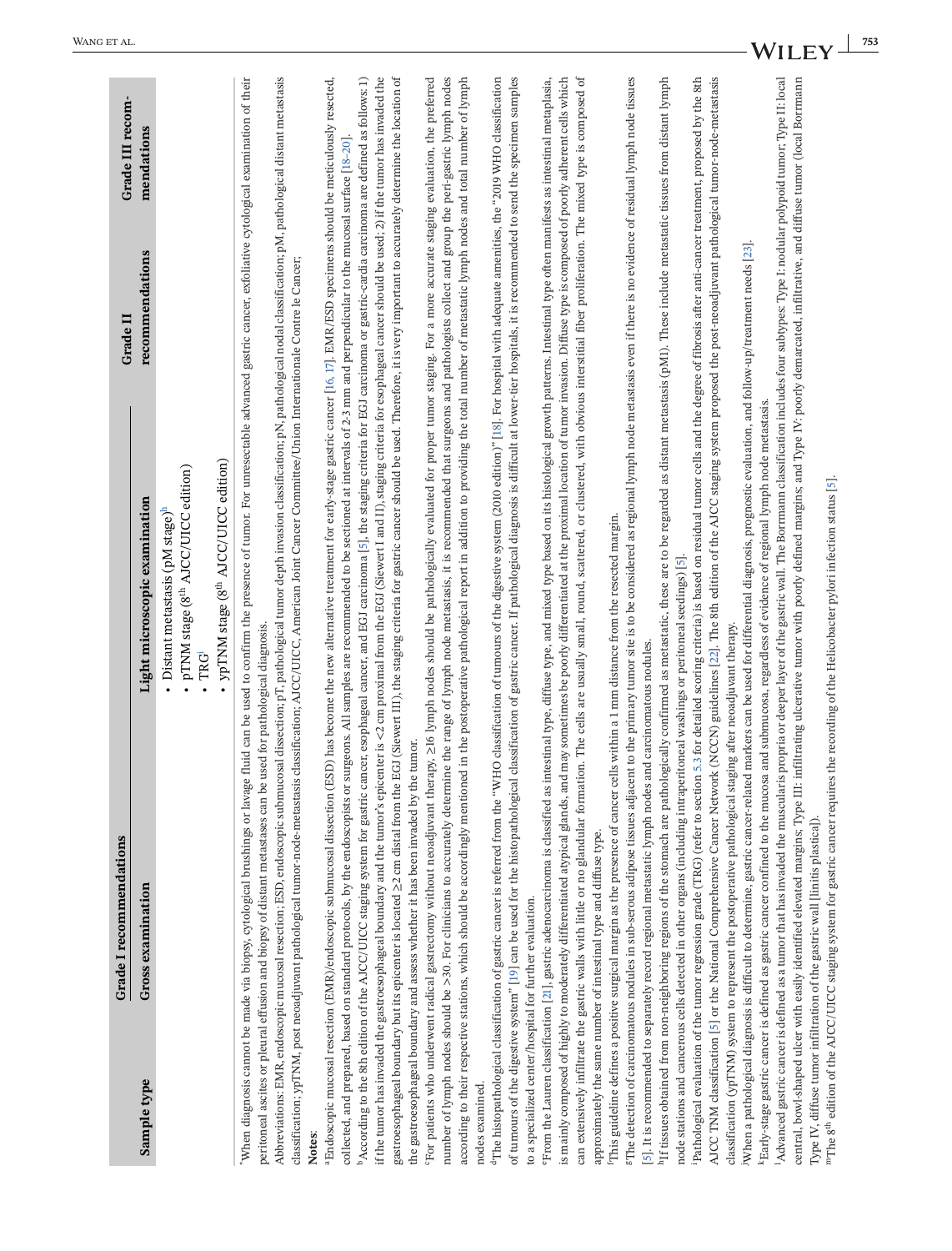## 2.3.2 | Molecular diagnosis

| <b>Molecular classification</b>                                                                                                                                                                    | <b>Grade I recommendations</b>                                                                                                                                                                                                           | <b>Grade II recommendations</b>                                                                                                                                  | <b>Grade III recommendations</b>                            |
|----------------------------------------------------------------------------------------------------------------------------------------------------------------------------------------------------|------------------------------------------------------------------------------------------------------------------------------------------------------------------------------------------------------------------------------------------|------------------------------------------------------------------------------------------------------------------------------------------------------------------|-------------------------------------------------------------|
| After a pathological diagnosis<br>of gastric cancer, molecular<br>profiling <sup>a</sup> should be<br>conducted and treatment<br>should be guided according<br>to the molecular<br>classification. | • All cases of gastric<br>adenocarcinoma should<br>undergo HER2<br>assessment <sup>b-d</sup><br>(Evidence 1A);<br>• Evaluation of MSI/dMMR<br>status in gastric cancer<br>tissues is also<br>recommended <sup>e-g</sup> (Evidence<br>1B) | Evaluation of PD-L1<br>expression status for<br>patients intended to be<br>treated with PD-1/PD-L1<br>inhibitors is<br>recommended <sup>h</sup><br>(Evidence 2A) | Detection of NTRK fusion gene <sup>1</sup><br>(Evidence 2B) |

Abbreviations: HER2, human epidermal growth factor receptor 2; MSI, microsatellite instability; dMMR, deficient DNA mismatch repair; PD-L1, programmed death-ligand 1; *NTRK*, neurotrophic tyrosine receptor kinase;

**Notes**:

<sup>a</sup>For patients with advanced gastric cancer who experienced treatment failure after standard treatment, NGS can be used to identify potential therapeutic targets. It is emphasized that certified platforms and products abiding by strict quality control and standardized operation process are recommended to ensure the reliability of obtained results.

<sup>b</sup>HER2 status has been associated with response and survival prediction of patients with advanced gastric cancer to trastuzumab treatment. Therefore, HER2 status testing is recommended for all gastric cancer [\[24–27\]](#page-39-0).

<sup>c</sup>According to some reports [\[28, 29\]](#page-39-0), high-throughput sequencing-based serial circulating tumor DNA (ctDNA) genotyping was found to be an efficient approach to monitor resistance to trastuzumab based on differences in HER2 copy numbers in HER2 positive gastric cancer. If tissue biopsy cannot be obtained, assessment of *HER2* amplification via liquid biopsy could be an effective alternative. *HER2* amplification from ctDNA can also be used to monitor gastric cancer patients' response to trastuzumab.

<sup>d</sup>IHC and *in situ* hybridization (ISH) techniques for HER2 assessment should be strictly performed according to the "Guidelines for HER2 detection in gastric cancer (2016)" [\[30\]](#page-39-0). These and related tests (IHC, FISH/double signal *in situ* hybridization [DSISH]) should be performed using the China Food and Drug Administration (CFDA) approved kits.

<sup>e</sup>Immune checkpoint inhibitors targeting programmed death protein-1 (PD-1) and its ligand-1 (PD-L1) have become a research hotspot in tumor immunotherapy in recent years. For patients who are to undergo immunotherapy, evaluation of MSI/MMR status and the association of PD-L1 expression to tumor mutational burden (TMB) is recommended. The association of Epstein-Barr virus (EBV) status with immunotherapy is still to be fully elucidated.

f MMR protein detection: immunohistochemistry detection of MLH1, PMS2, MSH2, MSH6 proteins in the nucleus of the tumor should be performed. If absence of any one of these four proteins is observed, the patient can be classified as dMMR, and if all four are present, the patient can be classified as proficient MMR (pMMR).

<sup>g</sup>MSI detection: it is recommended to use the 5 microsatellite loci (BAT25, BAT26, D5S346, D2S123, D17S250) proposed by the US National Cancer Institute (NCI). The grading criteria are as follows: MSS, if all the 5 loci are found as stable; MSI-L, if 1 locus is found unstable; high MSI status (MSI-H) if ≥2 loci are unstable. MSI is mostly caused by MMR gene mutation and functional defect, and its status can be reflected based on MMR protein analysis. Thus, dMMR can be considered equivalent to MSI-H, and pMMR to low MSI status (MSI-L) or microsatellite stability (MSS).

hFor a sample to be deemed suitable for PD-L1 assessment, there should be at least 100 tumor cells present in the sample. PD-L1 combined positive score (CPS) = total number of PD-L1-stained cells (including tumor cells, macrophages, and lymphocytes) / total number of tumor cells under microscope (× 100) [\[31\]](#page-39-0).

i The U.S.FDA has authorized the use of TRK inhibitors (i.e., larotrectinib or entrectinib) in patients with neurotrophic tyrosine receptor kinase (*NTRK*) gene fusion-positive solid tumors. For gastric cancer patients who have failed with standard treatment, *NTRK* gene fusion can be detected via multiple methods. Immunohistochemistry is a fast and convenient preliminary screening method, but it still needs to be verified by FISH or NGS.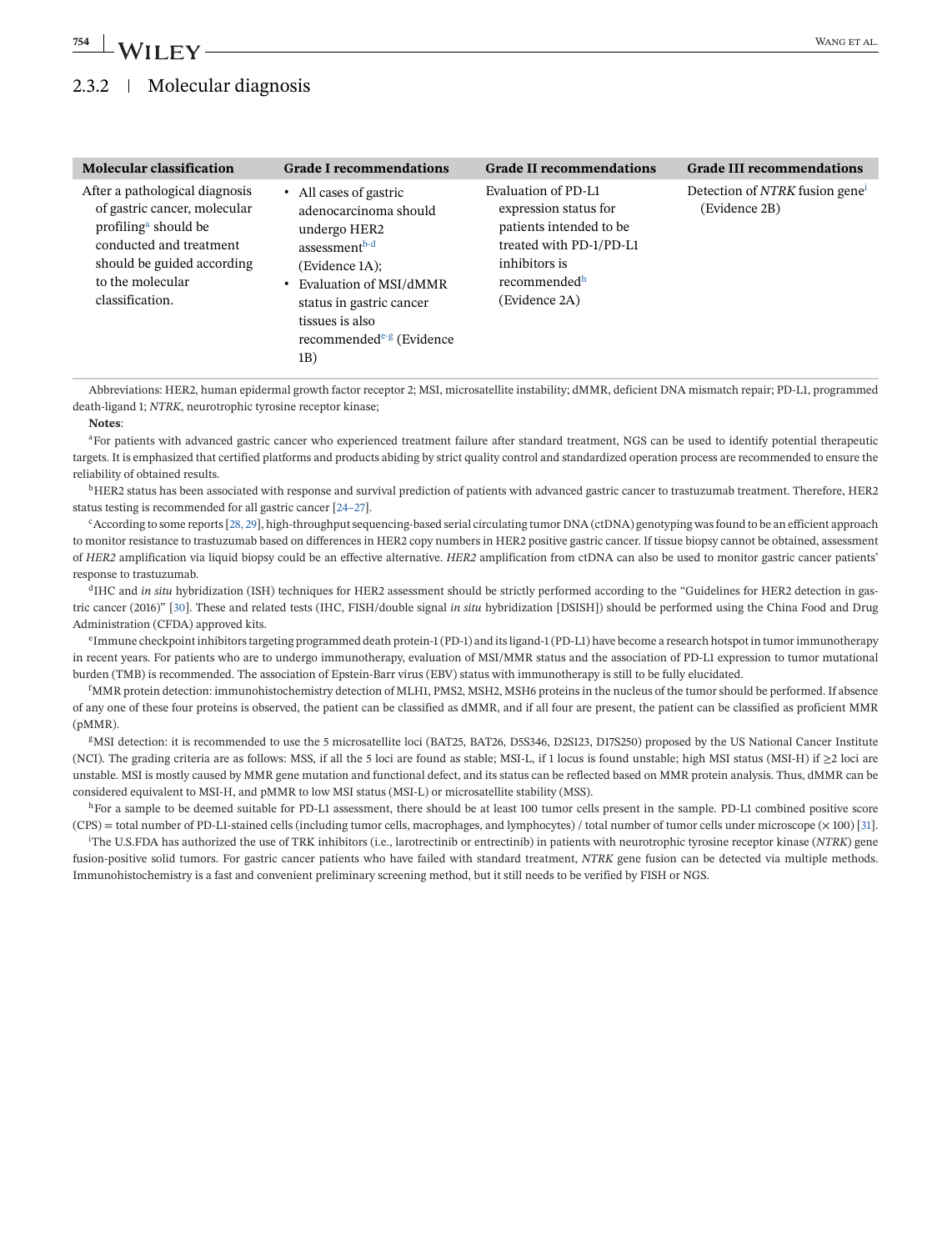### **3 COMPREHENSIVE TREATMENT OF GASTRIC CANCER**

### **3.1 Treatment of non-metastatic gastric cancer**

## 3.1.1 Treatment of resectable gastric cancer

The treatment of resectable gastric cancer is based on the evaluated clinical stage. The primary choice of treatment for early-stage gastric cancer is endoscopic treatment which includes EMR or ESD. For patients unsuitable for endoscopic treatment, abdominal laparotomy or laparoscopy can be performed. For non-EGJ gastric cancer patients, the current standard treatment is D2 gastrectomy followed by adjuvant chemotherapy. For advanced resectable gastric cancer patients (stage cIII or above), neoadjuvant therapy can be considered, and for advanced EGJ gastric cancer patients, neoadjuvant chemoradiation therapy can be considered. However, for patients with progressive disease and unable to undergo R0 resection after neoadjuvant treatment, till present, there is no adequate evidence-based data to support remedial therapy, but a best supportive treatment plan can be formulated through a multidisciplinary team (MDT) discussion based on the individual's condition. For patients with resectable tumors but unsuitable for surgery, chemoradiotherapy can be considered as an alternative choice. However, for each such patient, based on the individualized characteristics and conditions, a personalized optimal treatment strategy must be proposed (refer to section "2.1.2 Comprehensive Treatment for Unresectable Gastric Cancer").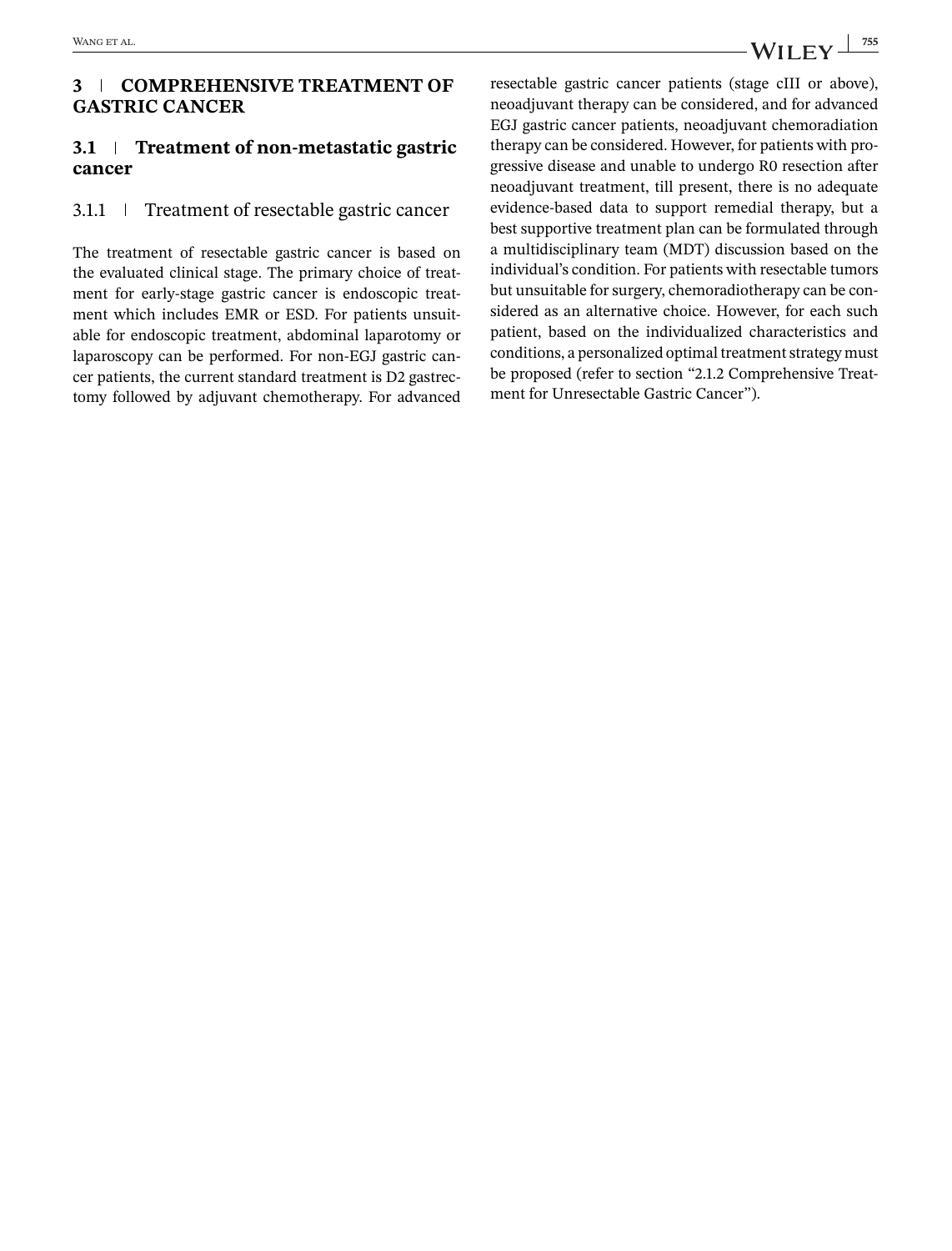*Endoscopic therapy for early-stage gastric cancer*

Abbreviations: EMR, endoscopic mucosal resection; ESD, endoscopic sub-mucosal dissection; **Notes**

aPrinciples of EMR/ESD for early gastric cancer

Endoscopic resection of early gastric cancer mainly includes EMR and ESD. In principle, endoscopic therapy is suitable for tumors with the least risk of lymph node metastasis [\[32\]](#page-39-0). The initial absolute indications for endoscopic resection were previously identified as well-differentiated tumors limited to mucosa invasion (T1a) with a diameter <2 cm and without ulceration. Following the publication of the results of a Japanese multicenter prospective single-arm study (JCOG0607) [\[33\]](#page-39-0), the 5th edition of the Japanese Gastric Cancer Guidelines [\[34\]](#page-40-0) expanded the indications for EMR and ESD to differentiated cancers invading the mucosal layer with diameter <2 cm (cT1a) and without ulcerations; and expanded indications for ESD to differentiated cancers of diameter >2 cm without ulceration invading the intramucosal layer (cT1a), and differentiated cancers of diameter <3 cm with ulceration and invading the intramucosal layer (cT1a). The expanded indications for ESD include undifferentiated non-ulcerated intramucosal carcinoma (cT1a) with diameter <2 cm. For the Chinese gastric cancer population, the clinical implications of the expanded indications are still being investigated in many centers across China.

bEvaluation and curative strategies for endoscopic radical resection

The radicality of endoscopic resection is based on the extent of local resection and possibility of lymph node metastasis. Results of large-scale case studies and systematic analyses showed that for cases with absolute indications and negative margins, the rate of lymph node metastasis was <1% and had a long-term prognosis similar to surgical resection. For cases satisfying the expanded criteria, the rate of lymph node metastasis was <3%, but long-term follow-up data are awaited [\[33, 35,](#page-39-0) [36\]](#page-40-0).

The radicality of endoscopic resection should be confirmed using the resected specimen on the postoperative pathological report, based on which the necessity of further treatment and follow-up are to be determined.

*Surgical treatment of resectable gastric cancer Overall treatment strategy.*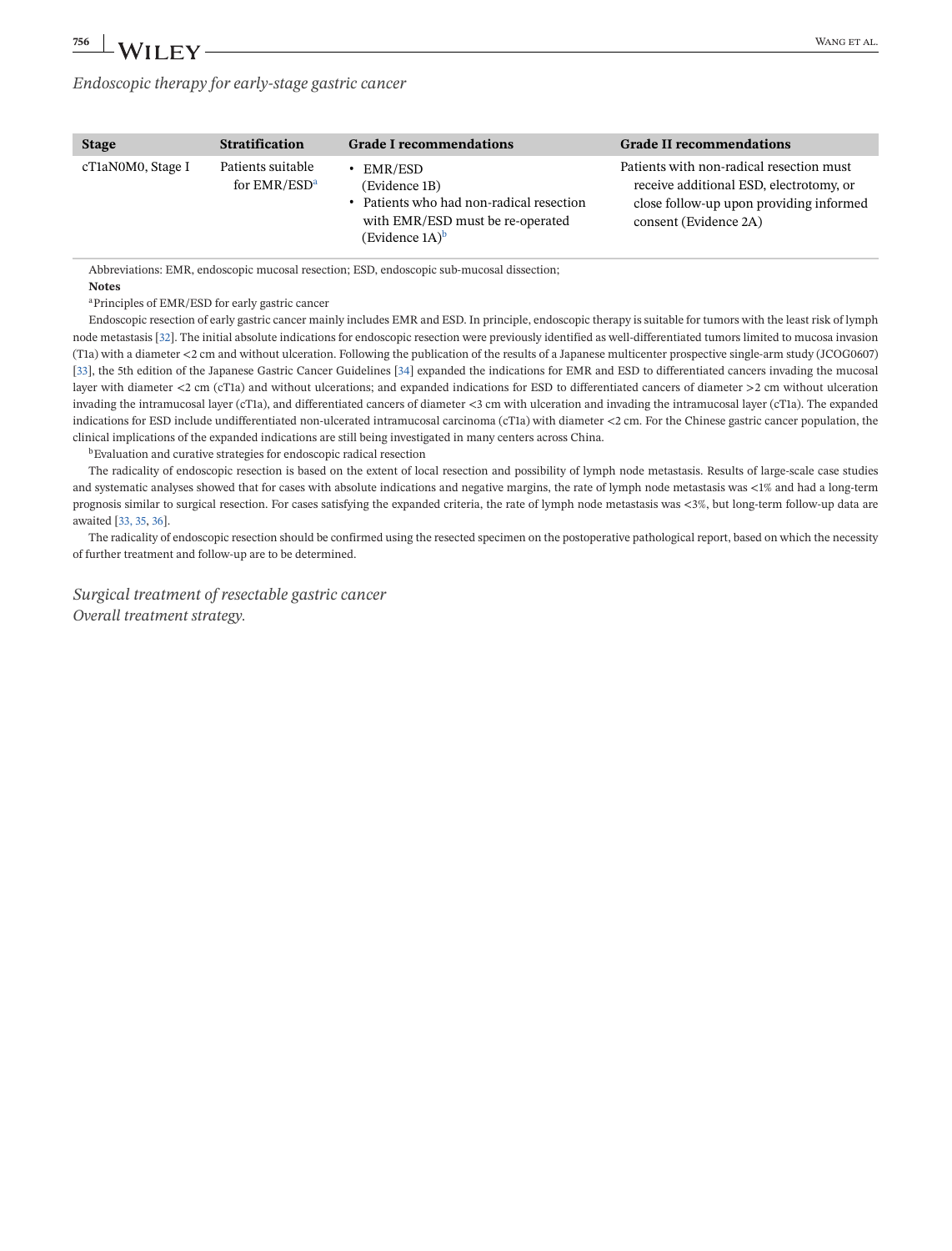|                                | 757<br>WANG ET AL.<br><b>WII</b>                                                |                                                                                                          |                                                                    |                                                                                                                          |                                                                                                                                                                                                   |                                                                                                                                                                                                                          |                                                                                                                                                                               |                                                                                                                                                                                                  |                                                                                 |                                                                                                                                                                                                                                                                                                                                                                                                                                                                                                                                                 |
|--------------------------------|---------------------------------------------------------------------------------|----------------------------------------------------------------------------------------------------------|--------------------------------------------------------------------|--------------------------------------------------------------------------------------------------------------------------|---------------------------------------------------------------------------------------------------------------------------------------------------------------------------------------------------|--------------------------------------------------------------------------------------------------------------------------------------------------------------------------------------------------------------------------|-------------------------------------------------------------------------------------------------------------------------------------------------------------------------------|--------------------------------------------------------------------------------------------------------------------------------------------------------------------------------------------------|---------------------------------------------------------------------------------|-------------------------------------------------------------------------------------------------------------------------------------------------------------------------------------------------------------------------------------------------------------------------------------------------------------------------------------------------------------------------------------------------------------------------------------------------------------------------------------------------------------------------------------------------|
| Grade III recom-<br>mendations |                                                                                 |                                                                                                          |                                                                    |                                                                                                                          |                                                                                                                                                                                                   |                                                                                                                                                                                                                          |                                                                                                                                                                               | participation in<br>clinical trials<br>Encourage                                                                                                                                                 |                                                                                 |                                                                                                                                                                                                                                                                                                                                                                                                                                                                                                                                                 |
| Grade II recommendations       | Laparoscopic D1 gastrectomy (distal or<br>(Evidence 1B)<br>$total$ <sup>b</sup> | Laparoscopic D1/D1+ gastrectomy (distal<br>(Evidence 1B)<br>or total) <sup>b</sup>                       | Laparoscopic D2 gastrectomy (distal) <sup>b</sup><br>(Evidence 1A) | Laparoscopic D2 gastrectomy (distal) <sup>b</sup><br>chemotherapy <sup>e</sup> (Evidence 1A)<br>(Evidence 1A) + adjuvant | D2 gastrectomy (Evidence 1A) + adjuvant<br>chemotherapy (Evidence 1B)                                                                                                                             | D2 gastrectomy (distal) (Evidence 1A)<br>+ adjuvant chemotherapy <sup>e</sup><br>(Evidence 1A)<br>Laparoscopic                                                                                                           | D2 gastrectomy (Evidence 1A)<br>+ adjuvant chemotherapy<br>(Evidence 1B)                                                                                                      | Laparoscopic exploration <sup>e</sup> (Evidence 1B)<br>gastrectomy (combined resection of<br>+ neoadjuvant chemoradiotherapy +<br>chemoradiotherapy (Evidence 2B)<br>invading organs) + adjuvant |                                                                                 |                                                                                                                                                                                                                                                                                                                                                                                                                                                                                                                                                 |
| Grade I recommendations        | )1 gastrectomy<br>Evidence <sub>1A</sub> )                                      | D1 gastrectomy (differentiated type, <1.5<br>cm) or D1+ gastrectomy (other<br>indications) (Evidence 1A) | D2 gastrectomy<br>Evidence 1A)                                     | D2 gastrectomy (Evidence 1A) + adjuvant<br>chemotherapy (Evidence 1A)                                                    | gastrectomy + adjuvant chemotherapy <sup>d</sup><br>Neoadjuvant chemoradiotherapy + D2<br>gastrectomy + adjuvant chemotherapy<br>Neoadjuvant chemotherapy + D2<br>(Evidence 1B),<br>(Evidence 1B) | Laparoscopic exploration <sup>e</sup> (Evidence 1B)<br>gastrectomy + adjuvant chemotherapye<br>adjuvant chemotherapy (Evidence 1A)<br>+ Neoadjuvant chemotherapy + D2<br>D2 gastrectomy (Evidence 1A) +<br>(Evidence 1B) | chemoradiotherapy + D2 gastrectomy +<br>adjuvant chemotherapy <sup>e</sup> (Evidence 1B)<br>aparoscopic exploration <sup>e</sup> (Evidence 1B)<br>+ Neoadjuvant chemotherapy/ | MDT discussion for the optimal<br>personalized management                                                                                                                                        | efer to section "2.1.2 Comprehensive Treatment for Unresectable Gastric Cancer" | *Unresectable factors are 1) tumors with involvement of the mesenteric root or para-aortic lymph nodes (highly suspected on imaging or confirmed by biopsy), 2) tumors have invaded or encapsulated important blood<br>vessels (excluding the splenic artery), and 3) distant metastasis or peritoneal seeding (including positive cytological examination of intraperitoneal washings).<br>Abbreviations: EMR, endoscopic mucosal resection; ESD, endoscopic submucosal dissection; D, type of lymphadenectomy; EGI, esophagogastric junction; |
| Stratification                 | Patients not suitable for<br>EMR/ESD <sup>d</sup>                               | Patients suitable for surgery <sup>d</sup>                                                               | Patients suitable for surgery <sup>d</sup>                         | Non-EGJ cancer and patients<br>suitable for surgery <sup>d</sup>                                                         | EGJ cancer and patients<br>suitable for surgery <sup>d</sup>                                                                                                                                      | Non-EGJ cancer and patients<br>suitable for surgery <sup>e</sup>                                                                                                                                                         | EGJ cancer and patients<br>suitable for surgery <sup>e</sup>                                                                                                                  | Cases with no unresectable<br>factors                                                                                                                                                            | Patients unsuitable for<br>surgery                                              |                                                                                                                                                                                                                                                                                                                                                                                                                                                                                                                                                 |
| <b>Clinical staging</b>        | <b>CT1aNOMO</b>                                                                 | <b>CT1bNOMO</b>                                                                                          | cT2N0MO                                                            | cT1-2N1-3M0<br>cT3-4N0M0<br>$\Box$                                                                                       |                                                                                                                                                                                                   | cT3-4aN1-3M0<br>Ħ                                                                                                                                                                                                        |                                                                                                                                                                               | cT4bN0-3M0<br>IVA                                                                                                                                                                                | Stage I-IVA                                                                     | 'The 8 <sup>th</sup> edition of the AJCC/UICC clinical staging system (cTNM).                                                                                                                                                                                                                                                                                                                                                                                                                                                                   |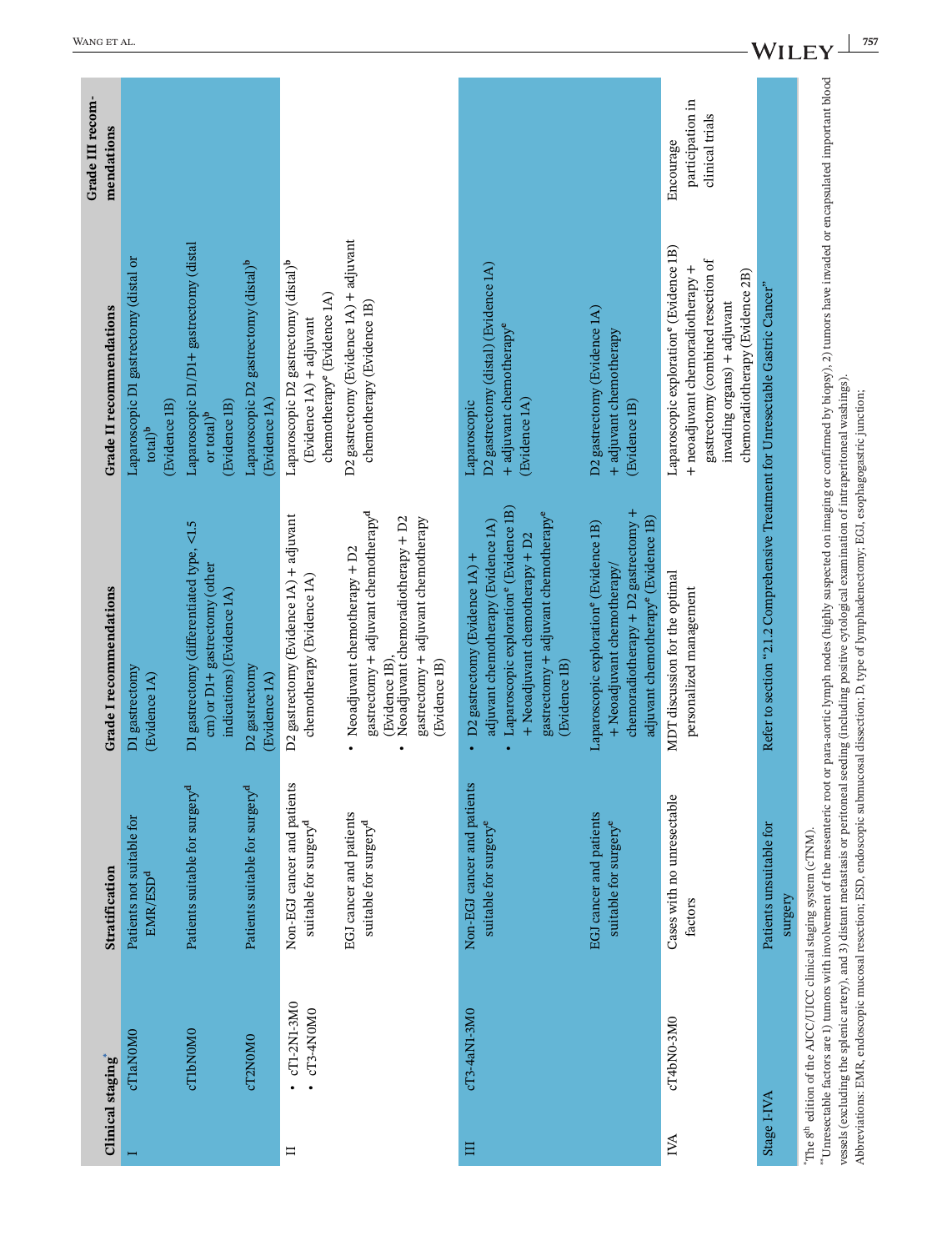*Principles of surgery.*

| Technical<br>requirement                               | Type of<br>gastrectomy                          | Type of lym-<br>phadenectomy | <b>Grade I</b><br>recommendations                                                                                                         | <b>Grade II</b><br>recommendations                                                                      | <b>Grade III</b><br>recommendations                                                     |
|--------------------------------------------------------|-------------------------------------------------|------------------------------|-------------------------------------------------------------------------------------------------------------------------------------------|---------------------------------------------------------------------------------------------------------|-----------------------------------------------------------------------------------------|
| Lymphadene-<br>ctomy recom-<br>mendations <sup>a</sup> | <b>Distal</b><br>gastrectomy                    | D1                           | Stations: 1, 3, 4sb, 4d, 5,<br>6, 7 (Evidence 1A)                                                                                         |                                                                                                         |                                                                                         |
|                                                        |                                                 | $D1+$                        | Stations: D1 and 8a, 9<br>(Evidence 1A)                                                                                                   |                                                                                                         |                                                                                         |
|                                                        |                                                 | $\mathbf{D}2$                | Stations: D1 and 8a, 9,<br>11p, 12a<br>(Evidence 1A)                                                                                      | D2 stations and station<br>$14v^*$<br>(Evidence 2A)                                                     | Resection of duodenal<br>invaded part $+D2$<br>stations $+$ station 13<br>(Evidence 2B) |
|                                                        | Pylorus<br>preserving<br>partial<br>gastrectomy | D1                           | Stations: 1, 3, 4sb, 4d, 6,<br>7<br>(Evidence 1A)                                                                                         |                                                                                                         |                                                                                         |
|                                                        |                                                 | $D1+$                        | Stations: D1 and 8a, 9<br>(Evidence 1A)                                                                                                   |                                                                                                         |                                                                                         |
|                                                        | Proximal<br>gastrectomy                         | D1                           | Stations: 1, 2, 3, 4sa,<br>4sb, 7<br>(Evidence 1A)                                                                                        |                                                                                                         |                                                                                         |
|                                                        |                                                 | $D1+$                        | Stations: D1 and 8a, 9,<br>11p<br>(Evidence 1A)                                                                                           |                                                                                                         |                                                                                         |
|                                                        |                                                 | D2                           | Stations: D1 and 8a, 9,<br>10, 11<br>(Evidence 1B)                                                                                        | <b>Stations D2 and station</b><br>10 <sup>**</sup> (Evidence 2A)                                        |                                                                                         |
|                                                        | Total<br>gastrectomy                            | D1                           | Stations: 1-7                                                                                                                             |                                                                                                         |                                                                                         |
|                                                        |                                                 | $D1+$                        | Stations: D1 and 8a, 9,<br>11p                                                                                                            |                                                                                                         |                                                                                         |
|                                                        |                                                 | D <sub>2</sub>               | Stations: 1-7, 8a, 9, 10,<br>11, 12a<br>(If tumor invaded the<br>esophagus, include<br>stations 19, 20, 110,<br>and 111)<br>(Evidence 1A) | Stations D2 + station<br>10<br>(Evidence 2A)                                                            |                                                                                         |
| Digestive tract<br>reconstruction <sup>c</sup>         | Distal gastrectomy                              |                              | • Billroth I (Evidence<br>1A)<br>· Billroth II (Evidence<br>1A)                                                                           |                                                                                                         | Roux-en-Y anastomosis<br>(Evidence 2B)                                                  |
|                                                        | Proximal gastrectomy                            |                              |                                                                                                                                           | · Esophagogastrostomy<br>(Evidence 1A)<br>• Tubular<br>gastroesophageal<br>anastomosis<br>(Evidence 2A) | Jejunal interposition<br>for gastric<br>replacement<br>(Evidence 2B)                    |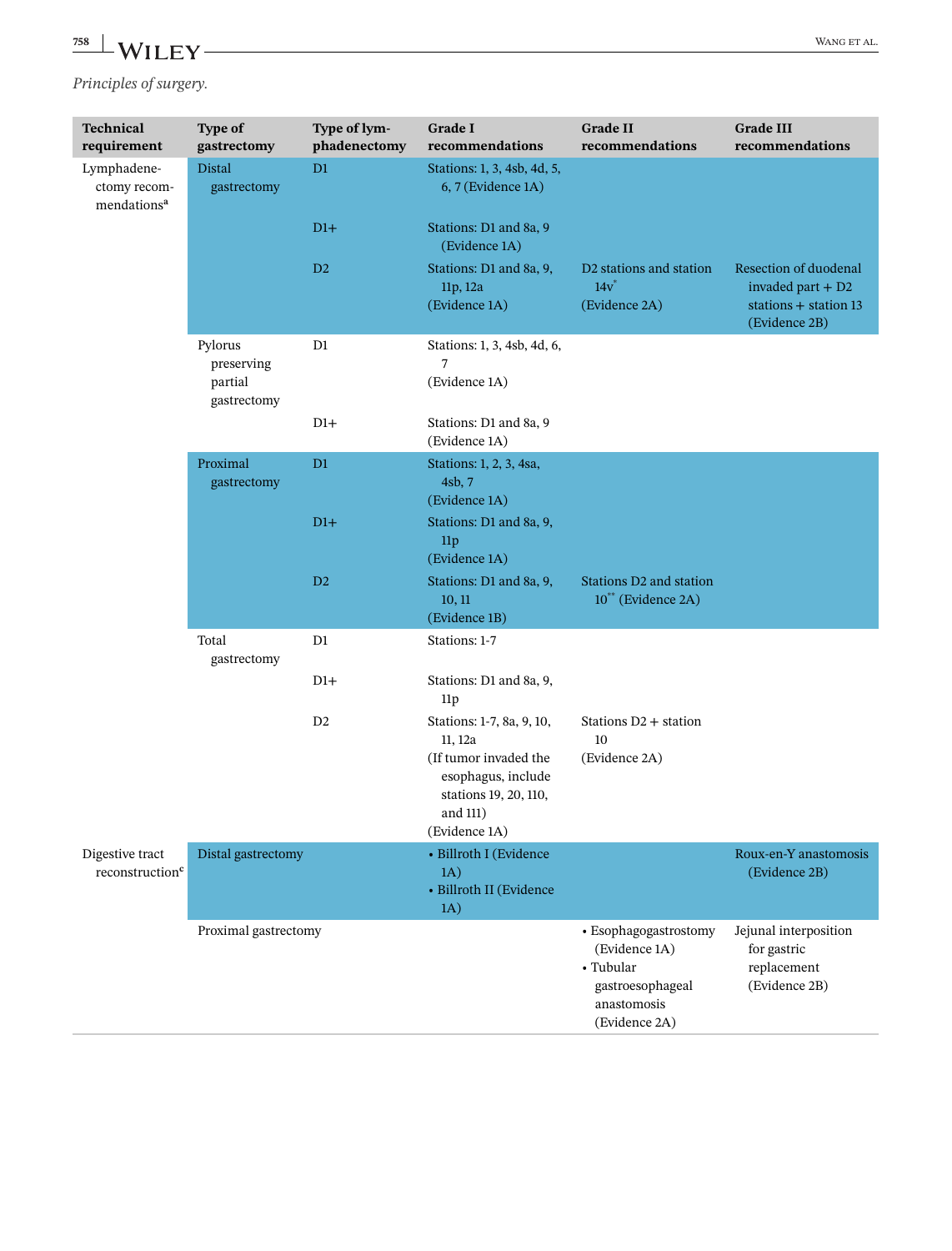| <b>Technical</b> | <b>Type of</b>    | Type of lym- | <b>Grade I</b>                         | <b>Grade II</b> | <b>Grade III</b>                                                                                                                                              |
|------------------|-------------------|--------------|----------------------------------------|-----------------|---------------------------------------------------------------------------------------------------------------------------------------------------------------|
| requirement      | gastrectomy       | phadenectomy | recommendations                        | recommendations | recommendations                                                                                                                                               |
|                  | Total gastrectomy |              | Roux-en-Y anastomosis<br>(Evidence 1A) |                 | • Roux-en-Y<br>anastomoses with<br>jejunal pouch<br>reconstruction<br>(Evidence 2B)<br>• Jejunal interposition<br>for gastric<br>replacement<br>(Evidence 2B) |

\* For stage cIII patients with metastatic lymph nodes at the middle and lower portions of the stomach and lower part of the pylorus;

\*\*For patients preoperatively staged as cT3 or cT4, primary tumor >6 cm, and located at the upper or middle portions of the stomach near the greater curvature; Abbreviations: D, type of lymphadenectomy;

**Notes**

#### <sup>a</sup>**Principles of surgery**

The scope of gastrectomy is based on the location of the tumor, with the aim to ensure adequate surgical resection margin. Based on data from recent studies [\[37, 38\]](#page-40-0), the recommendations for an adequate distance of resection margin for >T2 Borrmann I-II gastric cancers is ≥3 cm, and for Borrmann III-IV is ≥5 cm. If the tumor has invaded the esophagus or pylorus, a resection margin of 5 cm is not obligatory as long as R0 resection and negative margins on frozen pathological examinations can be assured.

Based on the findings of the JCOG9502 study [\[39\]](#page-40-0), for EGJ adenocarcinoma which has invaded <3 cm into the esophagus or the body of the stomach, abdominal (non-endoscopic) surgery is recommended. Transthoracic surgery is not recommended.

The resection of perigastric lymph nodes and those alongside accompanying vessels of the abdominal cavity should be performed according to the type of gastrectomy [\[37, 38\]](#page-40-0). D1 gastrectomy includes the resection of the required part of the stomach (with adequate resection margin), greater and lesser omentum, and the following perigastric lymph nodes: the right and left para-cardiac lymph nodes, lesser and greater curvature lymph nodes, lymph nodes along the left gastric artery, suprapyloric, and infrapyloric lymph nodes along the right gastric artery. D2 gastrectomy includes the structures resected in D1 gastrectomy and the resection of the lymph nodes along the common hepatic artery, celiac artery, splenic hilum, and splenic artery. For resectable cT2-4 and cT1N+ cases, D2 lymphadenectomy is recommended as it has been shown to be superior in decreasing the risk of recurrence and gastric-related death, compared to D1 lymphadenectomy. It is recommended that ≥16 lymph nodes should be pathologically examined to ensure accurate staging and prognostication [\[40\]](#page-40-0).

Currently, there is still controversy regarding the necessity for splenic hilar lymph node dissection. The rate of splenic hilar lymph node metastasis varies greatly in different reports but the risk of splenic hilar lymph node metastasis has been found to be higher for tumors located at the upper part of the stomach than the lower part [\[41\]](#page-40-0). At present, it is recommended that splenic hilar lymph node dissection should not be performed in stage cT1-2 gastric cancer patients as the risk of lymph node metastasis is low [\[42\]](#page-40-0). However, for tumors with advanced TNM stage, size >6 cm, and located at the greater curvature of the stomach, the probability of splenic hilar lymph node metastasis is high [\[42\]](#page-40-0). The Expert Committee recommends that splenic hilar lymph node dissection should be performed in the following cases: the primary tumor is >6 cm, the tumor is located at the middle-upper part of the stomach near the greater curvature, and preoperatively staged as cT3-4 [\[43, 44\]](#page-40-0). Splenectomy for the purpose of lymph node dissection is not recommended.

Whether it is necessary to dissect lymph nodes at the root of the superior mesenteric vein (station 14v) in advanced gastric cancer remains controversial. Although station 14v is not within the routine scope of D2 lymphadenectomy in the  $3<sup>rd</sup>$  edition of the Japanese Gastric Cancer Treatment Guidelines [\[45\]](#page-40-0), it has been observed that D2 with station 14v lymph node dissection may improve overall survival (OS) in clinically staged III/IV patients with middle- and lower-third gastric cancer. Retrospective studies showed that the rate of metastasis to station 14v in distal gastric cancer was 18.3%-19.7%, while the metastasis rate of stage I distal gastric cancer patients was 0, and that of stage II distal gastric cancer patients was 1.6% [\[46, 47\]](#page-40-0). D2 lymphadenectomy with resection of station 14v lymph nodes can improve the OS of stage cIII/IV middle and lower gastric cancer patients [\[48\]](#page-40-0). The Expert Committee recommends these indications for the dissection of station 14v lymph nodes: clinically staged III patients with tumors located at the middle and lower parts of the stomach, especially for those with metastasis to the infra-pyloric lymph nodes.

Although the station 13 (retro-pancreatic) lymph nodes are not within the routine scope of D2 dissection, studies have found that for advanced lower gastric cancer, the metastasis rate to station 13 was 2.53%-9%, and if the tumor has invaded the duodenum, the metastasis rate is even higher, at 26.7% [\[49–51\]](#page-40-0). In terms of survival outcome, for patients with stage cI/II disease, the dissection of station 13 does not improve OS, while for stage cIII/IV patients, it can improve OS. However, the rate of postoperative complications of station 13 dissection is about 15.18%. For patients with duodenal invasion and stage cIII disease, dissection of station 13 can be considered, but this population is often accompanied by a low R0 resection rate. Therefore, neoadjuvant therapy combined with D2 and station 13 dissection can be considered for such patients.

For patients with resectable advanced gastric cancer, it has been reported that preventive para-aortic lymph node dissection was not associated with improved long-term survival of these patients [\[52\]](#page-40-0), and the value of therapeutic para-aortic lymph node dissection is still controversial. Suitable patients should be encouraged to participate in clinical trials.

#### <sup>b</sup>**Laparoscopic and robotic surgery**

For distal gastrectomy of gastric cancer classified as cT1N0 and cT1N1, large-scale prospective studies from Japan and Korea, JCOG0912 [\[53\]](#page-40-0) and KLASS-01 [\[54\]](#page-40-0), have shown that laparoscopic surgery was equivalent to open surgery in terms of safety and long-term prognosis. Therefore, laparoscopic surgery is recommended as a routine surgical technique.

There is no large prospective study for total and proximal laparoscopy-assisted gastrectomy (LTG and LAPG) of early gastric cancer. The KLASS-03 study was a single-arm prospective multicenter clinical study, from South Korea, to explore the clinical value of LTG in stage I gastric cancer (*N* = 160) [\[55\]](#page-40-0). The results showed that the rates of postoperative complications and deaths were 20.6% and 0.6%, suggesting that LTG performed by experienced surgeons was clinically effective in stage cI patients. In the JCOG1401 study [\[56\]](#page-40-0), a phase II clinical study from Japan exploring the value of LATG ( $n = 195$ )/LAPG ( $n = 49$ ) in stage cI gastric cancer  $(N = 244)$ , the rate of conversion surgery was 1.7%, the overall rate of grade  $3/4$  complications was  $29\%$ , and no surgery-related death was observed,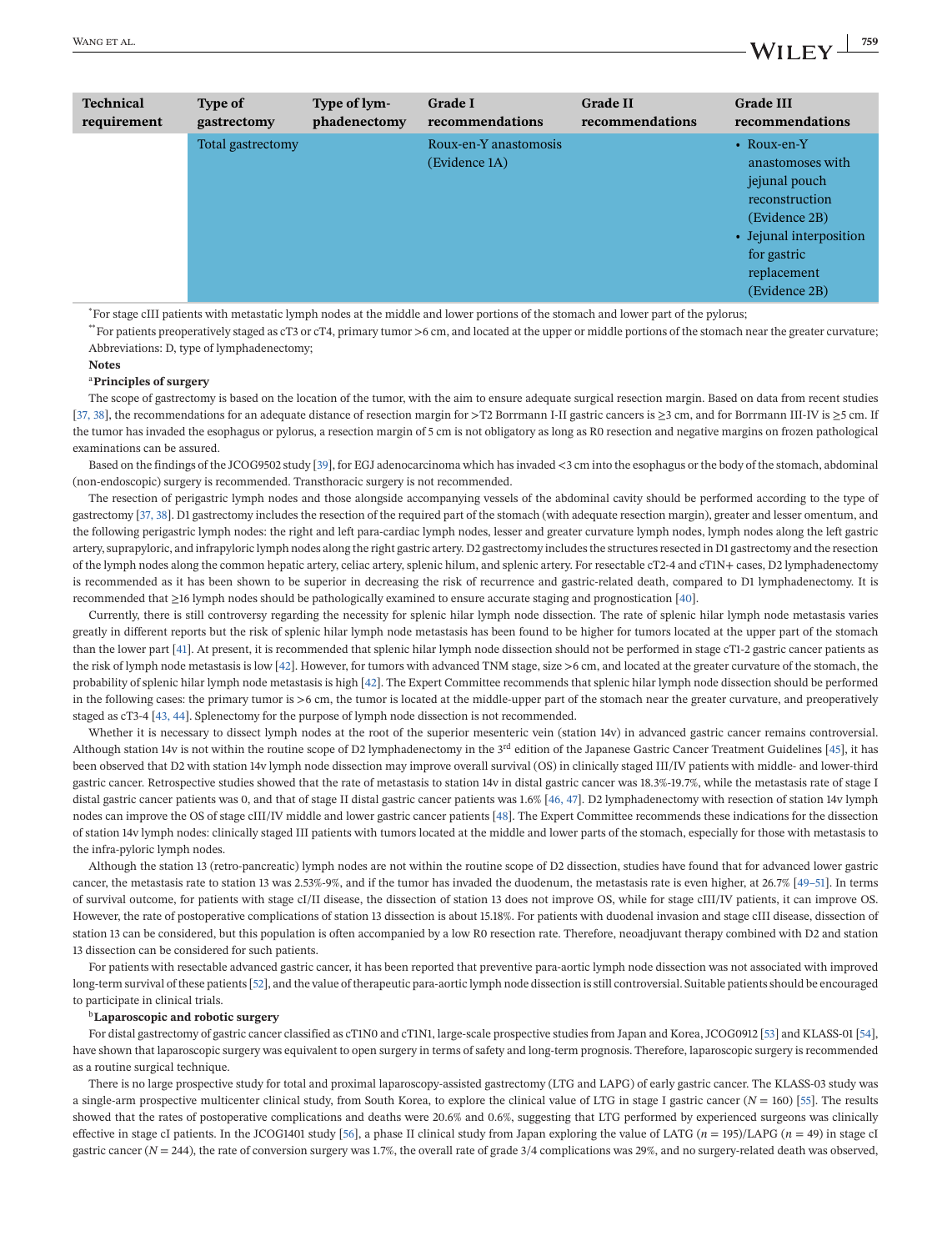confirming the safety of LATG/LAPG in stage cI patients. The CLASS-02 study [\[57\]](#page-40-0) was a randomized controlled study (*N* = 214) carried out in China to explore the safety of LTG ( $n = 105$ ) in the treatment of stage cI gastric cancer compared to open total gastrectomy (OTG;  $n = 109$ ). The postoperative complications of the two groups were 19.1% and 20.2% respectively, and the death rate was 1.0%, demonstrating comparable safety of LTG to that of OTG, with lymphadenectomy performed by experienced surgeons for stage cI gastric cancer. These three studies preliminarily confirmed the safety of LTG and LATG/LAPG. However, the long-term benefit of LTG and LAPG for early gastric cancer has not yet been confirmed. Therefore, the Expert Committee recommends further investigations of such cases in experienced medical centers.

For advanced gastric cancer, the CLASS-01 [\[58\]](#page-40-0) and KLASS-02 [\[59\]](#page-40-0) phase III randomized controlled trials confirmed that LADG combined with D2 lymph node dissection was safe when performed by experienced surgeons in high-volume medical centers. It was associated with reduced blood loss, faster gastrointestinal recovery, shorter hospital stays, and had similar long-term survival compared to open surgery.

Whether laparoscopic gastrectomy is feasible for patients with advanced gastric cancer after neoadjuvant therapy is still controversial. Currently, there is a lack of large cohort prospective research evidence. The recent results of a Chinese randomized controlled study, comparing the safety and recovery indices of LADG with D2 lymphadenectomy against open distal gastrectomy (ODG) with D2 lymphadenectomy in locally advanced gastric cancer (cT2-4aN+M0) patients who received neoadjuvant chemotherapy, showed that LADG was associated with better postoperative safety and adjuvant chemotherapy tolerance compared than ODG [\[60\]](#page-40-0).

Therefore, the Expert Committee suggests that for patients with stage I-III gastric cancer who are suitable for distal subtotal gastrectomy, laparoscopic surgery can be routinely performed. LTG for early gastric cancer can be performed in experienced medical centers as clinical investigations. However, there is no evidence for the benefit or superiority of proximal and LTG for advanced gastric cancer, and the results of clinical studies are awaited. Further, whether laparoscopic surgery can be performed for advanced gastric cancer after neoadjuvant therapy still urges more prospective clinical confirmations.

A recent randomized controlled study from China which investigated the safety and efficacy of indocyanine green tracer-guided lymph node dissection during laparoscopic radical gastrectomy in patients with potentially resectable gastric adenocarcinoma (cT1-cT4a, N0/+, M0) showed that indocyanine green fluorescence imaging could be used for routine lymphatic mapping during laparoscopic gastrectomy and could also noticeably increase the number of lymph node dissections and reduce lymph node noncompliance without increased complications in patients undergoing D2 lymphadenectomy [\[61\]](#page-40-0).

Further, robotic gastric cancer surgery has attracted much attention in recent years. Although there is no large sample prospective study to confirm its efficacy in the treatment of gastric cancer, a retrospective study from Korea which compared robotic gastric cancer surgery (*n* = 421) with open/laparoscopic surgery (*n* = 1663) [\[62\]](#page-41-0) showed that although there was no difference in long-term survival between the study groups, patients from the robotic group had a lower risk of intra-operative bleeding. A randomized controlled clinical study from China compared robotic distal gastrectomy (RDG) against LADG in 283 patients with cT1- 4aN0/+M0 disease, and the short-term efficacy results showed that the postoperative complications of RDG were lower, and more peri-gastric lymph nodes could be removed [\[63\]](#page-41-0). Currently, the Expert Committee believes that the advantages and significance of robotic gastric cancer surgery still need further confirmatory evidence before wide clinical application.

According to the Expert Committee, for stage cIII patients, laparoscopic exploration should be performed, and the 3-incision method should be applied. Peritoneal metastasis should be evaluated. For complete exploration, it is recommended to open the gastrocolic ligament and observe whether there is occult metastasis in the omentum. If peritoneal metastasis is detected, HER2 and MMR status detection in the metastatic lesion should be performed to guide the treatment. If no obvious peritoneal metastasis is found, cytological examination of peritoneal lavage fluid should be performed.

#### <sup>c</sup>**Digestive tract reconstruction**

The type of digestive tract reconstruction performed depends on the patient's physical condition and the surgeon's experience as far as it does not affect the radicality of the gastrectomy.

Billroth I and Billroth II surgeries are mostly adopted for distal gastrectomy. The postoperative complication rates for both surgeries are similar. However, Billroth I is easier to perform and better suits the normal physiological gastrointestinal pathway. For tumors located in the lower third of the stomach, especially those invading the pylorus and the duodenum, Billroth II surgery is recommended because these patients can have a second chance for surgery in case of tumor recurrence [\[64\]](#page-41-0). Compared with Billroth type I and II, Roux-en-Y anastomosis can effectively reduce bile reflux and prevent the occurrence of remnant gastritis. However, this operation is relatively complex, and the risk of postoperative retention syndrome may be increased [\[65\]](#page-41-0).

Gastroesophageal anastomosis is frequently used for proximal gastrectomy as the anastomosis is relatively easy to perform, has shorter operative time, lesser number of anastomosis, and often accompanied with lower risk of postoperative complications, but the risk of esophageal reflux is common and serious [\[66\]](#page-41-0). The modified tubular gastroesophageal anastomosis can significantly reduce the risk of severe esophageal reflux [\[67\]](#page-41-0). Compared with gastroesophageal anastomosis, the Jejunal interposition method can reduce the occurrence of moderate or severe esophageal reflux, but this operation is complex and abdominal discomfort, upper abdominal fullness, and hiccups are commonly observed in these cases [\[68\]](#page-41-0). Therefore, its advantages remain to be confirmed, and if required, it is suggested that the Jejunal interposition method is recommended to be performed in large experienced medical centers.

Roux-en-Y is the preferred reconstruction method for total gastrectomy [\[38\]](#page-40-0). It has been reported that, in addition to Roux-en-Y anastomosis, the reconstruction of the Jejunal pouch digestive tract may improve the patients' postoperative quality of life [\[69\]](#page-41-0). However, the Jejunal interposition technique is complicated and may be associated with a high risk of postoperative complications, and controversies concerning its efficacy in improving the patients' quality of life exist. Therefore, if required, it is suggested that this procedure should be carried out in large experienced medical centers.

For d and e, please view the notes below.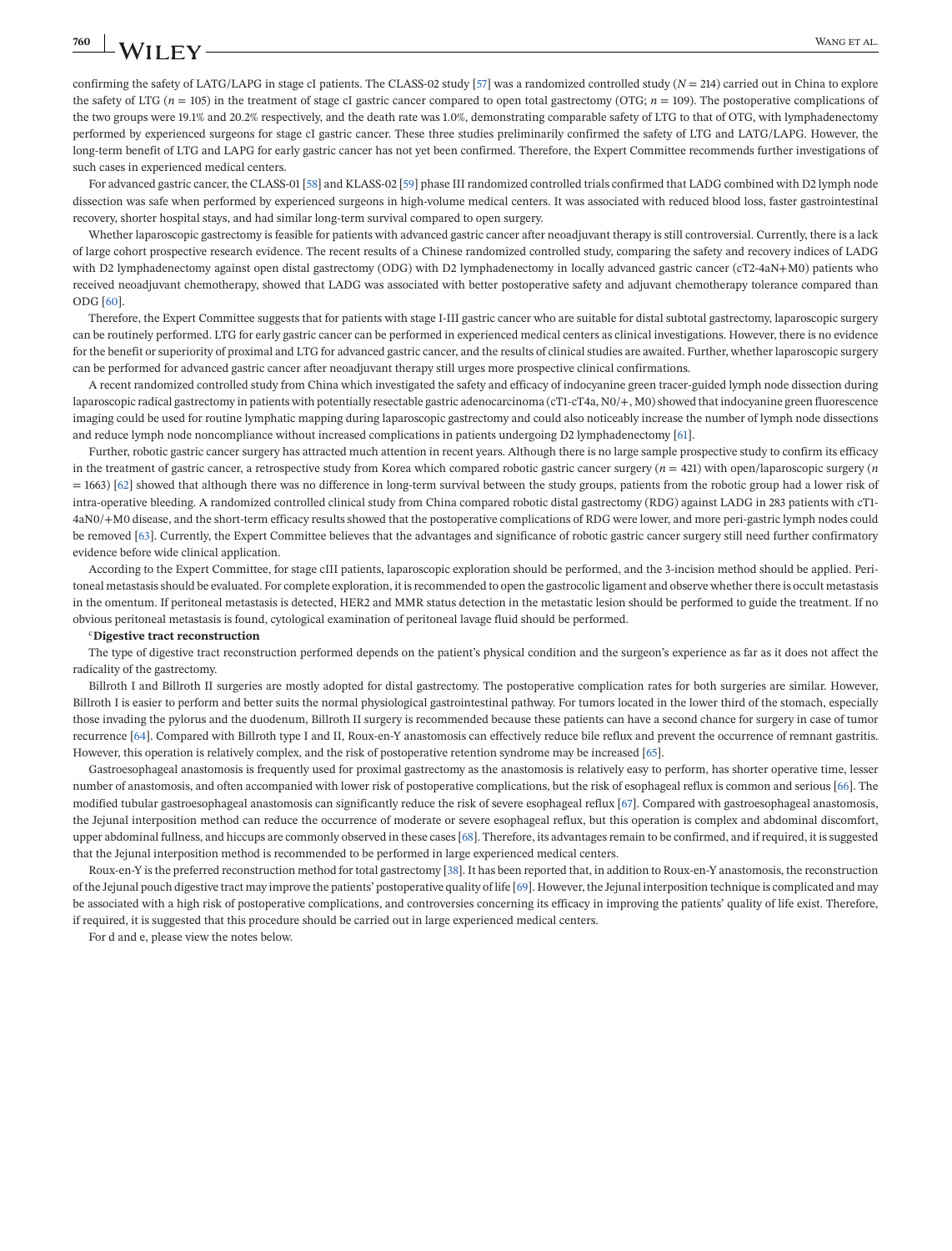*Perioperative treatment of resectable gastric cancer.*

### Postoperative adjuvant therapy<sup>d</sup>

| Stratification <sup>*</sup>                                                                                                                            | <b>Grade I recommendations</b>                                                                              | <b>Grade II recommendations</b>                                                      | <b>Grade III</b><br>recommendations                                                                                                                                            |
|--------------------------------------------------------------------------------------------------------------------------------------------------------|-------------------------------------------------------------------------------------------------------------|--------------------------------------------------------------------------------------|--------------------------------------------------------------------------------------------------------------------------------------------------------------------------------|
| Stage II:<br>• $pT1N2-3aM0$<br>$\cdot$ pT2N1-2M0<br>$\cdot$ pT3N0-1M0<br>• pT4aN0M0<br>with R0 resection and D2<br>dissection                          | Postoperative adjuvant<br>chemotherapy:<br>• XELOX (Evidence 1A)<br>• S-1 alone (Evidence 1A)               | Postoperative adjuvant<br>chemotherapy:<br>• XP (Evidence 1B)<br>• SOX (Evidence 1B) | Postoperative adjuvant<br>chemotherapy: FOLFOX<br>(Evidence 2A)                                                                                                                |
| Stage III:<br>• pT1N3bM0<br>$\cdot$ pT2N3M0<br>$\cdot$ pT3N2-3M0<br>$\cdot$ pT4aN1-3M0<br>$\cdot$ pT4bN0-3M0<br>with R0 resection and D2<br>dissection | Postoperative adjuvant<br>chemotherapy:<br>• XELOX (Evidence 1A)<br>• SOX (Evidence 1A)                     | Postoperative adjuvant<br>chemotherapy: DS<br>sequential S-1 (Evidence<br>1B)        | • Postoperative adjuvant<br>chemotherapy: FOLFOX<br>(Evidence 2A)<br>• Postoperative adjuvant<br>chemoradiotherapy: DT<br>45-50.4 Gy (concurrent<br>fluorouracil) (Evidence 3) |
| • pT2-4NanyM0 with R0<br>resection but less than D <sub>2</sub><br>dissection                                                                          | Postoperative<br>chemoradiotherapy: DT<br>45-50.4 Gy (concurrent<br>fluoropyrimidine)<br>(Evidence 1A)      | MDT discussion for optimal<br>treatment regimen                                      |                                                                                                                                                                                |
| pT2-4NanyM0 and R1/R2<br>resection                                                                                                                     | Postoperative<br>chemoradiotherapy**: DT<br>45 to 50.4 Gy (concurrent<br>fluoropyrimidine)<br>(Evidence 2A) | MDT discussion for optimal<br>treatment regimen                                      |                                                                                                                                                                                |

 $^*$ According to the 8<sup>th</sup> AJCC/UICC pathological staging system (pTNM) for gastric cancer;

\*\*For cases with positive margin or residual tumor, additional dose can be given according to the specific clinical condition;

Abbreviations: XELOX, oxaliplatin + capecitabine; FOLFOX, leucovorin calcium (folinic acid) + fluorouracil + oxaliplatin; SOX, S-1 + oxaliplatin; XP, capecitabine + cisplatin; SOX, S-1 + oxaliplatin; DS, docetaxel plus S-1; MDT, multidisciplinary team; D, type of lymphadenectomy;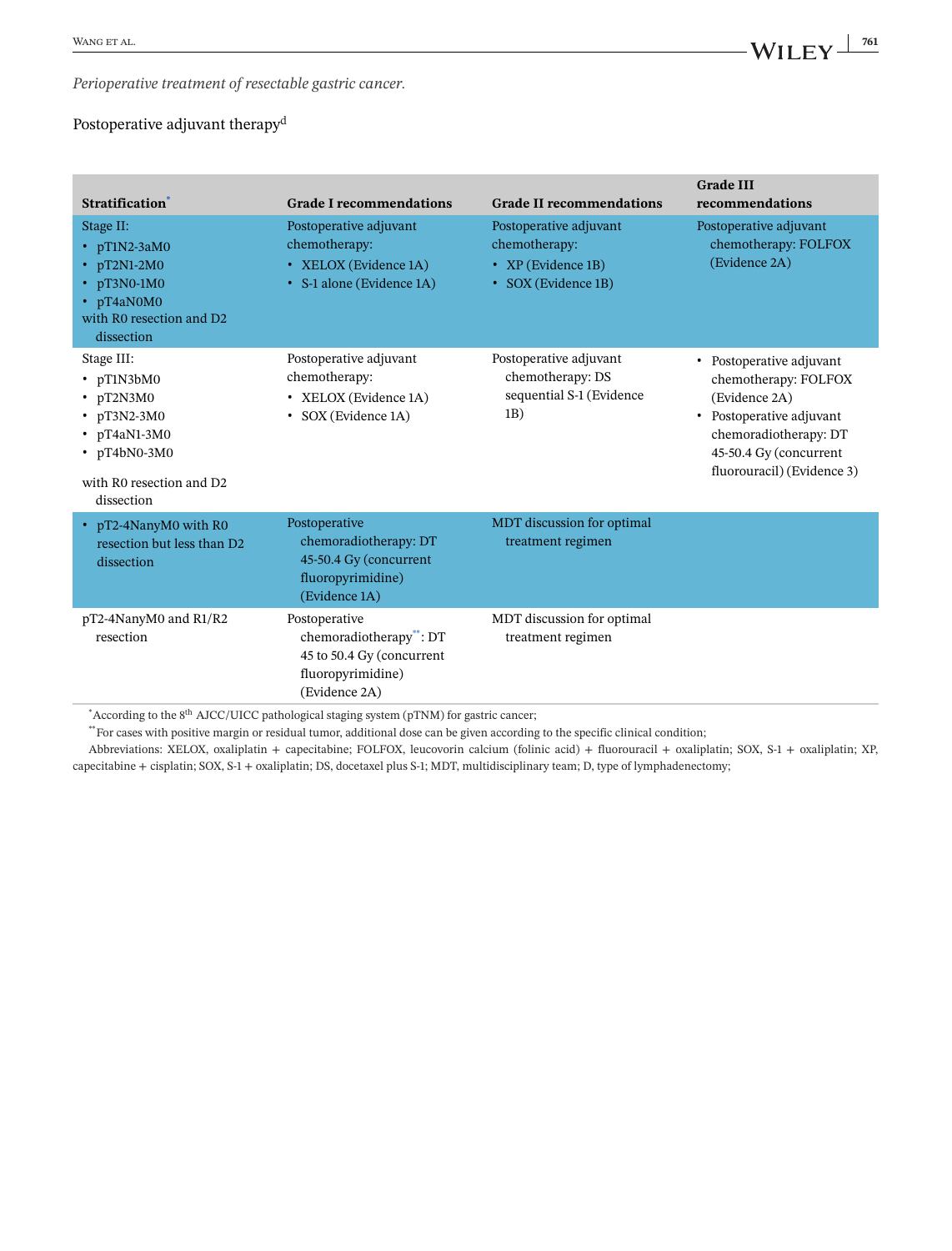### Neoadjuvant therapy<sup>e</sup>

| <b>Stratification</b>                                               | <b>Grade I recommendations</b>                                                                                       | <b>Grade II recommendations</b>                                                                                                                                                                                                                       | <b>Grade III</b><br>recommendations                                                    |
|---------------------------------------------------------------------|----------------------------------------------------------------------------------------------------------------------|-------------------------------------------------------------------------------------------------------------------------------------------------------------------------------------------------------------------------------------------------------|----------------------------------------------------------------------------------------|
| Non-EGJ gastric cancer:                                             | Neoadjuvant chemotherapy:                                                                                            | • DOS (Evidence 1B)                                                                                                                                                                                                                                   | • XELOX (Evidence 2A)                                                                  |
| cT3-4aN+M0, stage cIII                                              | SOX regimen (Evidence 1)                                                                                             | • FLOT4 (Evidence 1B)                                                                                                                                                                                                                                 | • FOLFOX (Evidence 2A)                                                                 |
| Gastric cancer invading the<br>$EGJe,f$ : cT3-4aN+M0, stage<br>cIII | Neoadjuvant<br>chemoradiotherapy: DT<br>45-50.4gy (concurrent<br>fluorouracil, platinum or<br>taxanes) (Evidence 1B) | • XELOX (Evidence 2A)<br>• FOLFOX (Evidence 2A)<br>• SOX (Evidence 1B)<br>• DOS (Evidence 1B)<br>· FLOT4 (Evidence 1B)                                                                                                                                | Neoadjuvant radiotherapy<br>(patients unsuitable for<br>chemotherapy) (Evidence<br>2B) |
| cT4bNanyM0, stage cIVA<br>(without non-resectable)<br>factors)      | MDT discussion for optimal<br>personalized treatment                                                                 | • Neoadjuvant<br>chemoradiotherapy +<br>gastrectomy (with adjacent<br>organ resection) + adjuvant<br>chemoradiotherapy<br>(Evidence 2B)<br>• Neoadjuvant<br>chemotherapy: SOX<br>(Evidence 1B)<br>• Neoadjuvant<br>chemotherapy: DOS<br>(Evidence 1B) | Encourage participation in<br>clinical trials                                          |
| R1/R2 resection after                                               | MDT discussion for optimal                                                                                           | Encourage participation in                                                                                                                                                                                                                            |                                                                                        |
| neoadjuvant therapy                                                 | personalized treatment                                                                                               | clinical trials                                                                                                                                                                                                                                       |                                                                                        |
| Localized disease progression                                       | MDT discussion for optimal                                                                                           | Encourage participation in                                                                                                                                                                                                                            |                                                                                        |
| after neoadjuvant therapy                                           | personalized treatment                                                                                               | clinical trials                                                                                                                                                                                                                                       |                                                                                        |

 $*$  According to the 8<sup>th</sup> AJCC/UICC clinical staging system (cTNM) for gastric cancer

Abbreviations: EGJ, esophagogastric junction; MSI-H, high microsatellite instability status; cTNM, clinical tumor-node-metastasis classification; SOX, S-1 + oxaliplatin; DOS, docetaxel + oxaliplatin + S-1; 5-FU, 5-fluorouracil; FLOT, 5-FU+ leucovorin + oxaliplatin + docetaxel; XELOX, capecitabine + oxaliplatin; MDT, multidisciplinary team;

### **Notes**

#### **dAdjuvant treatment for resectable gastric cancer**

There are several large phase III clinical trials supporting the use of postoperative adjuvant chemotherapy for patients who had undergone D2 radical gastrectomy [\[70–73\]](#page-41-0). The indications of postoperative adjuvant chemotherapy for resectable gastric cancer are D2 radical gastrectomy and no prior neoadjuvant therapy for stage pII and pIII patients. For stage II patients, the recommended regimen is S-1 (oral; till 1 year after operation) or capecitabine combined with oxaliplatin or cisplatin [\[70, 71\]](#page-41-0). In the JACCRO GC-07 study [\[72, 74\]](#page-41-0), the investigators found that S-1/docetaxel (oral S-1 on days 1-14 with 7 days of rest followed by 6 cycles of S-1 combined with docetaxel on day 1 of each cycle, then 4 further cycles of S-1 on days 1-28 every 42 days) was associated with improved survival of patients with stage III advanced gastric cancer compared to S-1 monotherapy (3-year recurrence-free survival [RFS] rate, S-1/docetaxel arm, 65.9%, vs S-1 arm, 49.6%; *P* = 0.0007) and suppressed all types of recurrences, including hematogenous, lymphatic, and peritoneal recurrences. The RESOLVE trial [\[75\]](#page-41-0) showed that for locally advanced cT4a/N+M0 or cT4b/NxM0 gastric cancer, adjuvant S-1 plus oxaliplatin (SOX) was not inferior to adjuvant capecitabine plus oxaliplatin (XELOX) (3 year disease-free survival [DFS] rate: 60.3% vs. 54.8%,  $P = 0.162$ ). The ARTIST-II trial [\[76\]](#page-41-0) enrolled 900 stage II-III gastric cancer patients with positive lymph nodes who underwent D2 radical gastrectomy and investigated the curative effects of 1-year S-1 monotherapy versus 6 months of SOX versus SOX plus radiotherapy (SOXRT). The results showed that, compared to S-1 monotherapy, adjuvant SOX or SOXRT could significantly prolong DFS, but compared to adjuvant SOX regimen, adjuvant SOXRT had no additional survival benefit. In recent years, there have been studies investigating the applicability of survival prediction models, such as nomograms, based on tumor and patient characteristics to evaluate the survival benefits of individualized adjuvant chemotherapy for stage II/III gastric cancer. Wang et al. [\[77\]](#page-41-0) reviewed the data of 1464 pT3-4 or N+ gastric cancer patients who received adjuvant fluoropyrimidine plus oxaliplatin (F-OX) after D2 gastrectomy from three major centers across China. The results showed that, compared to the 7<sup>th</sup> AJCC gastric cancer classification, the nomogram was superior in stratifying patients for predicting benefit from F-OX. Using the nomogram, patients in the low-risk group had no improvement in survival with F-OX, while for those classified in the intermediate- and high-risk groups, F-OX could reduce the risk of death by over 20%; thereby, the nomogram could more accurately guide the selection of gastric cancer patients who would benefit from F-OX adjuvant chemotherapy.

At present, it is not clear whether patients with stage pI gastric cancer would benefit from adjuvant chemotherapy. It is suggested for stage pI patients with highrisk factors, such as younger age (<40 years old), high or low histological grade differentiation, and nervous plexus, vascular or lymphatic invasion, investigational treatment can be offered.

For resectable gastric cancer, the results of phase III clinical studies investigating the efficacy of chemoradiotherapy after radical surgery were different in the East and the West. The INT0116 study [\[78\]](#page-41-0), from the U.S, confirmed that concurrent radiotherapy and 5-fluorouracil (5-FU) chemotherapy after surgery improved OS compared to surgery alone, but the surgery performed were mainly D0/D1 gastrectomy, whilst in countries like China, Korea, and Japan, mostly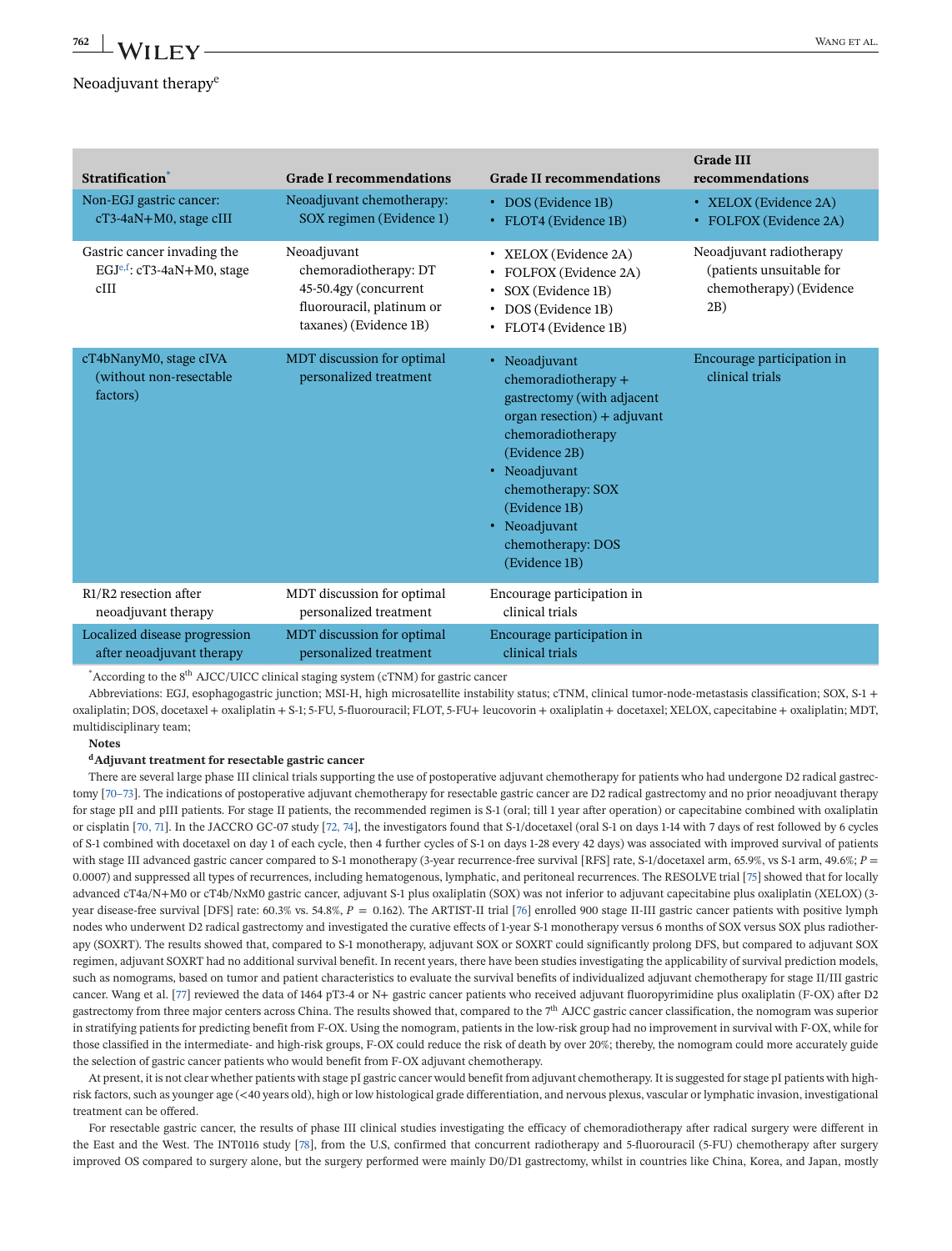<span id="page-16-0"></span>D2 gastrectomy are performed. The ARTIST study from South Korea [\[71\]](#page-41-0), which compared 6 cycles of adjuvant capecitabine plus cisplatin (XP) versus 2 cycles of XP followed by concurrent capecitabine combined with RT (XP/XRT/XP) plus 2 additional cycles of XP in gastric cancer patients after D2 R0 gastrectomy. They found no significant reduction in recurrence between the two therapies in the overall population (3-year DFS rates,  $XP/XRT/XP$  arm: 78.2% vs XP arm: 74.2%;  $P =$ 0.0862), but in subgroup analysis of patients with positive pathologic lymph nodes, patients from the XP/XRT/XP arm had superior DFS than the XP arm (3-year DFS rate: 77.5% vs 72.3%;  $P = 0.0365$ ). Subsequently, the ARTIST-II study [\[76\]](#page-41-0) was performed to compare the efficacy of different chemotherapy regimens and chemoradiotherapy (adjuvant S-1 monotherapy versus SOX versus SOXRT) in patients with D2-resected, stage II/III, node-positive gastric cancer. The results were published by the American Society of Clinical Oncology (ASCO) in 2019 and no difference in DFS between SOX and SOXRT (*P* = 0.667) were observed but both adjuvant SOX and SOXRT were effective in prolonging DFS when compared to S-1 monotherapy; thereby demonstrating that the addition of radiotherapy could not provide addition survival benefits [\[76\]](#page-41-0). Thus, for resectable patients who can undergo R0 and D2 resection, adjuvant chemoradiotherapy is not recommended unless they are diagnosed with advanced pathological stage and associated with high-risk factors including insufficient dissection distance from tumor margin (<2 cm), vascular tumor thrombus, perineural invasion, N3 or metastatic lymph node ratio >25%, then, after systemic therapy adjuvant radiotherapy could be considered. For those who did not achieve R0 resection (without distant metastasis), postoperative chemoradiotherapy [\[79\]](#page-41-0) or MDT discussion is recommended.

At present, adjuvant chemotherapy for gastric cancer invading the EGJ is mostly based on the findings of studies from Asia. Among four large-scale phase III clinical studies, the rate of EGJ-gastric cancer was 23.4% in the JACCOR GC-07 study [\[72, 74\]](#page-41-0), 4.8% in the ARTIST study [\[71\]](#page-41-0), 2.3% in the CLASSIC study [\[70\]](#page-41-0), and 1.4% in the ACTS-GC study [\[80\]](#page-41-0). However, there is still a lack of randomized controlled trials investigating the significance of adjuvant chemotherapy or chemoradiotherapy for EGJ carcinoma.

#### **ePreoperative and perioperative chemotherapy for advanced gastric cancer**

Perioperative therapy (neoadjuvant chemoradiotherapy + surgery + adjuvant chemotherapy/radiotherapy) for gastric cancer has been proven to be superior to surgery alone in Western countries as they could downstage the tumor, increase the rate of radical resection, and improve survival whilst not increasing the risks of postoperative complications and deaths [\[81, 82\]](#page-41-0). Also, neoadjuvant chemotherapy prior to radical gastrectomy in Asian studies has also been associated with significantly improved tumor remission rates, R0 resection rates, and treatment safety [\[83, 84\]](#page-41-0). The survival benefits of perioperative chemo-/radiotherapy, as compared with postoperative chemotherapy after radical D2 gastrectomy, remain to be determined in large phase III clinical trials. The RESOLVE study [\[75\]](#page-41-0), a large cohort randomized controlled phase III clinical study led by Chinese investigators aiming at comparing the efficacy and safety of adjuvant XELOX (arm A) or adjuvant SOX (arm B) against perioperative SOX (neoadjuvant SOX followed 5 cycles of adjuvant SOX; arm C) in locally advanced gastric cancer patients after D2 radical gastrectomy. They found that perioperative SOX was superior to adjuvant XELOX (3-year DFS rate: 62.0% vs. 54.8%; *P* = 0.045) while adjuvant SOX was non-inferior to adjuvant XELOX (3-year DFS rate: 60.3% vs. 54.8%; *P* = 0.162). Therefore, 3 cycles of neoadjuvant SOX chemotherapy and 5 cycles of adjuvant SOX followed with 3 cycles of S-1 monotherapy is recommended as the perioperative treatment for locally advanced gastric cancer. In addition, during the same period, the PRODIGY study [\[85\]](#page-41-0) reported that for locally advanced gastric cancer staged as cT2/3N+M0 or cT4/NxM0, 3 cycles of neoadjuvant docetaxel plus oxaliplatin plus S-1 (DOS) chemotherapy plus 8 cycles of postoperative S-1 monotherapy, compared to surgery followed by 8 cycles of S-1 monotherapy, was associated with tumor downstaging and significant improvement in 3-year DFS. Thus, the DOS regimen can also be recommended as neoadjuvant chemotherapy for locally advanced gastric cancer patients.

Currently, the recommended neoadjuvant chemotherapy regimens for gastric cancer include XELOX [\[86\]](#page-41-0), FOLFOX [\[87\]](#page-41-0), cisplatin combined with S-1 (SP) [\[88\]](#page-42-0), and SOX [\[89\]](#page-42-0). Results of the large prospective phase III FLOT4-AIO study [\[90\]](#page-42-0) showed that compared with epirubicin plus cisplatin (ECF)/epirubicin plus cisplatin and capecitabine (ECX) regimen, the docetaxel combined with oxaliplatin, leucovorin and 5-FU (FLOT) regimen was associated with improved 3-year OS and DFS and had higher pathological response rate and R0 resection rate. Therefore, the FLOT regimen can also be used as the recommended regimen for preoperative chemotherapy of gastric cancer. In regard to HER2-positive gastric cancer, there have been several investigations on the perioperative treatment of anti-HER2 drugs, including double- or triple-drug chemotherapy, combination with a monoclonal antibody (mAb) or double anti-HER2 treatment. However, as the final results of these trials are to be published, currently no standard treatment strategy has been proposed.

Results of the international multicenter CRITICS study [\[91\]](#page-42-0) showed that for stage IB-IVA resectable gastric cancer or EGJ cancer patients who received neoadjuvant epirubicin, cisplatin or oxaliplatin, and capecitabine (ECC/EOC) chemotherapy followed by curative intent gastrectomy with adequate lymph node dissection (D1+ accounted for 86% of the study population) and same chemotherapy regimen as adjuvant treatment administrated alone or in combination with adjuvant radiotherapy. The investigators found no improvement in survival in those who underwent adjuvant chemoradiotherapy compared to patients with resectable gastric cancer treated with neoadjuvant chemotherapy, adequate surgery, and adjuvant chemotherapy. However, the completion rate of the study was only 50%, and 60% of the investigated cohort were stage I-II patients. As such, the local control rate of radiotherapy could not be fully determined and decreased its clinical referential value.

For gastric cancer patients with T4b disease and without unresectable factors, based on current research evidence [\[92–94\]](#page-42-0), the following points could be considered as treatment options: ① R0 resection is an independent prognostic factor for survival; ② the rate of complications after combined organ resection is very high, close to 40%, among which pancreatoduodenectomy is the highest risk procedure; ③ surgery for peripheral organ involvement is very complex, and it is difficult to formulate a standard treatment principle. Therefore, it is suggested that such cases should undergo MDT discussion for an individualized treatment plan. Further, neoadjuvant therapy could improve the R0 resection rate and can be used as a treatment option. For patients who can achieve R0 resection, combined organ resection is acceptable, but combined pancreatoduodenectomy should be carefully assessed for risk and benefits.

A multinational individual-patient-data meta-analysis [\[95\]](#page-42-0) which explored the associations of MSI status with postoperative prognosis and perioperative chemotherapy efficacy in patients with resectable gastric cancer enrolled in the CLASSIC [\[70\]](#page-41-0), ARTIST [\[71\]](#page-41-0), MAGIC [\[81\]](#page-41-0), and ITACA-S trials [\[96\]](#page-42-0) showed that for resectable dMMR/MSI-H gastric cancer patients, the prognosis of patients who underwent only surgery was better than those who underwent surgery plus adjuvant chemotherapy. Currently, small sample-sized retrospective studies have shown that the prognosis of dMMR and MSI-H patients was good but had conflicting results regarding the benefits of adjuvant chemotherapy. Overall, considering the low number of corresponding patients in these studies, conflicting evidence in current literature, adverse reactions related to chemotherapy and patients' financial implications, it is suggested that for dMMR/MSI-H patients, (neo) adjuvant treatments such as immunotherapy in clinical trial settings could be first considered, unless unwillingness from the patient's side, after detailed discussion with the patient and families about the risk and benefits of different treatment strategies, post-operative observation or chemotherapy can be considered.

For EGJ adenocarcinoma, clinical studies [\[97, 98\]](#page-42-0) have shown that neoadjuvant chemoradiotherapy plus surgery plus adjuvant chemotherapy was effective in tumor downstaging, could increase R0 resection rate and improve survival, and was not associated with increased risk of complications or postoperative deaths. The long-term follow-up results of the POET study [\[97\]](#page-42-0), which investigated the addition of radiotherapy to preoperative chemotherapy in lower esophageal and gastric cardia adenocarcinoma, demonstrated that, although the trial was terminated early as it did not meet its accrual goals and could not provide statistical significance, preoperative chemoradiotherapy appeared to reduce the risk of local recurrence and tended to prolong survival, compared to preoperative chemotherapy, without an increase in adverse events and surgery-related complications in patients with localized EGJ adenocarcinoma. Also, the RTOG-9904 multicenter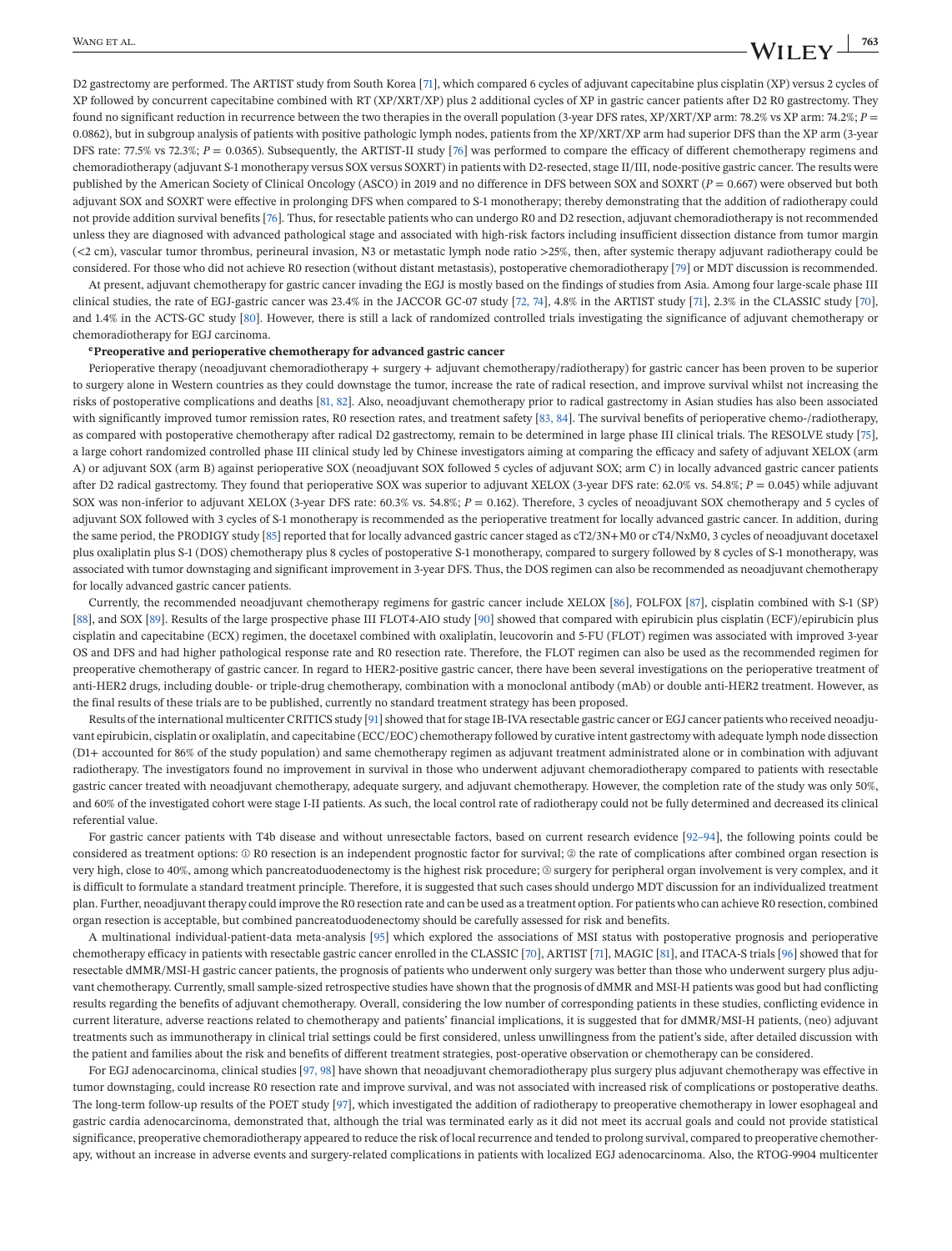phase II clinical trial [\[98\]](#page-42-0) demonstrated satisfactory results for locally advanced gastric cancer patients undergoing preoperative chemoradiotherapy. Therefore, the current recommendation for stage III EGJ adenocarcinoma is neoadjuvant chemoradiotherapy followed by radical D2 gastrectomy. For locally advanced gastric cancer, encouragement of patient participation in clinical trials for preoperative chemoradiotherapy is recommended for confirmation evidence. Recommended regimens for concurrent chemotherapy include paclitaxel combined with 5-FU, paclitaxel combined with platinum, or 5-FU combined with platinum. At present, the TOPGEAR (NCT01924819) [\[99\]](#page-42-0), CRITICS-II (NCT02931890) [\[100\]](#page-42-0) and the phase III prospective Neo-CRAG clinical trial (NCT01815853) [\[101\]](#page-42-0) launched by the Sun Yat-sen University Cancer Center are actively investigating the effects of preoperative chemoradiotherapy in this category of patients.

Studies investigating neoadjuvant chemotherapy and perioperative chemotherapy in patients with EGJ cancer are gradually increasing, including studies from Asia such as the RESOLVE [\[75\]](#page-41-0), PRODIGY [\[85\]](#page-41-0), and RESONANCE studies [\[102\]](#page-42-0). In the PRODIGY study [\[85\]](#page-41-0), EGJ cancer accounted for 5.6% of the study population, and the results showed that neoadjuvant chemotherapy with DOS regimen could achieve tumor downstaging, improve R0 resection rate, and prolong PFS. In the RESOLVE study [\[75\]](#page-41-0), EGJ cancer accounted for 36.5% of the study population, and the results showed that compared with the adjuvant XELOX chemotherapy, perioperative SOX chemotherapy was associated with improved R0 resection rate and prolonged DFS. A propensity score-matching study from Zhongshan Hospital of Fudan University [\[103\]](#page-42-0), comprising of 32% of patients with EGJ cancer, showed that neoadjuvant DOS regimen was more effective than neoadjuvant XELOX regimen in improving both PFS and OS, without any added adverse effects. According to these findings, the DOS and SOX regimens can be considered for neoadjuvant chemotherapy of EGJ cancer patients.

The efficacy of neoadjuvant therapy should be timely evaluated using EUS, CT, or PET/CT imaging modalities. Compared with CT and other non-invasive imaging examinations, laparoscopic laparotomy can improve the diagnostic rates of occult metastasis within the abdominal cavity, including radiologically undetected small liver metastases. It can be carried out alongside a cytological examination of intraperitoneal washings [\[104\]](#page-42-0). As such, prior to neoadjuvant therapy (for T3-4 or N+ cases), explorative laparoscopic staging and cytological examination of intraperitoneal washings are recommended.

For surgically resected specimens diagnosed as pathological complete response (pCR) after neoadjuvant therapy, it is recommended that the same neoadjuvant regimen to be continued postoperatively. Till present, there is no sufficient evidence attributing to the survival differences between those who undergo different adjuvant regimens as to their initial neoadjuvant regimens or abstain from adjuvant therapies.

For patients who underwent neoadjuvant therapy and achieved R0 resection, if the preoperative imaging or pathological assessments showed improvement in shrinking the cancerous lesion, it is recommended that the same neoadjuvant regimen to be continued postoperatively.

In case of disease progression following neoadjuvant therapy, surgery should be considered if R0 resection can be achieved. If not, the treatment protocol should be discussed via an MDT panel.

For patients who could not achieve R0 gastrectomy despite the absence of distant metastasis after neoadjuvant chemotherapy, either postoperative chemoradiotherapy or MDT discussion is recommended. If neoadjuvant chemoradiotherapy was performed, the subsequent treatment should be discussed via an MDT panel, else palliative treatment is recommended.

#### **f Perioperative treatment for EGJ cancer**

The choice of perioperative treatment for EGJ cancer has some particularity because of the differences in clinical research design and results between Eastern and Western countries. The proportion of patients with EGJ cancer was very low in a number of clinical trials which had positive results for postoperative adjuvant chemotherapy after D2 gastrectomy in Asian countries. Although the overall population can benefit from postoperative adjuvant chemotherapy, it is uncertain whether patients with EGJ cancer in Asian countries would benefit from such treatment. Comparatively, in European clinical trials which investigated perioperative treatment for gastric cancer, the proportion of patients with EGJ cancer was higher, i.e., in the FFCD  $(n = 60%)$  [\[105\]](#page-42-0) and FLOT4-AIO study  $(n = 56%)$  [\[90\]](#page-42-0), suggesting that perioperative chemotherapy was indeed an effective treatment for patients with EGJ cancer in Western countries. In the RESOLVE study [\[75\]](#page-41-0), EGJ cancer patients comprised of 36.5% of the study population, suggesting that perioperative chemotherapy could also be an effective treatment in the Asian population.

In addition, due to inconsistent findings on neoadjuvant therapy studies, it is difficult to identify the optimal neoadjuvant therapy (neoadjuvant chemoradiotherapy versus neoadjuvant chemotherapy) for EGJ cancer. The POET study [\[97\]](#page-42-0) only demonstrated potential advantages of preoperative chemoradiotherapy for EGJ cancer. However, a meta-analysis by Petrelli et al. [\[106\]](#page-42-0) showed that neoadjuvant chemoradiotherapy, compared with neoadjuvant chemotherapy, was associated with increased pCR rate and reduced local recurrence in EGJ adenocarcinoma, but did not prolong OS, which was different from the conclusion of the POET study. As such, based on the current research evidence, for EGJ cancer, perioperative chemoradiotherapy could be more suitable than adjuvant chemotherapy.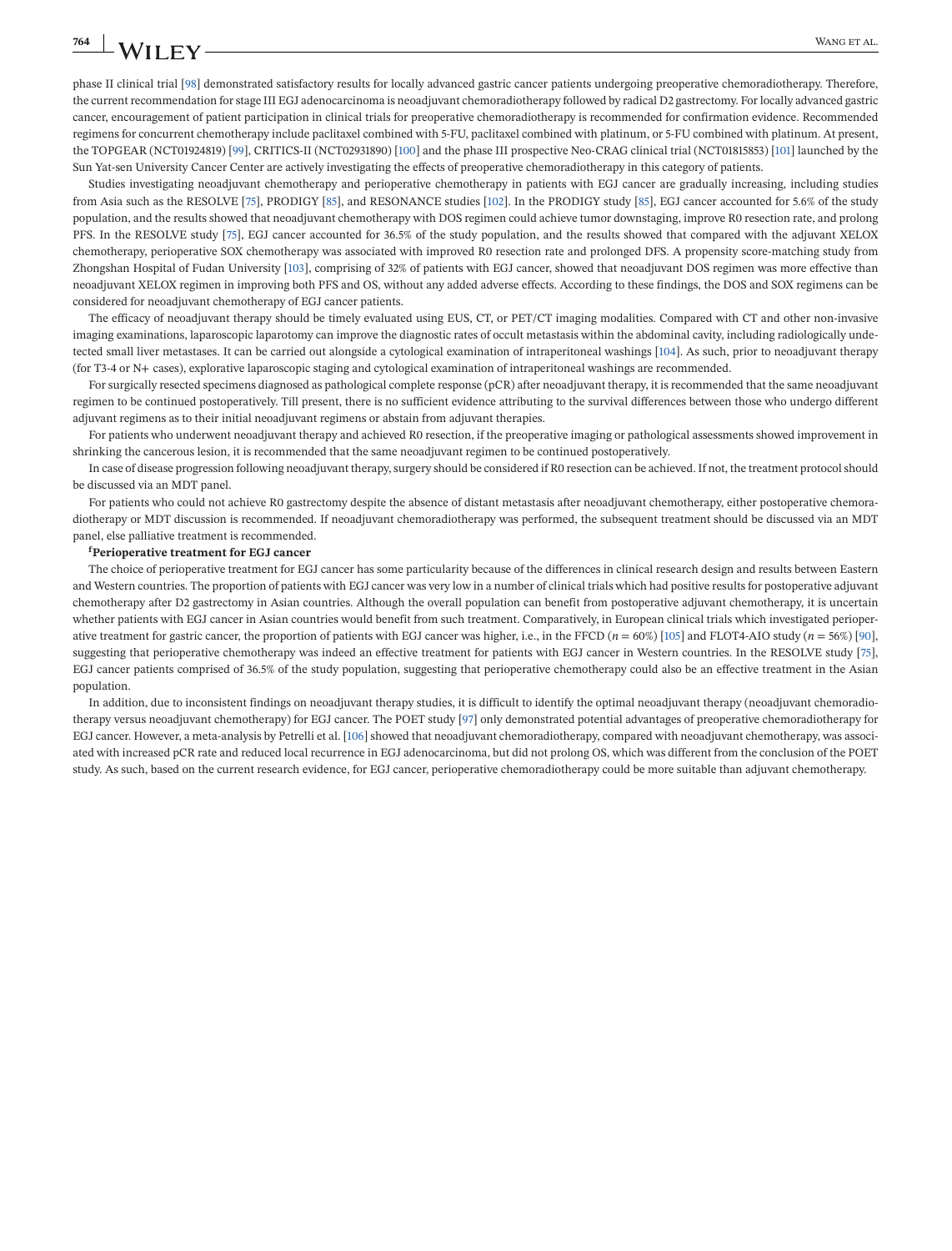### 3.1.2 Comprehensive treatment for unresectable locally advanced gastric cancer

| <b>Stratification</b> | <b>Grade I recommendations</b>                                                                                                                                                                                                                                                                                      | <b>Grade II recommendations</b>                                                                                                                                                                                                                                                                                 | <b>Grade III recommendations</b>                                                                                                                                                                                                                                                                      |
|-----------------------|---------------------------------------------------------------------------------------------------------------------------------------------------------------------------------------------------------------------------------------------------------------------------------------------------------------------|-----------------------------------------------------------------------------------------------------------------------------------------------------------------------------------------------------------------------------------------------------------------------------------------------------------------|-------------------------------------------------------------------------------------------------------------------------------------------------------------------------------------------------------------------------------------------------------------------------------------------------------|
| $ECOG PS = 0-1$       | • Concurrent<br>chemoradiotherapy <sup>a-e, 03</sup><br>(Evidence 1A)<br>• Referral to MDT to assess the<br>possibility of surgery after<br>concurrent<br>chemoradiotherapy. If<br>complete resection can be<br>achieved, surgery is<br>recommended                                                                 | • Chemotherapybe, $\circledcirc$<br>(Evidence 2B)<br>• Radiotherapyb-d, f, g , $\circledcirc$<br>(Evidence 2B)<br>• Referral to MDT to assess the<br>possibility of surgery after<br>concurrent<br>chemoradiotherapy. If<br>complete resection can be<br>achieved, surgery is<br>recommended                    | • Chemotherapy $+$<br>radiotherapy <sup>b-g</sup> or concurrent<br>chemoradiotherapy <sup>a-e, 00</sup><br>(Evidence 3)<br>• Referral to MDT to assess the<br>possibility of surgery after<br>concurrent<br>chemoradiotherapy. If<br>complete resection can be<br>achieved, surgery is<br>recommended |
| $ECOG PS = 2$         | • Best supportive care or<br>symptomatic treatment<br>(Evidence 1A)<br>• Bypass surgery, endoscopic<br>treatment, stenting, and/or<br>palliative radiotherapy are<br>recommended if they may<br>improve nutritional status,<br>alleviate cancer-related<br>complications such as<br>bleeding, pain, or obstruction. | • Best supportive care or<br>symptomatic treatment +<br>chemotherapy $\pm$<br>radiotherapy <sup>b-g</sup><br>(Evidence 2A)<br>• After nutritional support, if the<br>patient's conditions are<br>suitable, can consider<br>chemotherapy <sup>®</sup> alone or in<br>combination with palliative<br>radiotherapy |                                                                                                                                                                                                                                                                                                       |

Abbreviations: ECOG, Eastern Cooperative Oncology Group; PS, performance score; MDT, multidisciplinary team;

<sup>®</sup>Concurrent chemoradiotherapy regimen:

− Carboplatin + paclitaxel (Evidence 1A) [\[107\]](#page-42-0)

− Cisplatin + 5-FU or capecitabine or tegafur (Evidence 1A) [\[108\]](#page-42-0)

− Oxaliplatin + 5-FU or capecitabine or tegafur (Evidence 2B) [\[109\]](#page-42-0)

− Paclitaxel + 5-FU or capecitabine or tegafur (Evidence 2B) [\[98, 110\]](#page-42-0)

− Capecitabine (Evidence 2B) [\[71, 111\]](#page-41-0)

− Tegafur (Evidence 2B) [\[112–114\]](#page-42-0)

− 5-FU (Evidence 1a) [\[115\]](#page-43-0)

<sup>②</sup>Chemotherapy regimen: refer to section Chemotherapy regimen for late-stage metastatic gastric cancer

<sup>③</sup>Radiotherapy: 3D conformal radiotherapy/intensity-modulated radiotherapy

#### **Notes**

Gastric adenocarcinomas are considered unresectable if: (1) presence of tumor-related factors: the primary tumor shows extensive invasion to adjacent structures and cannot be separated from the surrounding normal tissues or has encased major vascular structures; the regional lymph nodes are fixed and fused into clusters, or presence of metastatic lymph nodes outside the scope of surgery; presence of distant metastasis or intraperitoneal implantation (including positive peritoneal lavage fluid cytology), etc.; (2) contraindications to surgery or refusal of surgical intervention due to poor general condition, malnutrition, and severe hypoproteinemia, anemia or other underlying causes.

<sup>a</sup>For patients with unresectable tumor and good general conditions, if the tumor is localized and radiotherapy can be provided, concurrent chemoradiotherapy is recommended. Studies have confirmed that concurrent chemoradiotherapy was superior to chemotherapy alone or radiotherapy alone in terms of tumor downstaging and pathological remission rate [\[116, 117\]](#page-43-0). If the tumor responds well after treatment, the possibility of radical resection should be evaluated. Some studies have shown that if a patient is fit for surgery, radical or palliative resection could both provide survival benefits [\[116, 117\]](#page-43-0). Retrospective studies have shown that for unresectable patients, chemoradiotherapy was associated with superior survival benefits than chemotherapy alone [\[118, 119\]](#page-43-0).

<sup>b</sup>For patients with extensive tumor invasion or lymph node metastasis, wide irradiation fields could lead to intolerance to concurrent chemoradiotherapy, and for such cases, chemotherapy alone or radiotherapy alone could be considered as an alternative. For patients with favorable responses after treatment, referral to an MDT is recommended to judge the potential for surgical resection. If the tumor is still found unresectable, chemotherapy with sequential or concurrent radiotherapy may be considered, and tumor resectability should be re-evaluated after the treatment.

cRadiologists should perform a comprehensive evaluation based on the patients' physical condition and the scope of the irradiation field before performing sequential or concurrent chemoradiotherapy. In general, concurrent chemoradiotherapy is superior to radiotherapy alone [\[120\]](#page-43-0). For concurrent chemoradiotherapy, the choice of chemotherapy regimen should be based on the tumor location (i.e., the EGJ or stomach), and radiotherapy alone can be considered if the patient cannot tolerate concurrent chemoradiotherapy. However, patients who had prior chemotherapy may have poor tolerance to radiotherapy, and a double-drug regimen with concurrent chemoradiotherapy may reduce the completion rate of radiotherapy. For such cases, single-drug chemotherapy using 5-FU with concurrent chemoradiotherapy can be considered [\[71, 111](#page-41-0)[-114\]](#page-43-0).

<sup>d</sup>Consideration for radiotherapy. For patients with potentially resectable tumors, in addition to the visible lesions (primary/metastatic tumors or lymph nodes) confirmed by imaging examinations, expansion of the irradiation field to include high-risk regions of lymphatic drainage can be considered. The recommended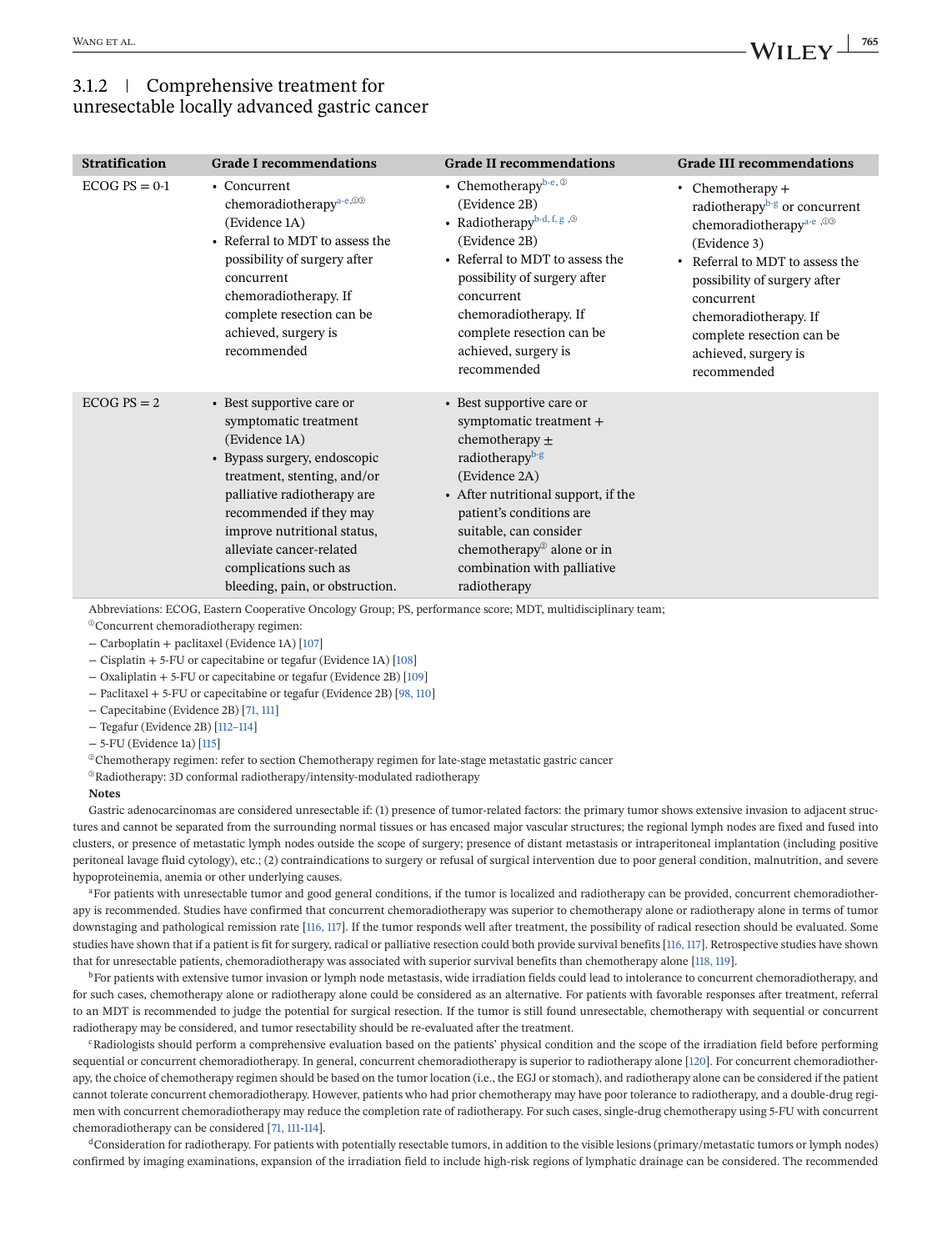radiotherapy dose of tumor (DT) is 45-50.4 Gy. After treatment, the tumor should be re-assessed to judge whether the patient can undergo surgery or continue the systemic treatment. For unresectable tumors, radical radiotherapy at a dose of DT 50-60 Gy can be considered. For frail patients or those with extensive nonresectable cancer, the irradiation field should only include the visible tumor, avoid inclusion of the regional lymph nodes. The recommended dose for palliative radiotherapy is DT 30-40 Gy (10-20 cycles). The dosage and scope of irradiation should be based on the patient's general condition, the size of the irradiation field, expected lifespan, and possible irradiation damage to surrounding normal tissues and organs.

eCompared to best supportive care, chemotherapy can prolong the survival of metastatic or late-stage gastric cancer patients [\[121\]](#page-43-0). As such, for patients presenting with severe gastrointestinal obstruction, bleeding, or obstructive jaundice, it is recommended to first provide feeding gastrostomy tube, stent implantation, gastrointestinal bypass surgery, local palliative radiotherapy, proton pump inhibitors, and analgesia, based on the patient's condition, preferentially within the first 2-4 weeks of presentation as longer waiting time could result in tumor progression. After amelioration of the patient's general condition, chemotherapy can then be considered. If not, best supportive care can be continued. The main chemotherapy drug regimens could be 5-FU-based, platinum-based, taxanes-based, and irinotecan regimen. Combination chemotherapy is recommended as it has been associated with a response rate of 30%-54% and a median OS (mOS) of 8-13 months [\[122\]](#page-43-0). For those who cannot tolerate combined chemotherapy, single-drug chemotherapy such as 5-FU alone can be considered.

f Radiotherapy can significantly alleviate some clinical symptoms of late-stage gastric cancer, such as hemorrhage, severe cancer pain, dysphagia and obstruction, and can improve the patients' general condition and quality of life [123-125]. Palliative radiotherapy may be considered for patients of old age, with advanced disease, decreased cardiopulmonary functions, multiple underlying diseases, and difficulty sustaining surgical intervention.

gThree-dimensional conformal radiotherapy (3D-CRT) and intensity-modulated radiotherapy (IMRT) are recommended as related studies have demonstrated that, compared with conventional two-dimensional radiotherapy, 3D-CRT or IMRT was superior in targeting the dose distribution area and protecting normal organ tissue, especially in the gastrointestinal tract, liver, and kidneys, against adverse events from irradiation [\[126, 127\]](#page-43-0).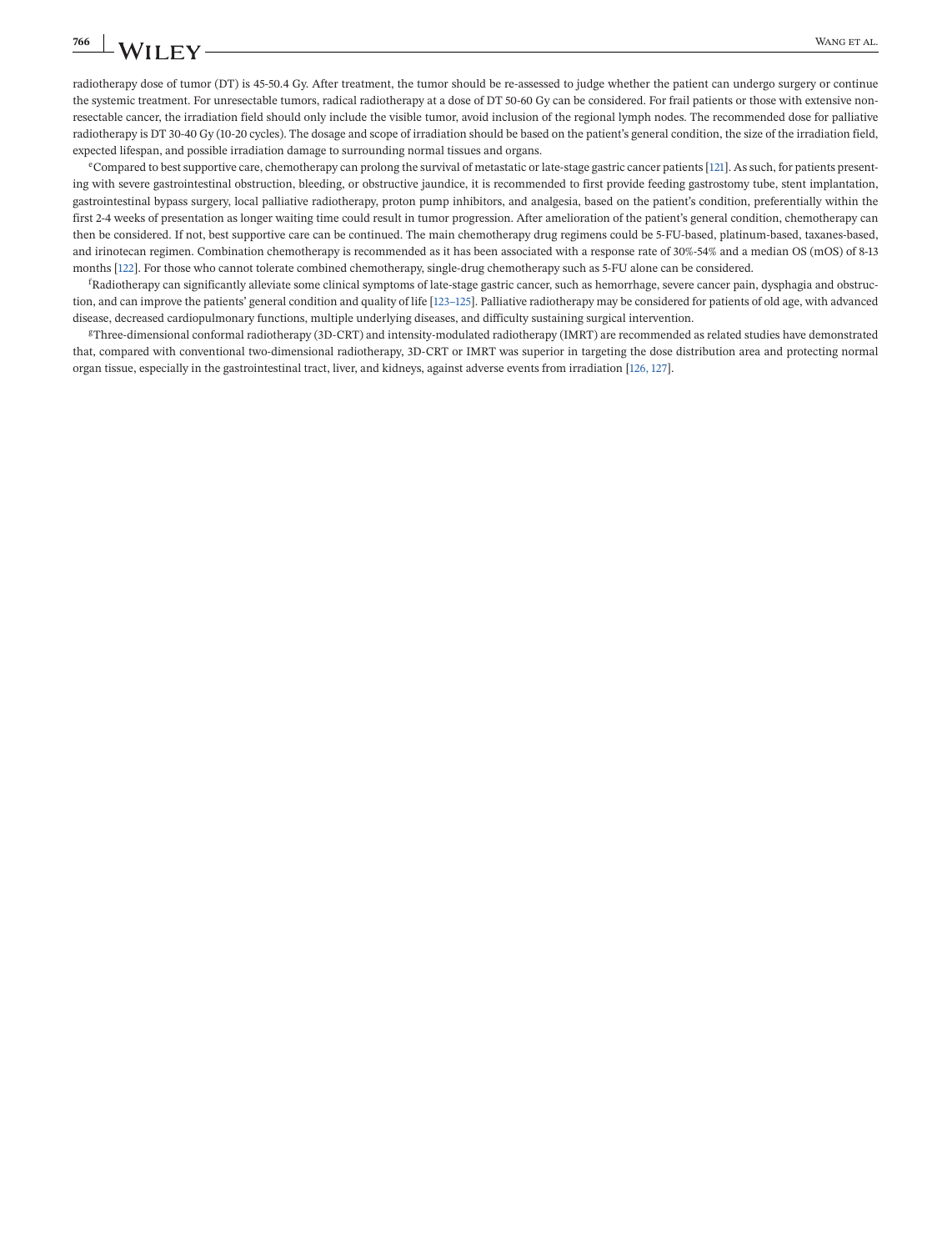### **3.2 Treatment of late-stage metastatic gastric cancer**

For the patients who cannot undergo radical resection or with metastatic disease, comprehensive treatment based on systemic antitumor therapy such as palliative surgery, radiotherapy, radiofrequency ablation (RFA), intraperitoneal perfusion, and arterial embolization is recommended as these may help to prolong survival and improve the quality of life. Such cases should be discussed via an MDT for optimal personalized treatment strategy.

Currently, the main drugs for gastric cancer treatment in China comprised of chemotherapy, targeted therapy, and immune checkpoint inhibitors. For chemotherapy, there are sufficient scientific-based evidence and experiences in clinical practice to support their use. In regard to targeted therapy, although there have been extensive studies on its use in gastric cancer, only few targeted drugs have obtained approval for clinical practice, i.e.,

anti-HER2 drugs such as trastuzumab and anti-angiogenic pathway drugs such as apatinib. In regard to immunotherapy, despite breakthroughs in research concerning PD-1 antibodies have been achieved, single-drug immunotherapy has not been satisfactorily effective. Due to the heterogeneity of gastric cancer, complicated tumor microenvironment, non-consistent epidemiologic characteristics of gastric cancer patients in the East and West, differences in clinicopathological characteristics, and wide drug selection, suitable patients should be encouraged to participate in corresponding clinical trials.

The stomach is an important digestive organ where the primary lesion may directly affect the nutritional status, leading to complications such as bleeding, digestive tract obstruction, and/or perforation. Therefore, maintenance of nutritional status, as well as active prevention and timely treatment of complications should be given special attention during the entire antitumor treatment process to improve the patient's quality of life.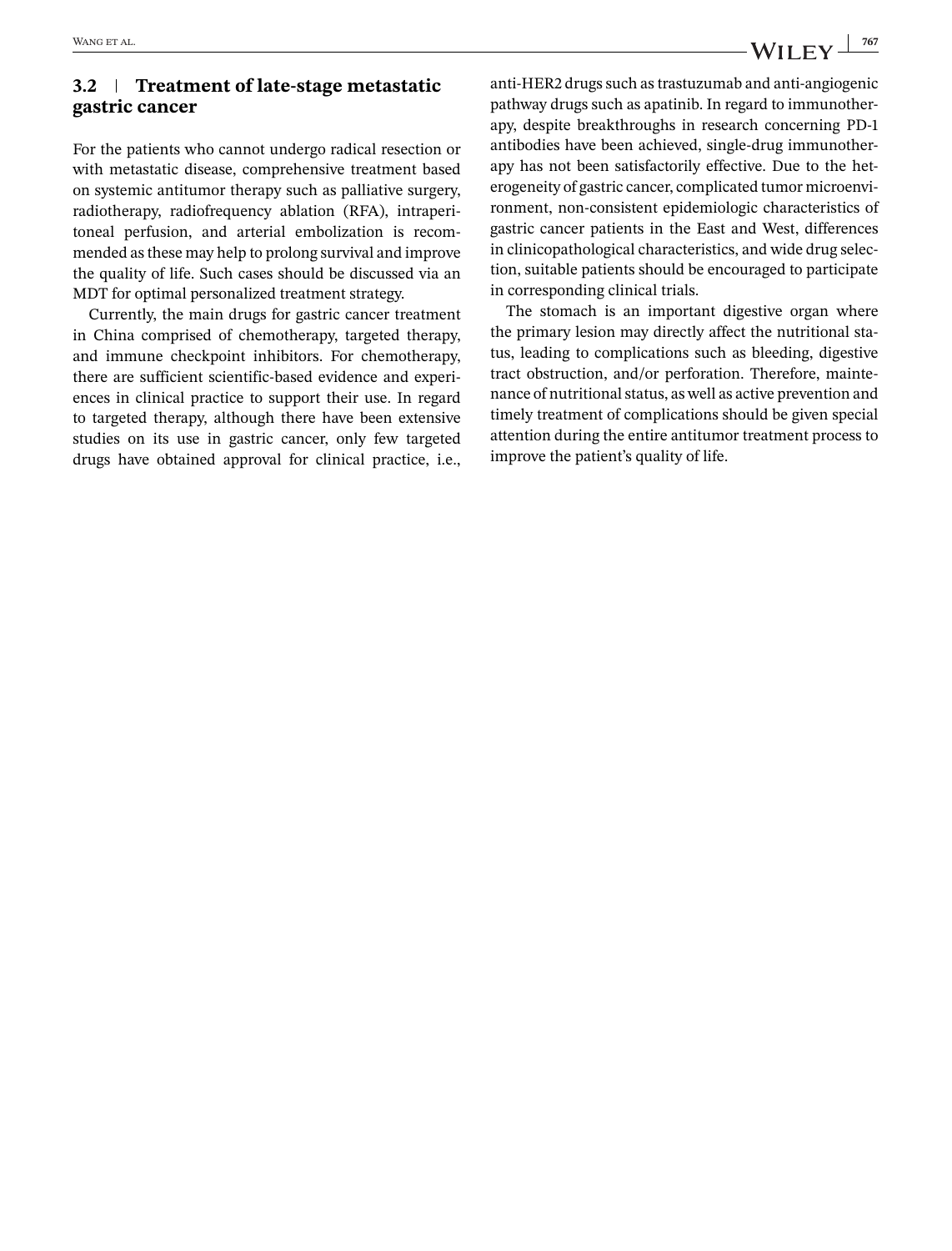# 3.2.1 Choice of antitumor drug treatment

## for metastatic gastric cancer<sup>a</sup>

### **First-line treatment**

| <b>HER2</b> status      | <b>Grade I recommendations</b>                                                                                    | <b>Grade II recommendations</b>                                                                                                                          | <b>Grade III recommendations</b>                                                                                    |
|-------------------------|-------------------------------------------------------------------------------------------------------------------|----------------------------------------------------------------------------------------------------------------------------------------------------------|---------------------------------------------------------------------------------------------------------------------|
| Positive <sup>i</sup>   | Trastuzumab combined with<br>$oxaliplation/cisplatin +$<br>5-FU/capecitabine (Evidence<br>1A)                     | Trastuzumab combined with<br>$oxaliplation/cisplatin + tegafur$<br>(Evidence 2B)                                                                         | Trastuzumab combined with<br>other first-line chemotherapy<br>regimens, excluding<br>anthracyclines<br>(Evidence 3) |
| Negative <sup>b-f</sup> | Oxaliplatin + fluorouracil<br>(5-FU/capecitabine/tegafur)<br>(Evidence 1A)                                        | Three-drug combination<br>regimens, <i>i.e.</i> DCF and mDCF<br>(Evidence 1B) for patients in<br>good physical conditions and<br>with large tumor burden |                                                                                                                     |
|                         | Paclitaxel/docetaxel +<br>fluorouracil<br>(5-FU/capecitabine/tegafur)<br>(Evidence 2A)                            |                                                                                                                                                          |                                                                                                                     |
|                         | Cisplatin + fluorouracil<br>(5-FU/capecitabine/tegafur)<br>(Evidence 1A)                                          |                                                                                                                                                          |                                                                                                                     |
|                         | For PD-L1 CPS≥5 patients,<br>Chemotherapy<br>(FOLFOX/XELOX) combined<br>with nivolumab<br>(Evidence $1a^{)m,n}$ . |                                                                                                                                                          | For PD-L1 CPS≥1 patients,<br>pembrolizumab monotherapy<br>can be recommended <sup>n</sup>                           |

Abbreviations: HER2, human epidermal growth factor receptor 2; 5-FU, 5-fluorouracil; ECF, Epirubicin + Cisplatin + 5-FU; DCF, Docetaxel + Cisplatin + 5-FU; mDCF, modified DCF; FOLFOX, leucovorin calcium + 5-FU + oxaliplatin; XELOX, capecitabine + oxaliplatin; PD-L1 CPS, programmed death ligand-1 combined positive score;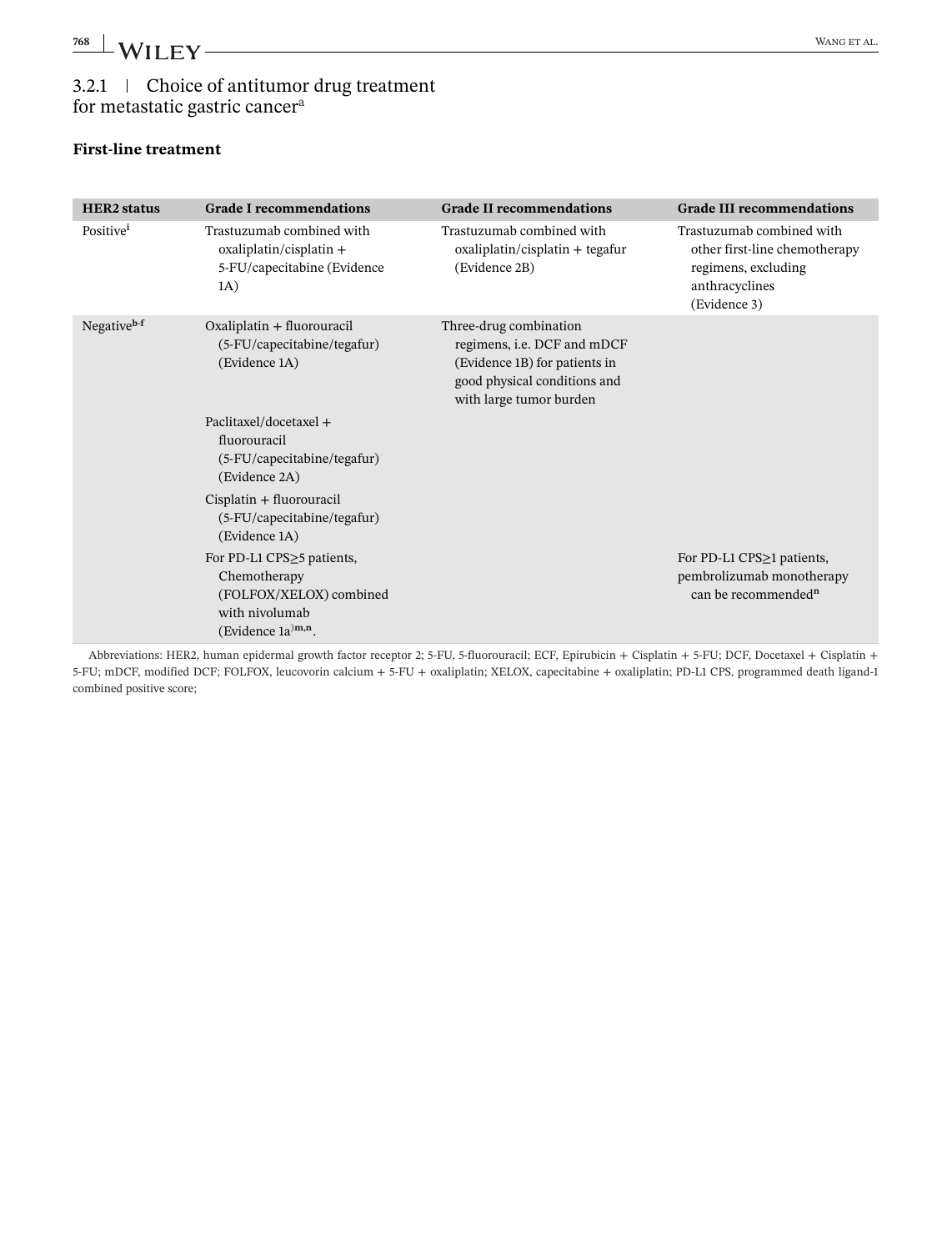### **Second-line treatment (irrespective of HER2 status)**f,h,l

| <b>HER2</b> status | <b>Grade I recommendations</b>                                    | <b>Grade II recommendations</b>                                                                                                                                                                                                                                                                              | <b>Grade III recommendations</b>                                                                                                                                                                                                                                                     |
|--------------------|-------------------------------------------------------------------|--------------------------------------------------------------------------------------------------------------------------------------------------------------------------------------------------------------------------------------------------------------------------------------------------------------|--------------------------------------------------------------------------------------------------------------------------------------------------------------------------------------------------------------------------------------------------------------------------------------|
| Positive           | Monotherapy<br>(paclitaxel/docetaxel/irinotecan)<br>(Evidence 1a) | For those who failed with platinum<br>therapy and did not receive<br>trastuzumab, trastuzumab in<br>combination with paclitaxel is<br>recommended (Evidence 2a)                                                                                                                                              | If there is no previous use of<br>trastuzumab, trastuzumab plus<br>anthracycline plus other line<br>chemotherapy can be considered<br>(Evidence 3)<br>Refer to the chemotherapy drug<br>selection of HER2 negative gastric<br>cancer or encourage participation<br>in clinical trial |
| Negative           | Monotherapy<br>(paclitaxel/docetaxel/irinotecan)<br>(Evidence 1a) | • Two drug chemotherapy,<br>according to the previous<br>regimens: irinotecan $+5$ -FU,<br>paclitaxel/docetaxel +<br>fluorouracil<br>(5-FU/capecitabine/tegafur)<br>(Evidence 2b)<br>• Paclitaxel monotherapy (Evidence<br>1 <sub>b</sub><br>• Pembrolizumab in MSI-H<br>patients (Evidence 2a) <sup>o</sup> | Cisplatin or oxaliplatin-based<br>chemotherapy if previous failure<br>without platinum therapy<br>(Evidence 3)                                                                                                                                                                       |

Abbreviations: HER2, human epidermal growth factor receptor 2; 5-FU, 5-fluorouracil;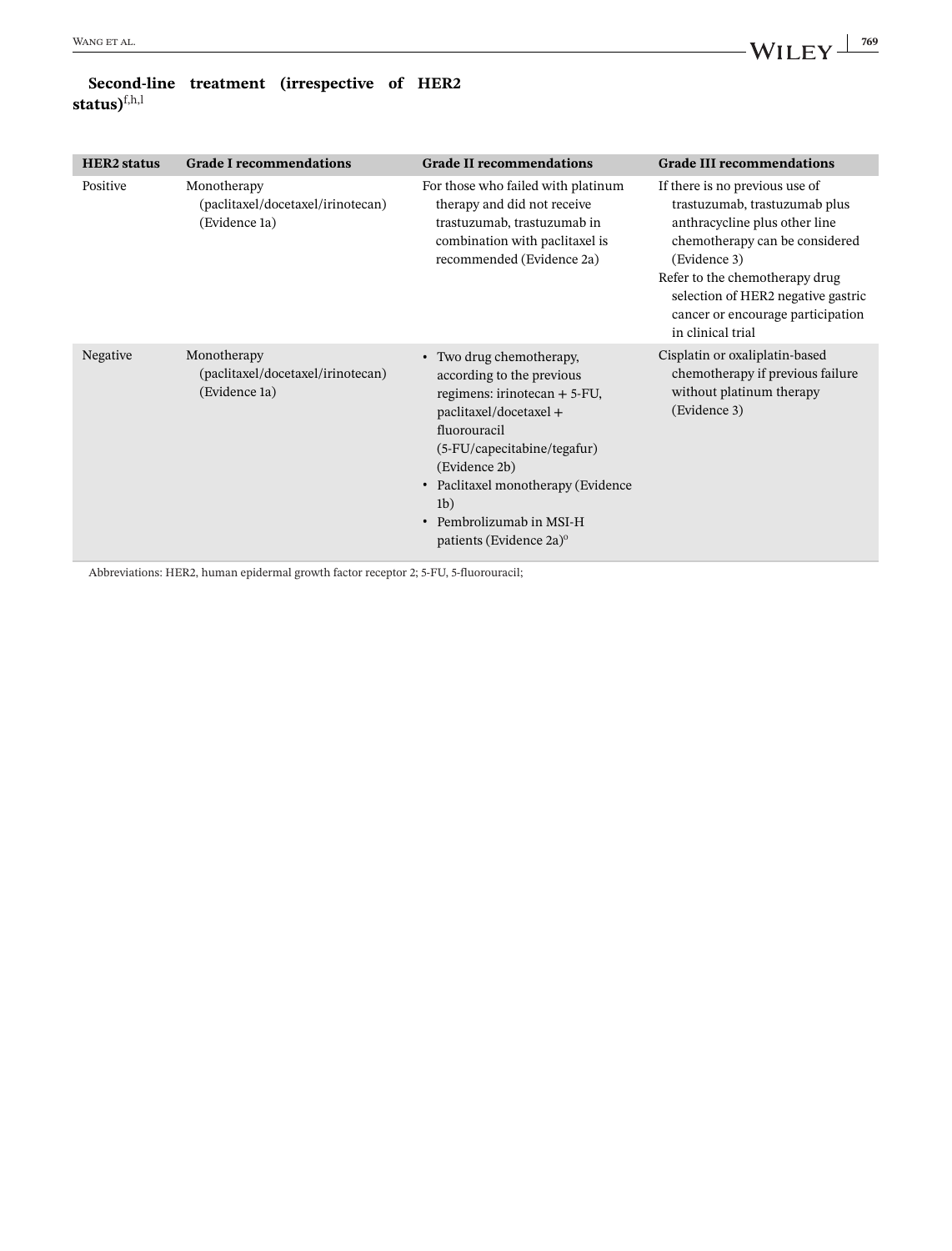| <b>Grade I recommendations</b>      | <b>Grade II recommendations</b>                 | <b>Grade III recommendations</b>                   |
|-------------------------------------|-------------------------------------------------|----------------------------------------------------|
| Apatinib <sup>j</sup> (Evidence 1A) | Pembrolizumab monotherapy for PD-L1             | According to the previous drug use, refer to the   |
|                                     | $CPS \ge 1$ patients <sup>k</sup> (Evidence 1B) | second-line recommendations for selection of       |
|                                     |                                                 | single drug chemotherapy <sup>g</sup> (Evidence 3) |

#### Nivolumab monotherapy**<sup>k</sup>** (Evidence 1A)

Abbreviations: PD-L1 CPS, programmed death ligand-1 combined positive score;

#### **Notes**

<sup>a</sup>The overall prognosis of advanced gastric cancer is poor. Traditional chemotherapy drugs remain among the last evidence-based treatments available as the choice of targeted drugs remains limited and the efficacy of immunotherapy alone has not been satisfactory. Thus, considering the heterogeneity of gastric cancer, these patients are encouraged to participate in clinical trials for the advancement of precision medicine.

 $^{\rm b}$ Fluoropyrimidine, platinum, and taxanes are the main therapeutic drugs for late-stage gastric cancer. Usually, first-line regimens are based on fluoropyrimidine combined with platinum and/or taxanes to constitute a two- or three-drug regimen [\[122, 128-136\]](#page-43-0). In China, the two-drug therapy consisting of fluoropyrimidine and platinum is recommended, and oxaliplatin is preferred over platinum-based on Chinese real-world data and better-observed tolerability [\[130, 134\]](#page-43-0). In the phase III SOX-GC clinical trial [\[134\]](#page-43-0), the efficacy of SOX and SP as first-line treatment in diffuse or mixed advanced gastric/EGJ adenocarcinoma was compared. The results showed that compared with the SP regimen, the SOX regimen was associated with a certain extent of improved efficacy, survival, and tolerance. Further, the rates of grade ≥3 adverse events, such as neutropenia, anemia, nausea, vomiting, nausea, vomiting, anorexia (except neurosensory toxicity), were significantly lower in the SOX group than in the SP group. Therefore, the SOX regimen is recommended as the first choice of treatment for non-intestinal type gastric cancer. Paclitaxel combined with fluorouracil has shown sufficient efficacy and safety in clinical research and practice [\[131\]](#page-43-0). Although the three-drug DCF regimen has attained its endpoint in phase III clinical trials, its high toxicity limits its clinical application [\[132\]](#page-43-0). The modified docetaxel plus cisplatin plus 5-FU (mDCF) [\[133\]](#page-43-0) and paclitaxel plus FOLFOX (POF) regimens [\[137\]](#page-43-0) were shown to be more effective and tolerable than the two-drug regimens in randomized trials. However, a phase III study found that the addition of docetaxel to cisplatin and S-1 did not improve the OS in chemotherapy-naïve, unresectable or recurrent gastric cancer [\[138\]](#page-43-0). A phase II study showed that the efficacy and survival rate of docetaxel plus oxaliplatin plus 5-FU (TEF) was superior to docetaxel plus oxaliplatin (TE) or docetaxel plus oxaliplatin plus capecitabine (TEX) regimens [\[139\]](#page-43-0). The choice of chemotherapy regimen should be based on the patient's age, physical condition, accompanying diseases, previous treatment, patient's willingness, economic status, possible clinical practice bias, and drug accessibility.

cThere is no sufficient evidence to recommend chemotherapeutic drugs based on the prediction of chemotherapeutic response according to the Lauren classification, molecular classification, *in vitro* drug susceptibility test, xenograft transplantation model, xenobiotic metabolism, or metabolomics. Patients suspected of fluoropyrimidine-associated metabolic disorders are advised to undergo a dihydropyrimidine dehydrogenase deficiency (DPD) test [\[140\]](#page-44-0), and those suspected of irinotecan-associated metabolic disorders can undergo the *UGT1A1* gene polymorphism testing [\[141\]](#page-44-0).

<sup>d</sup>The standard treatment for late-stage gastric cancer usually lasts 4-6 months, and these patients should be regularly followed-up after disease control. A phase III randomized controlled study showed that first-line chemotherapy with paclitaxel plus capecitabine therapy followed by capecitabine for maintenance (PACX) was not associated with improved median progression-free survival (mPFS) and mOS, compared to the XP regimen, but significantly improved quality of life and decreased treatment-related adverse events [\[131\]](#page-43-0).

eStudies have shown that two-drug regimens were better than single-drug regimens for elderly or frail patients [\[142, 143\]](#page-44-0). In the GO2 study [\[136\]](#page-43-0), elderly or frail patients were randomly assigned to the following three dose levels: A: oxaliplatin 130 mg/m<sup>2</sup> + capecitabine 625 mg/m<sup>2</sup> (twice daily on days 1-21, every 3 weeks); B: 80% dosage of Level A; C: 60% dosage of Level A. The results showed that, compared to Level A and B dose, patients with Level C dose not only had non-inferior outcomes in terms of PFS but also had better overall treatment utility (overall therapeutic efficacy, toxicity, and quality of life).

f Currently, the results of studies for second-line chemotherapy comparing the efficacy of single-drug treatment showed that for patients with Eastern Cooperative Oncology Group performance score (ECOG PS) 0-1, two-drug chemotherapy was safe and was associated with better tumor control, although the investigated cohort size was relatively small [\[144, 145\]](#page-44-0). Therefore, for patients with good physical condition, after fully weighing the pros and cons of treatment, combined chemotherapy can be considered. The Japanese ABSOLUTE phase III clinical trial showed that weekly nanoparticle albumin-bound paclitaxel (nab-paclitaxel) was not inferior to weekly solvent-based paclitaxel in terms of OS [\[146\]](#page-44-0). Neutropenia and loss of appetite were more common in the nab-paclitaxel group, but the rate of hypersensitivity was lower.

<sup>g</sup>Clinical studies regarding third-line treatment for late-stage gastric cancer, although comprised of a limited number of patients, and did not find significant benefit from chemotherapy in this group of patients. The risks and benefits of treatment should be carefully weighed depending on the patients' physical condition, underlying diseases, tumor-related symptoms, and risk of complications.

 $h$ The ToGA trial [\[26\]](#page-39-0) showed that, compared with chemotherapy alone, trastuzumab combined with first-line chemotherapy was associated with improved efficacy and survival in HER2-overexpressed, treatment-naïve, late-stage gastric cancer patients. A number of phase II clinical studies have evaluated the combination of trastuzumab and other chemotherapy regimens, showing good efficacy and safety [\[147, 148\]](#page-44-0). The EVIDENCE study [\[149\]](#page-44-0) was designed to evaluate the efficacy, safety, treatment mode, and clinical outcomes of trastuzumab in Chinese HER2-positive, metastatic gastric cancer patients. Its findings showed that, compared to chemotherapy alone, trastuzumab was associated with improved OS and PFS in Chinese HER2+ metastatic gastric cancer patients, was well tolerated and effective when combined with a range of other therapies in a real-world setting. In the case of combined chemotherapy using the XELOX regimen, the best efficacy of trastuzumab demonstrated an OS of 34.6 months [\[150\]](#page-44-0). For HER2-positive late-stage gastric cancer patients with no prior use of trastuzumab, paclitaxel combined with trastuzumab was found to be effective and safe in a Chinese phase II clinical study [\[147\]](#page-44-0). However, after failure with trastuzumab, recent evidence from phase II clinical trials and retrospective analyses suggested different significance for trastuzumab cross-line application, and more evidence is required [\[147\]](#page-44-0). The 2020 "Chinese expert consensus on drug analogues" approved the clinical substitution of drug analogues. In August 2020, the National Medical Products Administration (NMPA) of China approved that the indications of trastuzumab analogue HLX02 for HER2-positive breast cancer and the combination of capecitabine/5-FU and cisplatin for newly diagnosed, metastatic, HER2-positive gastric cancer.

i No positive response from other HER2-targeted drugs, including pertuzumab (anti-HER2 mAb, JACOB study) [\[151\]](#page-44-0), lapatinib (small molecule tyrosine kinase inhibitor; LOGIC and TyTAN study) [\[152, 153\]](#page-44-0), and antibody-drug conjugate (ADC) TDM-1 (drug coupled anti-HER2 mAb) [\[154\]](#page-44-0), as second-line treatment of metastatic gastric cancer in phase II clinical study was observed. The use of ADCs targeting HER2 remains promising.

j Ramucirumab (anti-VEGFR2 mAb) and apatinib mesylate (VEGFR2 small-molecule tyrosine kinase inhibitor) are the common anti-angiogenic drugs for latestage gastric cancer patients. For metastatic gastric/EGJ adenocarcinoma that progressed after first-line platinum- and/or fluorouracil-based chemotherapy, the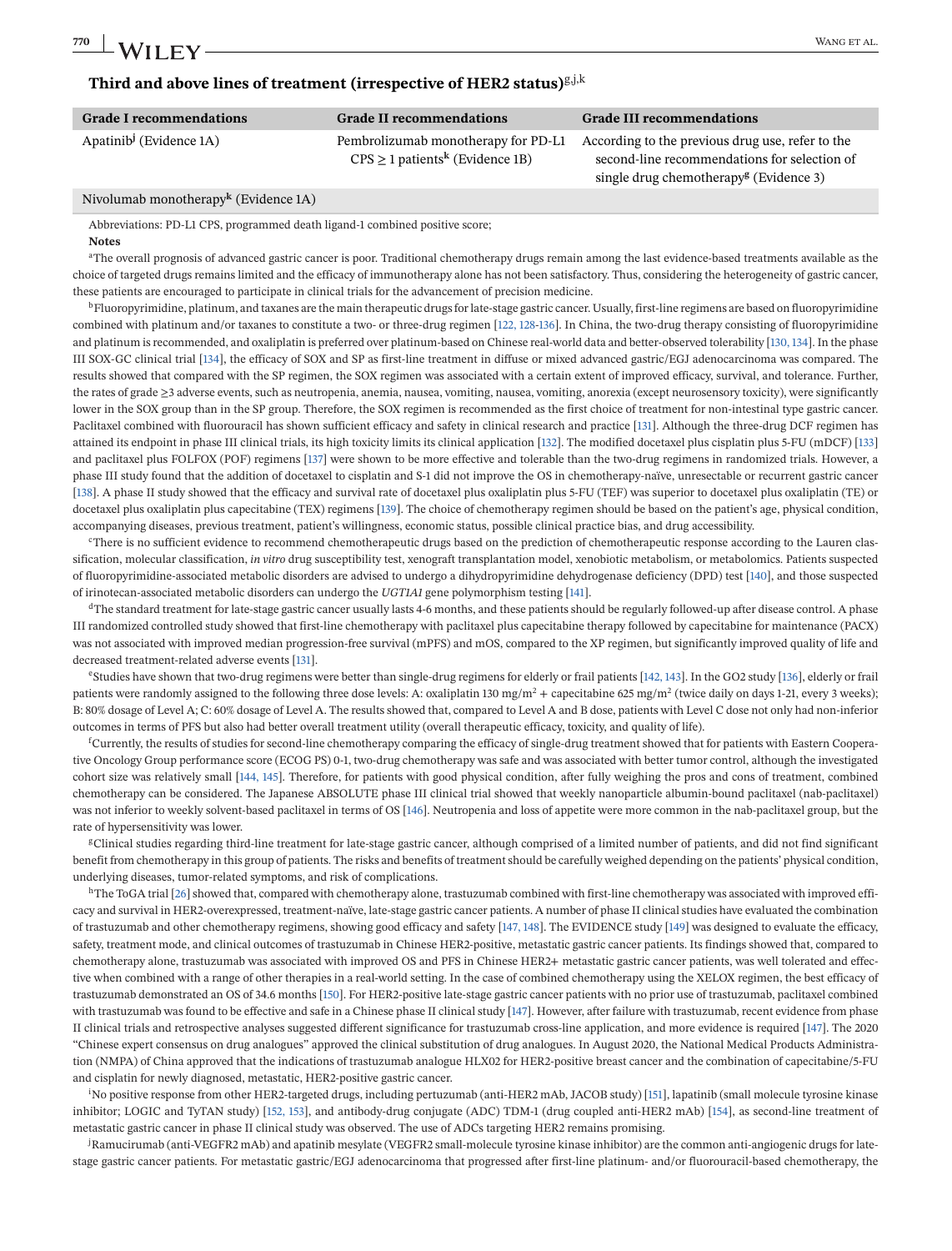REGARD study [\[155\]](#page-44-0) showed that ramucirumab monotherapy, compared with placebo, as second-line treatment could prolong the mOS (5.2 vs. 3.8 months,  $P =$ 0.047). The RAINBOW study [\[156\]](#page-44-0) showed that compared with paclitaxel alone, second-line ramucirumab combined with paclitaxel could prolong mOS (9.63 vs. 7.36 months, *P* = 0.0169) and had tolerable adverse reactions, which led to the approval of ramucirumab alone or in combination with paclitaxel by the U.S FDA as a second-line treatment for late-stage gastric cancer. A phase III clinical study [\[157\]](#page-44-0) which enrolled 273 patients who had treatment failure after using secondline/subsequent-lines chemotherapeutic regimens showed that apatinib, compared with the placebo, could prolong the mPFS (2.6 vs. 1.8 months, *P* < 0.001) and increase the disease control rate (42.05% vs. 8.79%, *P* < 0.001). Apatinib mesylate is approved for third- or higher lines of treatment in patients with advanced gastric or EGJ adenocarcinoma. The CSCO Anti-tumor Drug Safety management Expert Committee suggests the use of the "Expert Consensus on Clinical Application of Apatinib Mesylate" guidelines to assist clinicians regarding the application and safety of apatinib [\[158\]](#page-44-0).

<sup>k</sup>Based on the results of prospective clinical studies, immune checkpoint inhibitors have been approved for the third-line treatment of gastric cancer worldwide. In regard to the treatment of Asian populations, results of the ATTRACTION-2 study [\[159\]](#page-44-0) showed that the risk of death in patients with recurrent or metastatic gastric or EGJ adenocarcinoma when treated with nivolumab as the third-line treatment was significantly lower than that of placebo. The 1-year OS rates of the two groups were 26.2% and 10.9%, respectively. In 2020, the updated 3-year follow-up data in ASCO-GI showed continued survival benefits for patients treated in the nivolumab group [\[160\]](#page-44-0). In March 2020, the NMPA of China approved the use of nivolumab for patients with advanced or recurrent gastric/EGJ adenocarcinoma who had received two or more systemic treatment regimens. The results of the KEYNOTE-059 study [\[161\]](#page-44-0) showed that pembrolizumab as a third-line treatment for recurrent or metastatic adenocarcinoma of gastric/EGJ cancer with PD-L1 CPS  $\geq$  1 had an OS of 6 months and overall response rate (ORR) of 12%. At present, the use of PD-1 antibodies in Chinese clinical research of advanced gastric cancer who failed with standard chemotherapy have demonstrated an ORR of 10%-20% and controllable safety.

l For second-line treatment using immunotherapy in gastric cancer, a clinical trial that enrolled 11 types of dMMR/MSI-H malignant tumors including gastric cancer that failed conventional treatment showed that treatment with pembrolizumab could be beneficial and was associated with an ORR of 53% and CR of 21% [\[162\]](#page-44-0). Results of the KEYNOTE-061 study [\[31\]](#page-39-0) showed that compared with paclitaxel, the second-line treatment with pembrolizumab did not significantly prolong the OS of patients with PD-L1 CPS ≥ 1, although follow-up analysis showed that the TMB and PD-L1 CPS scores were related to pembrolizumab benefit, but pembrolizumab had a better safety profile than paclitaxel. The status of immunosuppressive agents in the treatment of late-stage gastric cancer has not been confirmed, and it is not recommended to use immunosuppressive agents alone or as combination in routine practice. Patients are encouraged to participate in relevant clinical studies.

mImmunotherapy strategy for gastric cancer includes PD-1 mAb or combination with chemotherapy. For combination therapy, there are three phase III randomized controlled trials that compared PD-1 mAb combined with chemotherapy or chemotherapy alone. Results of the KEYNOTE-062 phase III clinical study [\[163\]](#page-44-0) showed that for patients with PD-L1 CPS ≥ 1, pembrolizumab combined with chemotherapy (capecitabine or 5-FU + cisplatin) was not associated with significant OS improvements compared to chemotherapy alone. The CheckMate-649 study [\[164\]](#page-45-0) showed that for patients with PD-L1 CPS ≥ 5, the mOS of nivolumab combined chemotherapy (FOLFOX or XELOX) was longer than that of chemotherapy alone (mOS: 14.4 vs. 11.1 months, hazard ratio (HR) = 0.71, *P* < 0.0001); significant survival benefit was also observed in the secondary endpoint group which consisted of OS in all randomized patients and those with a PD-L1 CPS of 1 or greater. Further, combination therapy demonstrated PFS benefit in patients with CPS ≥ 1 and in all randomized patients, and statistical significance in patients with CPS ≥5 (mPFS = 7.7 vs. 6.0 months, HR = 0.68, *P* < 0.0001). Thus, nivolumab combined with FOLFOX/XELOX is recommended for late-stage gastric cancer with PD-L1 CPS  $\geq$  5. The ATTRACTION-4 clinical trial [\[165\]](#page-45-0), a phase II/III multicenter randomized clinical trial, evaluated the efficacy and safety of nivolumab plus chemotherapy (SOX/XELOX) versus chemotherapy as first-line treatment in patients with HER2-negative, advanced or recurrent gastric/EGJ cancer. The study findings showed that mPFS of the nivolumab plus chemotherapy group was significantly superior to chemotherapy alone (10.5 vs. 8.3 months,  $HR = 0.68$ , *P* = 0.0007). Further, the ORR and duration of response (DoR) of the nivolumab plus chemotherapy group was significantly higher than that of the chemotherapy group (ORR, 57.5% vs. 47.8%,  $P = 0.0088$ ). However, it should be noted that the mOS of the two groups was similar (17.45 vs. 17.15 months, HR = 0.90), and in regard to ethnicity, only ∼5% of the participants were from Taiwan, China. For patients with unknown PD-L1 status, conventional therapy combined with PD-1 mAb is not recommended.

<sup>n</sup>For first-line use of single-drug immunotherapy in gastric cancer, the KEYNOTE-059 study showed that for patients with PD-L1 CPS ≥ 1, pembrolizumab was associated with an ORR of 26%, DCR of 36%, mPFS of 3.3 months, and mOS of 20.7 months [\[161\]](#page-44-0). The phase III KEYNOTE-062 study showed that for patients with PD-L1 CPS ≥ 1, the OS of pembrolizumab was not inferior to chemotherapy (10.6 vs. 11.1 months), but crossing of their survival curves was observed, and the risk of progression should be considered [\[163\]](#page-44-0). It was suggested that pembrolizumab should be considered only in patients with chemotherapy contraindications or who refused chemotherapy, and careful monitoring of their performance status and nutritional function should be implemented. In MSI-H subgroup, the ORR of the pembrolizumab group was 57.1% (versus chemotherapy, 36.8%) and the mOS was not reached (NR) in both pembrolizumab arms; for comparison, pembrolizumab versus chemotherapy, mOS was NR (95% CI, 10.7 months-NR) versus 8.5 months (95% CI, 5.3-20.8 months), respectively, and mOS was NR (95% CI, 3.6 months-NR) with pembrolizumab plus chemotherapy compared to 8.5 months (95% CI, 5.3-20.8 months) with chemotherapy. In addition, Asian subgroup analysis showed that pembrolizumab monotherapy was associated with superior survival advantages than chemotherapy, with an OS of 22.7 vs. 13.8 for patients with CPS ≥1 and 28.5 vs. 14.8 for patients with CPS <1. Due to the lack of sufficient data on the risk of over-progression with pembrolizumab monotherapy, first-line use of singledrug immunotherapy is not recommended for patients with PD-L1 CPS ≥1 but can be considered if chemotherapy contraindications exist. For MSI-H patients, pembrolizumab monotherapy has shown obvious survival benefit compared with chemotherapy alone, and thus, chemotherapy alone is not recommended in this group of patients.

<sup>o</sup>At present, dMMR/MSI-H is recognized as a predictor for the efficacy of immunotherapy in gastric cancer [\[162\]](#page-44-0). The U.S FDA has approved pembrolizumab and nivolumab as second- or third-line treatment for all patients with solid tumors with MSI-H or dMMR. Apart from the above clinical studies in which PD-L1 CPS score was used as a screening criterion, results from the KEYNOTE-061 study [\[31\]](#page-39-0) showed that for patients with PD-L1 CPS ≥1, 5, and 10, compared with paclitaxel alone, pembrolizumab was associated with an extended OS of 0.8, 1.9, and 2.4 months, respectively, showing an association between PD-L1 CPS score and treatment response, which was also confirmed in the CheckMate649 study [\[164\]](#page-45-0). The KEYNOTE-061 study [\[31\]](#page-39-0) also showed that in patients with high TMB, pembrolizumab was associated with superior ORR, PFS, and OS than paclitaxel. In a Chinese phase II study using toripalimab for the treatment of refractory gastric cancer, the ORR (33.3% vs. 7.1%,  $P = 0.017$ ) and OS (14.6 vs. 4.0 months,  $P = 0.038$ ) of patients with high TMB ( $\geq$  12 muts/Mb) were also found to be significantly better than those of patients with low TMB (<12 muts/Mb) [\[166\]](#page-45-0).

<sup>p</sup>In a prospective phase II clinical trial from Korea [\[167\]](#page-45-0) which enrolled 61 metastatic gastric cancer patients treated with pembrolizumab as salvage treatment, in patients with MSI-H or EBV-positive tumors, dramatic responses to pembrolizumab were observed (ORR 85.7% in MSI-H metastatic gastric cancer and ORR 100% in EBV-positive metastatic gastric cancer). Thus, EBV positivity in gastric cancer could be associated with positive response to PD-1 antibody therapy. However,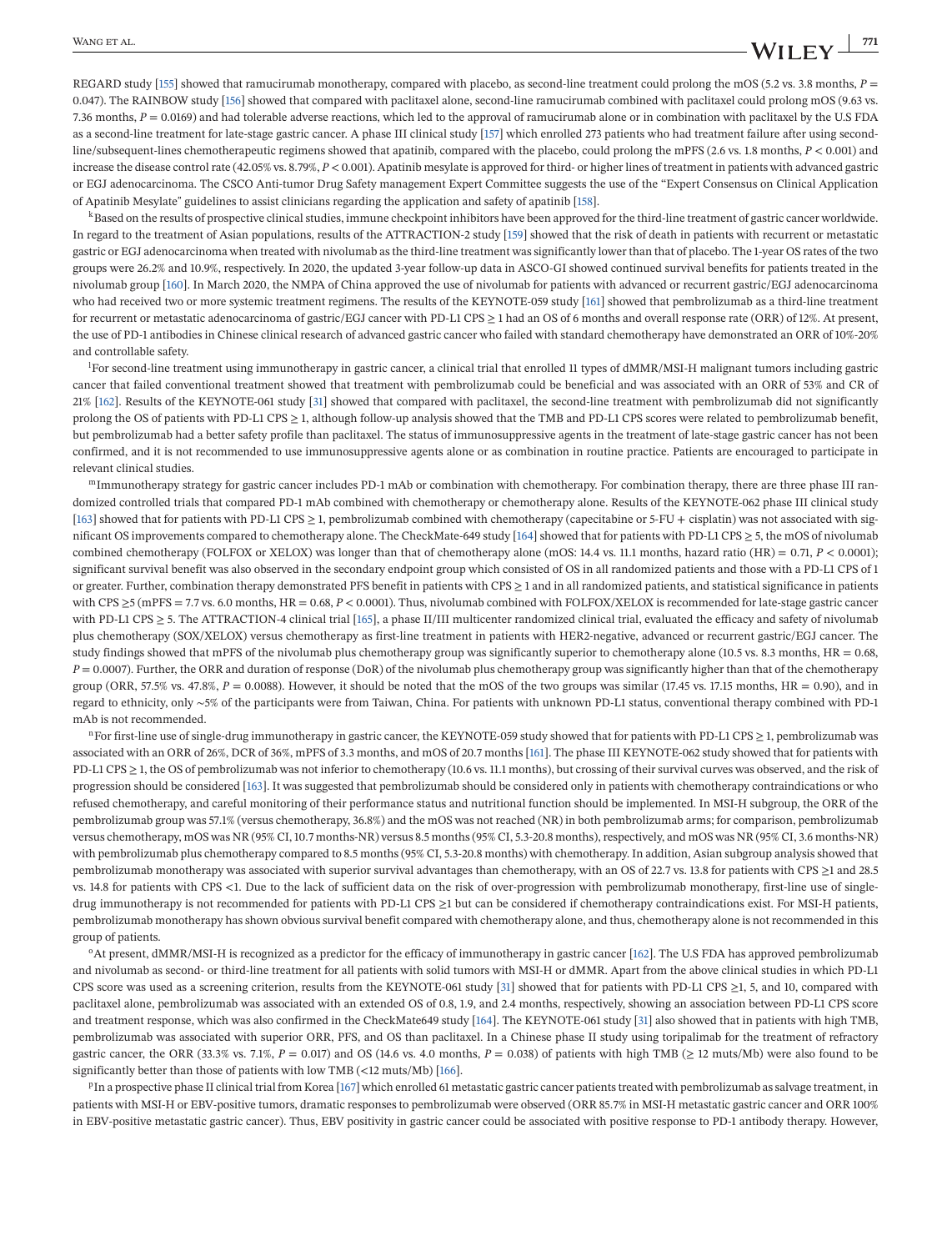two observational studies in the Chinese population showed that the effective rate of EBV-positive gastric cancer patients receiving immunosuppressive agents was 33.3% [\[168, 169\]](#page-45-0). Therefore, whether EBV infection could be used as a key marker for immunotherapy still needs to be confirmed in prospective studies.

qSeveral phase II studies have shown that combined therapy using anti-HER2 drugs combined with PD-1 antibody or antiangiogenic inhibitor combined with PD-1 antibody could be a potential treatment strategy in HER2-positive gastric cancer patients; i.e., pembrolizumab plus trastuzumab in combination with XELOX for first-line treatment of late-stage gastric cancer (NCT0365326, CTR20182551) [\[170\]](#page-45-0), and camrelizumab combined with XELOX followed by camrelizumab and apatinib as first-line therapy for advanced or metastatic gastric or gastroesophageal junction cancer [\[171\]](#page-45-0). Such regimens are still currently being investigated in stage III clinical trials (NCT03813784, CTR20200660) and are not recommended for routine clinical practice.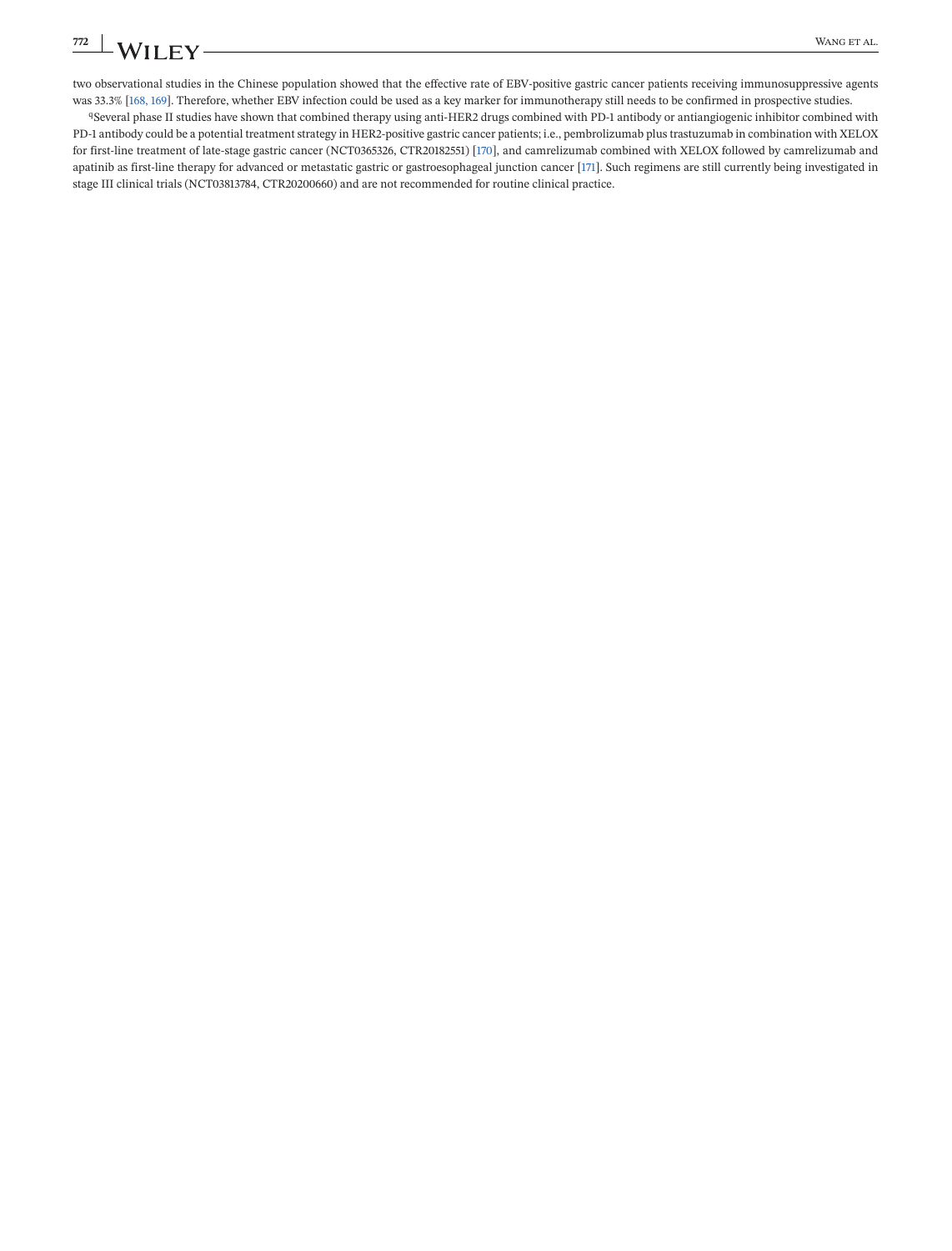### 3.2.2 Comprehensive treatment of gastric cancer with peritoneal metastasis<sup>a</sup>

| <b>Site</b>                                                  | <b>Grade I recommendations</b>                                                                                                                                       | <b>Grade II recommendations</b>                                                                                                                                      | <b>Grade III</b><br>recommendations                                                                                                                                   |
|--------------------------------------------------------------|----------------------------------------------------------------------------------------------------------------------------------------------------------------------|----------------------------------------------------------------------------------------------------------------------------------------------------------------------|-----------------------------------------------------------------------------------------------------------------------------------------------------------------------|
| Patients with only positive<br>peritoneal cytology (cy1P0)   | Systemic chemotherapy $\pm$<br>molecular targeted<br>therapy $\pm$ intraperitoneal<br>chemotherapy or encourage<br>participation in clinical<br>trials (Evidence 2A) | Radical surgery if conversion<br>to cy0 after conversion<br>therapy <sup>b</sup> (Evidence 2B)                                                                       | Standard D2 surgery followed<br>by postoperative adjuvant<br>chemotherapy <sup>c</sup><br>(Evidence 2B)                                                               |
| Patients with only gross<br>peritoneal metastasis (P1)       | Refer to late-stage gastric<br>cancer treatment or<br>recommend participation in<br>clinical trials                                                                  | Systemic chemotherapy $\pm$<br>molecular targeted<br>therapy $\pm$ intraperitoneal<br>chemotherapy or encourage<br>participation in clinical<br>trials (Evidence 2A) | For potentially resectable<br>tumors who turned CR/PR<br>and CY(-) after conversion<br>therapy, palliative surgery<br>can be considered <sup>d</sup><br>(Evidence 2B) |
| Patients with gross peritoneal<br>and other organ metastasis | Refer to late-stage gastric<br>cancer treatment or<br>recommend participation in<br>clinical trials                                                                  |                                                                                                                                                                      |                                                                                                                                                                       |

Abbreviations: CY, cytologic results of peritoneal lavage;

#### **Notes**

aGastric cancer with peritoneal metastasis can be divided into two types: Type 1, only positive peritoneal cytology for cancer cells in the abdominal cavity, without gross metastasis, and these can be further classified as the presence of cancer in the cytologic results of peritoneal lavage (CY1) absence of local peritoneal metastatic nodules (P0); Type 2, visible gross peritoneal metastases in the abdominal cavity, which can be recorded as P1 [\[45\]](#page-40-0).

<sup>b</sup>Compared with CY0P0, CY1P0 gastric cancer is a stage IV gastric cancer that is technically considered operable but biologically considered unresectable and has a poorer overall prognosis [\[172\]](#page-45-0). At present, the initial treatment for patients with CY1P0 tumors is systemic chemotherapy, unless they are symptomatic and require surgery.

A systematic review of 21 studies which comprised of 6499 patients was conducted to evaluate the value of peritoneal cytology as a predictor of staging and survival of gastric cancer and whether positive cytology can improve the prognosis through neoadjuvant therapy [\[173\]](#page-45-0). The results showed that negative cytology after neoadjuvant therapy was associated with significant improvement in OS (HR = 0.64, 95% CI = 0.56-0.73,  $P < 0.0001$ ). Intraoperative intraperitoneal chemotherapy (IPC) and extensive intraoperative peritoneal lavage (EIPL) have also been shown as effective treatments. A meta-analysis showed that, compared with surgery alone, surgery combined with IPC could improve the 5-year survival rate (risk ratio [RR] = 3.10) and reduce the risk of recurrence (odds ratio [OR]  $= 0.45$ ), while IPC combined with EIPL could further increase the above benefits (corresponding RR  $= 6.19$ , OR  $= 0.13$ ) [\[174\]](#page-45-0). For CY1P0 patients, multidisciplinary comprehensive treatment using hyperthermic intraperitoneal perfusion chemotherapy (HIPEC)/peritoneal lavage combined with surgery and systemic chemotherapy has been explored in many centers. In Japan, these patients are more likely to receive preoperative IPC combined with radical D2 gastrectomy [\[175\]](#page-45-0). However, due to inconsistencies in patient selection, treatment purpose (palliative or radical), surgical techniques, use of intraperitoneal chemotherapy, and systemic chemotherapy drug selection, the results of such treatments remain inconsistent. Overall, for CY+P0 patients, preliminary results of the exploratory study suggest that systemic chemotherapy has the possibility of converting positive cytology of CY1P0 to negative and can improve their survival. However, the significance and indications of gastrectomy for patients whose cytology turned from positive to negative are still inconclusive. For such cases, chemotherapy should be prioritized before surgery and after repeated confirmation of CY0P0 diagnosis, by laparoscopic exploration, resection of the primary lesion can be considered.

<sup>c</sup>There are few randomized controlled studies on gastric cancer with positive exfoliative cytology. The CCOG0301 study [\[176\]](#page-45-0) suggests radical gastrectomy followed by adjuvant S-1 chemotherapy for CY1P0 patients. According to a report [\[177\]](#page-45-0), radical surgery combined with S-1 monotherapy in solitary CY1P0 patients can increase their mOS to 22.3 months.

<sup>d</sup>For patients with only gross peritoneal metastasis, chemotherapy has been associated with shrinking or reducing the number of peritoneal metastasis, but it is difficult to eliminate all micrometastases with chemotherapy even if the initial response is satisfactory [\[178, 179\]](#page-45-0). When peritoneal metastases have responded well to chemotherapy, the primary tumor and/or metastases can be considered for resection. Since most of these cases recur in the abdominal cavity after surgery, it is defined as cytoreductive surgery or tumor reduction surgery.

eFor gastric cancer patients with gross peritoneal and other organ metastasis, palliative chemotherapy remains the first-line of treatment. Conversion therapy can only be considered in a small number of patients, and the possibility of R0 resection depends mainly on the response to first-line chemotherapy. For cases with gastrointestinal bleeding and/or obstruction, palliative surgery such as primary tumor resection and/or bypass surgery can be considered [\[180\]](#page-45-0).

f The palliative treatment recommendations for patients with peritoneal metastasis can be referred from the late-stage treatment of gastric cancer or consider participation in clinical trial. Abdominal drainage and intraperitoneal perfusion chemotherapy can be considered for patients with symptomatic abdominal pain. The Phoenix-GC study compared intraperitoneal and intravenous paclitaxel plus S-1 versus cisplatin plus S-1 in gastric cancer patients with peritoneal metastasis and showed that although no significant improvement in OS in the overall population was observed, patients with moderate to severe ascites had some survival benefits [\[181\]](#page-45-0).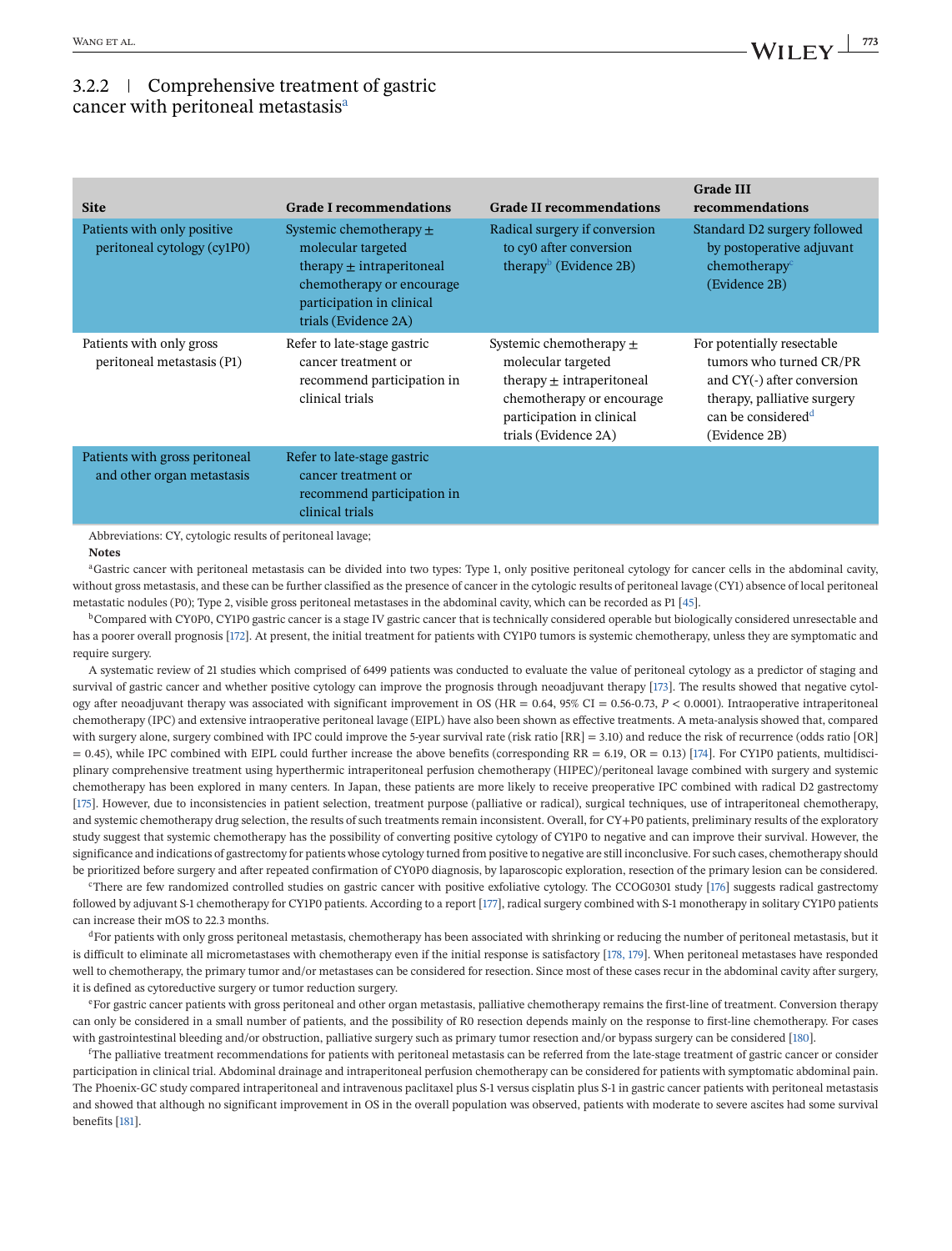## 3.2.3 Comprehensive treatment of recurrent or solitary distant metastatic gastric cancera

A solitary distant metastatic lesion is defined as one that has the possibility of being locally treated, regardless of the primary gastric lesion and regional lymph nodes [\[182–184\]](#page-45-0).

There are no large-scale prospective randomized controlled clinical study data to provide scientific-based evidence for the treatment of gastric cancer with recurrence or solitary distant metastasis. Most of the evidences are from retrospective or small-scale studies. For patients with non-radically resectable primary tumor or  $PS \geq 2$ , the basic treatment strategy is to treat recurrent and metastatic gastric cancer or the best supportive treatment. For the patients with radically resectable primary lesion and regional lymph nodes and  $PS = 0-1$ , the basic treatment strategy is based on the treatment of recurrent and metastatic gastric cancer, and the optional strategy is individualized decision-making. The optimal therapeutic option for such patients should be discussed through an MDT.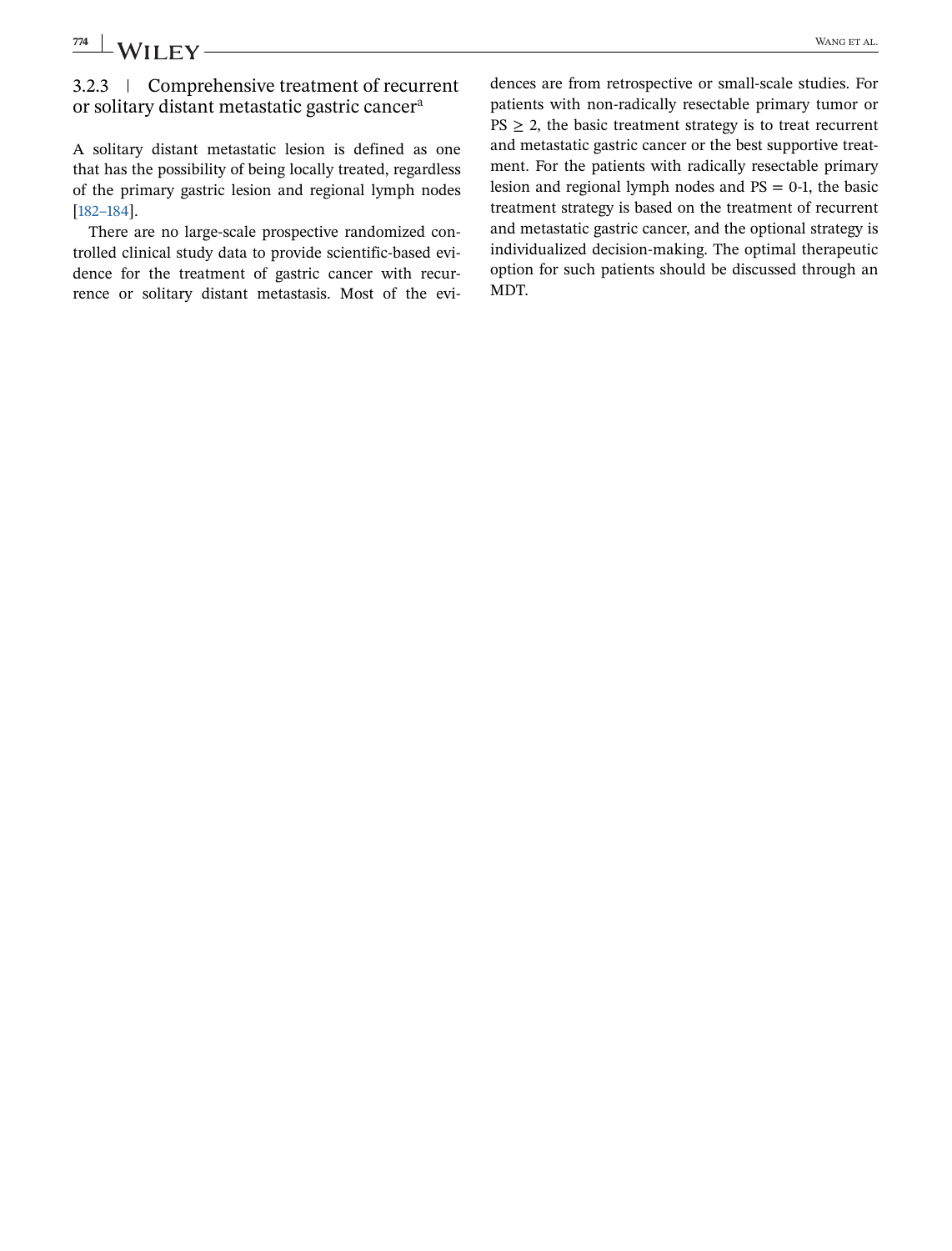### *Treatment of locally recurrent gastric cancer after operation*

| <b>Site</b>                                                                | <b>Grade I recommendations</b>                                                                            | <b>Grade II recommendations</b>                                                                                                                       | <b>Grade III</b><br>recommendations                                                       |
|----------------------------------------------------------------------------|-----------------------------------------------------------------------------------------------------------|-------------------------------------------------------------------------------------------------------------------------------------------------------|-------------------------------------------------------------------------------------------|
| Local recurrence                                                           | To treat as<br>recurrent/metastatic gastric<br>cancer or encourage<br>participation in clinical<br>trials | • Surgery combined with<br>$drug$ therapy <sup>a</sup> (Evidence<br>2B)<br>• Radiotherapy combined<br>with drug therapy <sup>b</sup><br>(Evidence 2A) |                                                                                           |
| Recurrence at the remnant<br>stomach or anastomotic<br>region <sup>c</sup> | $\cdot$ ESD<br>• Total remnant gastrectomy<br>$+$ lymph node dissection $\pm$<br>combined organ resection | Palliative surgery                                                                                                                                    | • Endoscopic stent placement<br>• Bypass surgery<br>• Jejunal nutrition tube<br>placement |

Abbreviations: ESD, endoscopic submucosal dissection;

**Notes**

<sup>a</sup>Local recurrence is defined as the re-occurrence of tumor at the resection site after radical gastrectomy and regional lymph node metastasis. Most studies regarding local recurrence of gastric cancer are retrospective studies, single institution and there is a lack of large-scale prospective study. Findings from one study suggested that surgery may be an important prognostic factor for survival as the mOS of patients who underwent surgery was significantly better than unresectable patients (25.8 vs. 6.0 months) [\[185\]](#page-45-0). Although some local recurrent diseases can be surgically treated, the indications for surgical intervention must be strictly followed.

<sup>b</sup>For patients with local recurrence who did not receive any previous radiotherapy, concurrent chemoradiotherapy has been associated with survival benefits. A retrospective study showed that concurrent chemoradiotherapy in gastric cancer patients with local recurrence at the anastomic site or regional lymph nodes was associated with an ORR of 61.9% and mOS of 35 months [\[186\]](#page-45-0). Compared with chemotherapy alone, concurrent chemoradiotherapy resulted in a higher ORR  $(87.8\% \text{ vs. } 63.0\%, P = 0.01)$ , longer mOS  $(13.4 \text{ vs. } 5.4 \text{ months}, P = 0.06)$ , and better control of symptoms such as pain, bleeding, and obstruction  $(85.0\% \text{ vs. } 55.9\%)$ .  $P = 0.06$ ) [\[187\]](#page-45-0).

<sup>c</sup>Recurrence in the remnant stomach after radical gastrectomy usually occurs within 10 years after surgery [\[188\]](#page-45-0), and the possibility of resection is high. ESD can be performed for early gastric remnant recurrence without lymph node metastasis. The en bloc resection rate and complete resection rate were reported to be 91%-100% and 74%-94% [\[189\]](#page-45-0). The resection of advanced stage recurrent remnant gastric cancer should include total gastrectomy, lymph node dissection, and combined resection of invaded organs. The regional lymph nodes that were not resected at initial surgery should be resected. Of note, the metastasis rate of the jejunal mesentery and root lymph nodes near the anastomotic stoma of Billroth II anastomosis is high and should be included in the field for lymph node dissection [\[190\]](#page-45-0). For patients with unresectable tumors and are symptomatic, palliative resection, bypass surgery, stent implantation, or jejunal nutrition tube implantation can be considered.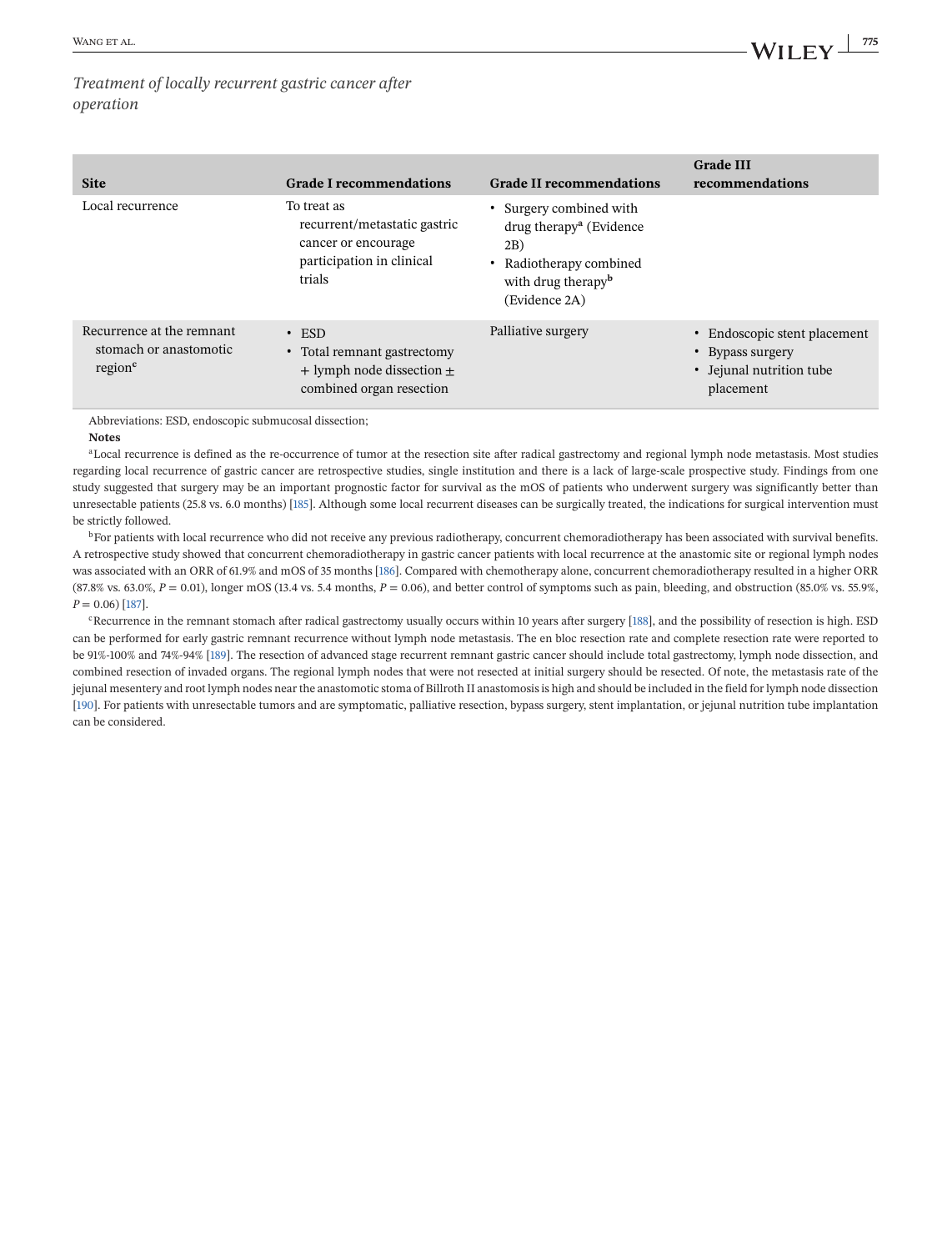*Treatment of gastric cancer with non-peritoneal single distant metastasis*

| <b>Site</b>                                         | <b>Grade I recommendations</b>                                                        | <b>Grade II recommendations</b>                                                                                           | <b>Grade III</b><br>recommendations                                                  |
|-----------------------------------------------------|---------------------------------------------------------------------------------------|---------------------------------------------------------------------------------------------------------------------------|--------------------------------------------------------------------------------------|
| Para-aortic lymph node<br>$(no.16a2/b1)$ metastasis | Refer to the treatment of<br>recurrent and metastatic<br>gastric cancer, or encourage | Neoadjuvant chemotherapy<br>combined with radical<br>gastrectomy <sup>a</sup> (Evidence 2B)                               | Radical surgery combined<br>with chemoradiotherapy<br>(Evidence 3)                   |
| Single liver metastasis $b,c,e$                     | participation in clinical<br>trials                                                   | Sequential systemic<br>chemotherapy and surgery<br>for the primary and<br>metastatic tumors <sup>b</sup><br>(Evidence 2A) | Systemic chemotherapy<br>combined with local<br>treatment <sup>c</sup> (Evidence 2B) |
| Ovarian metastasis                                  |                                                                                       | Surgery for the primary and<br>metastatic tumor combined<br>with systemic<br>chemotherapy <sup>d,f</sup> (Evidence<br>2B) |                                                                                      |

#### **Notes**

aProphylactic dissection of the para-aortic lymph nodes in gastric cancer was not found to be beneficial in the JCOG9501 study [\[191\]](#page-46-0). In the REGATTA study [\[192\]](#page-46-0), subgroup analysis of the para-aortic lymph node (no. 16a2/b1) metastasis showed that surgery combined with chemotherapy was associated with a good curative effect. At present, the main mode of treating para-aortic lymph node metastasis is neoadjuvant chemotherapy followed by sequential surgery. In the JCOG0001 study [\[193\]](#page-46-0), it was reported that 2-3 cycles of sequential chemotherapy with irinotecan and cisplatin before surgery was associated with a clinical effective rate of 56%, R0 resection rate of 65%, and 3-year survival rate of 27%. However, because of high death rate in this study, it was terminated early. The JCOG0405 study [\[194\]](#page-46-0) reported that 2 cycles of neoadjuvant chemotherapy with S-1 and cisplatin followed by D2 gastrectomy with para-aortic lymph node dissection for gastric cancer with extensive lymph node metastasis was associated with a curative rate of 64.7%, R0 resection rate of 82%, and 3-year OS of 58.8%. In the JCOG1002 study [\[195\]](#page-46-0), docetaxel was added to the S-1 combined with cisplatin regimen of the JCOG0405 study (DCS regimen) and the observed clinical remission rate was found to be 57.7%, R0 resection rate 84.6%, and pathological remission rate was 50.0%, suggesting that the addition of docetaxel did not increase treatment efficacy. S-1 combined with cisplatin is still considered as the first choice for these patients [\[196\]](#page-46-0). A prospective study from the Zhongshan Hospital Affiliated to Fudan University showed that the overall PFS of gastric cancer patients with isolated para-aortic lymph node metastasis after neoadjuvant chemotherapy combined with radical surgery was 18.1 months [\[197\]](#page-46-0).

bSynchronous liver metastasis of gastric cancer refers to the liver metastasis occurring 6 months before, during, or 6 months after surgery [\[198\]](#page-46-0). Single liver distant metastasis refers to single hepatic metastasis of diameter ≤5 cm, and the metastasis is limited to one lobe without involvement of blood vessels and bile ducts. Currently, there is a lack of prospective randomized controlled clinical study data for the treatment of such patients. Results from the REGATTA study showed that palliative surgery only for primary lesion was not associated with survival benefit [\[192\]](#page-46-0). A retrospective study showed that selective gastric cancer patients with liver metastasis, i.e., including those aged <65 years old, with normal carcinoembryonic antigen (CEA) and cancer antigen 199 (CA199) levels at the time of diagnosis and non-EGJ cancer, could obtain survival benefits through sequential chemotherapy and surgery [\[199\]](#page-46-0). Findings from a meta-analysis showed that the prognosis of patients whose liver metastasis was resected was significantly better than non-resected ones, (mOS, 23.7 vs. 7.6 months) [\[200\]](#page-46-0). A systematic review showed that the 1-, 2-, 3-, and 5-year OS rates of patients who underwent gastrectomy plus hepatectomy were significantly higher than those with gastrectomy alone [\[201\]](#page-46-0). A systematic review of 39 retrospective studies found that resection of liver metastases could significantly improve prognosis (HR = 0.50; *P* < 0.001), especially in Far Eastern compared with Western studies, and patients with solitary liver metastasis [\[202\]](#page-46-0). A meta-analysis found that relatively early T and N stage, no vascular invasion, maximum diameter of liver metastases <5 cm, negative margin, normal preoperative CEA and CA19-9 levels were important factors for better prognosis in gastric cancer patients with liver metastases who underwent systemic chemotherapy followed by surgery [\[203\]](#page-46-0). Findings from an EORTC and JCOG questionnaire survey [\[204\]](#page-46-0), conducted in 2017 in 17 European countries and 55 research centers in Japan on gastric cancer patients with liver metastases whose primary and metastatic foci could be resected, found that most centers recommend preoperative chemotherapy followed by resection of the primary and metastatic foci.

cFor patients with solitary liver distant metastasis not suitable for surgery, systematic chemotherapy combined with other local treatments, including RFA [\[205\]](#page-46-0), microwave ablation (MWA) [\[206\]](#page-46-0), hepatic artery infusion chemotherapy (HAIC) [\[207\]](#page-46-0), transarterial chemoembolization (TACE) [\[208\]](#page-46-0) and stereotactic body radiotherapy (SBRT) [\[209\]](#page-46-0), can be considered. A retrospective multicenter study from Japan found no significant difference in the survival between patients who underwent surgical resection and those who underwent local treatment, but also observed that patients staged as N0/N1 after the resection of their single metastatic and primary lesion had significantly better benefit from surgery or local treatment [\[210\]](#page-46-0). The results of a meta-analysis showed that, compared with systemic chemotherapy, systemic chemotherapy combined with RFA in patients with liver metastasis (diameter <3 cm) could significantly prolong the survival time of these patients, with an mOS of 22.93 months [\[211\]](#page-46-0).

<sup>d</sup>Krukenberg tumors are the metastatic lesion of gastric cancer that have been metastasized to the ovary. Systematic chemotherapy is still the main treatment for these patients. However, some retrospective studies have shown that systematic chemotherapy combined with surgical resection of the primary tumor and/or ovarian metastasis could provide some survival benefits to these patients by increasing their median survival from 6-9 months to 19-23.7 months [\[212\]](#page-46-0). The most determining prognostic factors of these patients were an ECOG PS of 0-1, R0 resection (radical resection of the primary lesion and the ovarian metastatic lesion), and postoperative systemic chemotherapy [\[213\]](#page-46-0), while signet ring cell pathology and peritoneal metastasis were the poor prognostic factors [\[214\]](#page-46-0). For patients with single distant ovarian metastasis, only some highly selected patients were found to benefit from surgery combined with systemic chemotherapy. However, there is no definite consensus regarding the selection of patients, timing of treatments, and methods for such operations.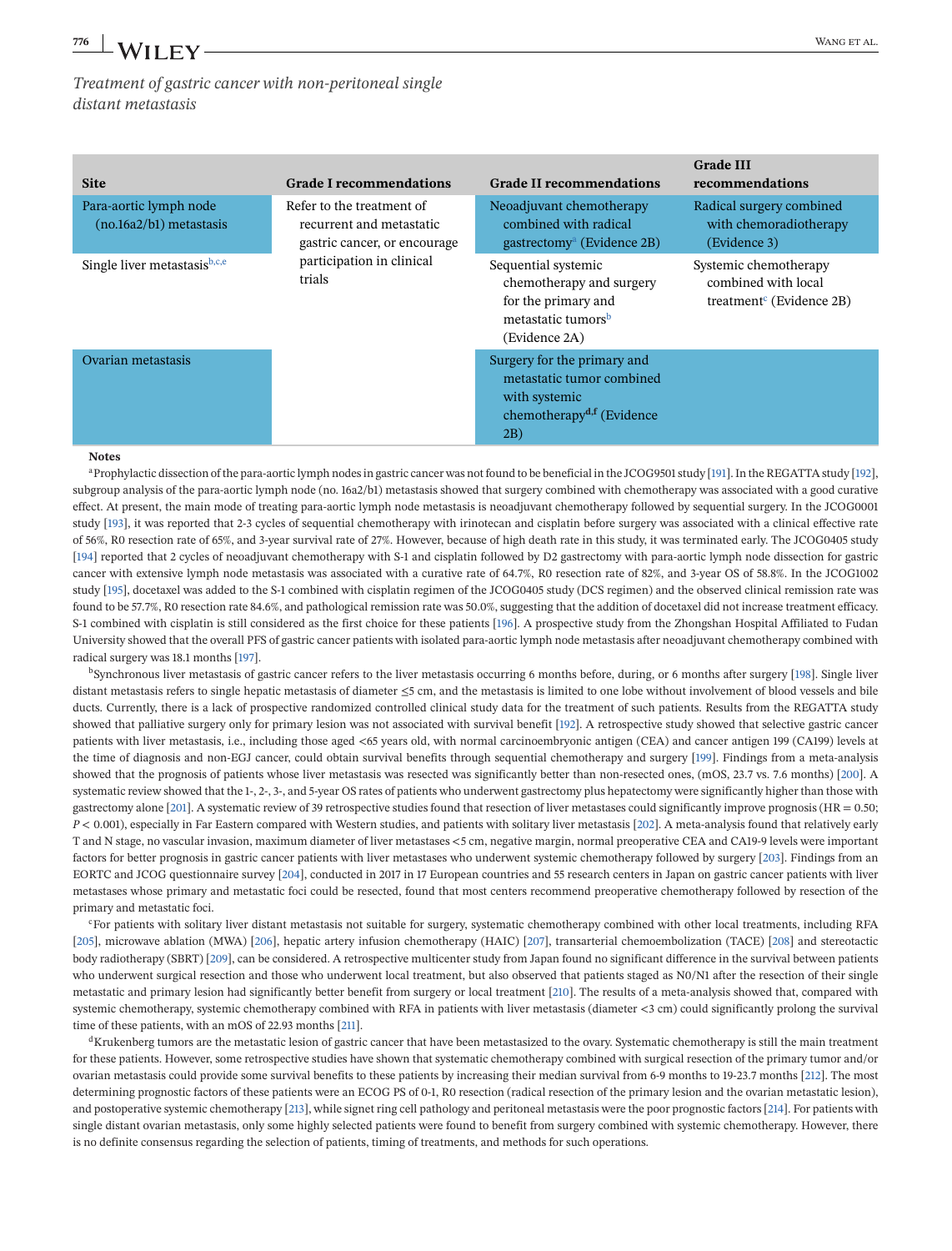*Treatment of metachronous single distant metastasis gastric cancer without peritoneal metastasis* For gastric cancer patients with metachronous single distant metastasis without peritoneal metastasis, resection of the primary tumor and treatment principles can be followed using recommendations of section "2.2.3 Comprehensive treatment of recurrent or solitary metastatic gas-

### tric cancer". **Notes**

- eLiver metastasis discovered more than 6 months after radical gastrectomy is defined as metachronous liver metastasis. Findings from a retrospective study and meta-analysis have shown that patients who underwent hepatectomy for their metachronous lesion had better survival than non-resected tumors, with mOS of 22-26 months versus 3-7 months (*P* < 0.001) [\[202, 215\]](#page-46-0). Further, for similar treatment, no difference in survival was found between patients with synchronous and metachronous liver metastases. It was also reported that the prognosis of patients with metachronous liver metastasis was better than those with synchronous liver metastasis [\[216\]](#page-46-0). A retrospective study showed that percutaneous RFA for metachronous liver metastases of gastric cancer was limited to patients with a single, unilobar metastasis without extrahepatic metastatic lesions, but combination with systemic chemotherapy was beneficial for the prolongation of OS [\[217\]](#page-46-0).
- f Ovarian resection combined with drug therapy is an important treatment for patients with

metachronous ovarian metastasis after gastric cancer surgery. Compared with chemotherapy alone, ovarian resection combined with chemotherapy can increase the mOS [\[218\]](#page-47-0). Compared to synchronous ovarian metastasis, surgical resection of metachronous ovarian metastasis was associated with superior survival benefit; mOS was 36 months and 17 months, respectively [\[219\]](#page-47-0).

### **3.3 Supportive care of gastric cancer**

Gastric cancer patients, especially end-stage patients, often suffer from bleeding, obstruction-related pains, malnutrition, fatigue, anorexia, cachexia, etc. The overall goal of supportive care is to prevent, reduce, and relieve gastric cancer-related symptoms, adverse effects and sufferings (physical, social, and psychological), so as to improve the quality of life of the patients, families, and caregivers. Supportive care englobes the entire course of cancer treatment, from diagnosis till the end of life of the patient. It requires interdisciplinary and multimodal treatment, with the oncologist being the main medical personnel but also includes other specialists in the field of gastroenterology, geriatrics, palliative care, pain, nutrition and oncology psychology, physiotherapy, nursing, and other relevant medical personnel. Early multidisciplinary supportive care would not only improve the nutritional and psychological status of patients with advanced gastric cancer but could also significantly prolong their survival time.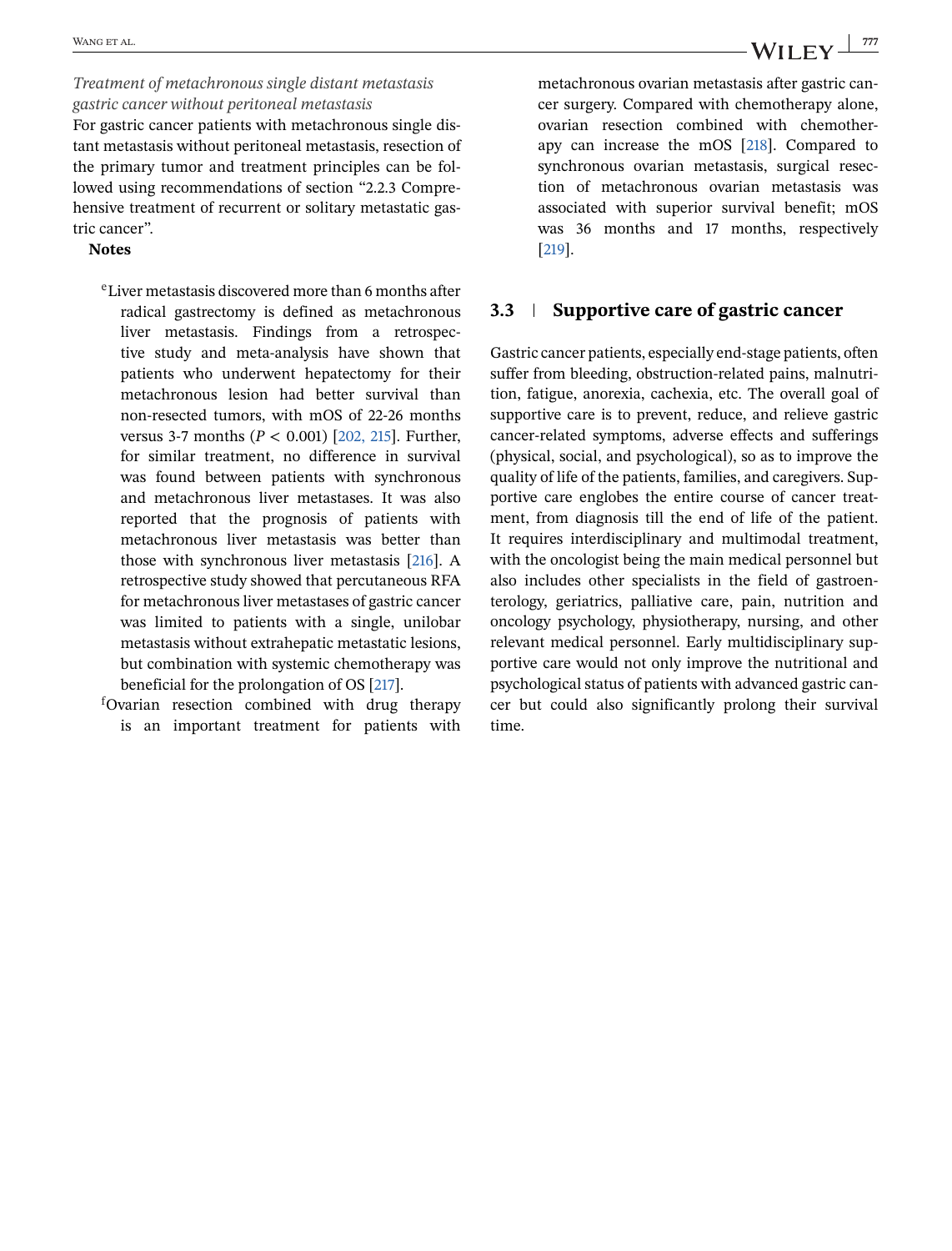## 3.3.1 Nutritional therapy

| Nutritional therapy category <sup>a</sup>                              | Recommendations                                                                                                                                                                                                                                                                                                                                                                                                                                                                                                                                                                                                                                                                           |  |  |
|------------------------------------------------------------------------|-------------------------------------------------------------------------------------------------------------------------------------------------------------------------------------------------------------------------------------------------------------------------------------------------------------------------------------------------------------------------------------------------------------------------------------------------------------------------------------------------------------------------------------------------------------------------------------------------------------------------------------------------------------------------------------------|--|--|
| Nutritional risk screening and<br>malnutrition assessment <sup>b</sup> | • Nutritional screening and malnutrition risk assessment should be completed within 24 and<br>48 hours after admission, respectively;<br>• NRS guide: NRS-2002;<br>• Malnutrition assessment guide: PG-SGA;                                                                                                                                                                                                                                                                                                                                                                                                                                                                               |  |  |
| Early perioperative patients <sup>c</sup>                              | • Patients with severe or moderate malnutrition should be given nutritional therapy for 7-14<br>days before surgery;<br>• The route for nutrition can be ONS or EN. When EN cannot provide sufficient food and<br>protein requirement, PN route can be considered;<br>• Nutrition intake should be reverted to oral, ONS, or EN route soon after surgery (within<br>24-48 hours) and for suitable patients, ERAS treatment can be implemented;<br>• Consider referring to the "CSCO guidelines for nutritional therapy of patients with<br>malignant tumors" and "Chinese expert consensus on perioperative nutritional therapy of<br>gastric cancer (2019 Edition)" for further details; |  |  |
| Late-stage patients <sup>d,e</sup>                                     | • Nutritional screening and malnutrition risk assessment for non-end stage patients should<br>be regularly performed and nutritional treatment plans should be formulated. Nutrition<br>treatment should follow the five-step principle;<br>• Individualized nutrition plans should be formulated for end-stage patients for reducing<br>symptoms and maintaining body weight<br>• For additional details, refer to the "CSCO guideline of nutritional therapy for patients with<br>malignant tumor";                                                                                                                                                                                     |  |  |
| Patients unable to leave their<br>home <sup>f</sup>                    | To provide nutritional and rehabilitation guidance. Regular nutrition consultation at least<br>once every 3 months is recommended.                                                                                                                                                                                                                                                                                                                                                                                                                                                                                                                                                        |  |  |

Abbreviations: NRS, nutrition risk screening; PG-SGA, patient-generated subjective global assessment; ONS, oral nutritional supplements; EN, enteral; PN, parenteral; ERAS, enhanced recovery after surgery; CSCO, Chinese Society of Clinical Oncology;

**Notes**:

<sup>a</sup>Malnutrition is common in patients with gastric cancer. Studies have shown that the rate of moderate to severe malnutrition in hospitalized patients with gastric cancer in China was 80.4%, seriously affecting the quality of life of the patients [\[220\]](#page-47-0). Recently, a phase III clinical study in China showed that for patients with metastatic gastric cancer, the combination of early nutritional therapy and physiotherapy on the basis of standard chemotherapy could significantly prolong survival [\[221\]](#page-47-0). Therefore, nutritional therapy should be an important part of anti-tumor therapy for gastric cancer. Every gastric cancer patient should undergo timely and accurate nutritional risk screening, early nutritional guidance, and MDT consultation on the whole process of disease management.

bNutritional risk screening 2002 (NRS-2002) is recommended for nutritional risk screening. Those with NRS-2002 score  $\geq$ 3 are at risk for malnutrition and need further assessment [\[222–224\]](#page-47-0). Patient-generated subjective global assessment (PG-SGA) is recommended for nutritional assessment. The PG-SGA is a specific nutritional assessment tool for quick identification of cancer patients with malnutrition [\[222, 225\]](#page-47-0). According to the score, patients are divided into no malnutrition (score, 0-1), suspected malnutrition (score, 2-3), moderate malnutrition (score, 4-8), and severe malnutrition (score,  $\geq$ 9).

cPerioperative nutritional therapy is an important aspect of enhanced recovery after surgery (ERAS). For eligible gastric cancer patients, nutritional therapy is recommended according to the ERAS principles and procedures [\[223, 226\]](#page-47-0). Some studies suggested that the immune enhanced enteral preparation could be beneficial to maintain lean body weight, reduce postoperative complications and infections, and shorten the length of hospital stay, but more clinical evidence is still needed prior to clinical recommendation [\[223\]](#page-47-0).

<sup>d</sup>The 5-step principle for nutritional treatment starts from diet sensitization, oral nutrition supplement, enteral nutrition, enteral to parenteral nutrition, and finally to parenteral nutrition [\[227\]](#page-47-0).

<sup>e</sup>Nutritional problems in late-stage gastric cancer patients may include digestive tract obstruction, hemorrhage, gastroparesis, and more. Enteral nutrition is often not enough, and parenteral nutrition should be provided as per the patient's needs. Nutritional routes, such as gastric tube, intestinal tube, and stoma, should be actively available to support the patient's nutritional requirements. If the symptoms of obstruction and bleeding can be improved with appropriate treatment, transition to higher order physiological eating routes should be carefully assessed via MDT discussion. In the whole process of gastric cancer management, active prevention, accurate evaluation, early diagnosis, and timely treatment should be offered because once the patient enters the cachexia stage, it is difficult to reverse to normal.

<sup>f</sup>For patients with gastric cancer at home, it is suggested that proper nutritional and rehabilitation guidance should be offered to the caregiver. Regular nutrition consultation at least once every 3 months is recommended. Oral nutritional supplements (ONS) should be encouraged and body weight assessment should be performed every 2 weeks [\[228\]](#page-47-0).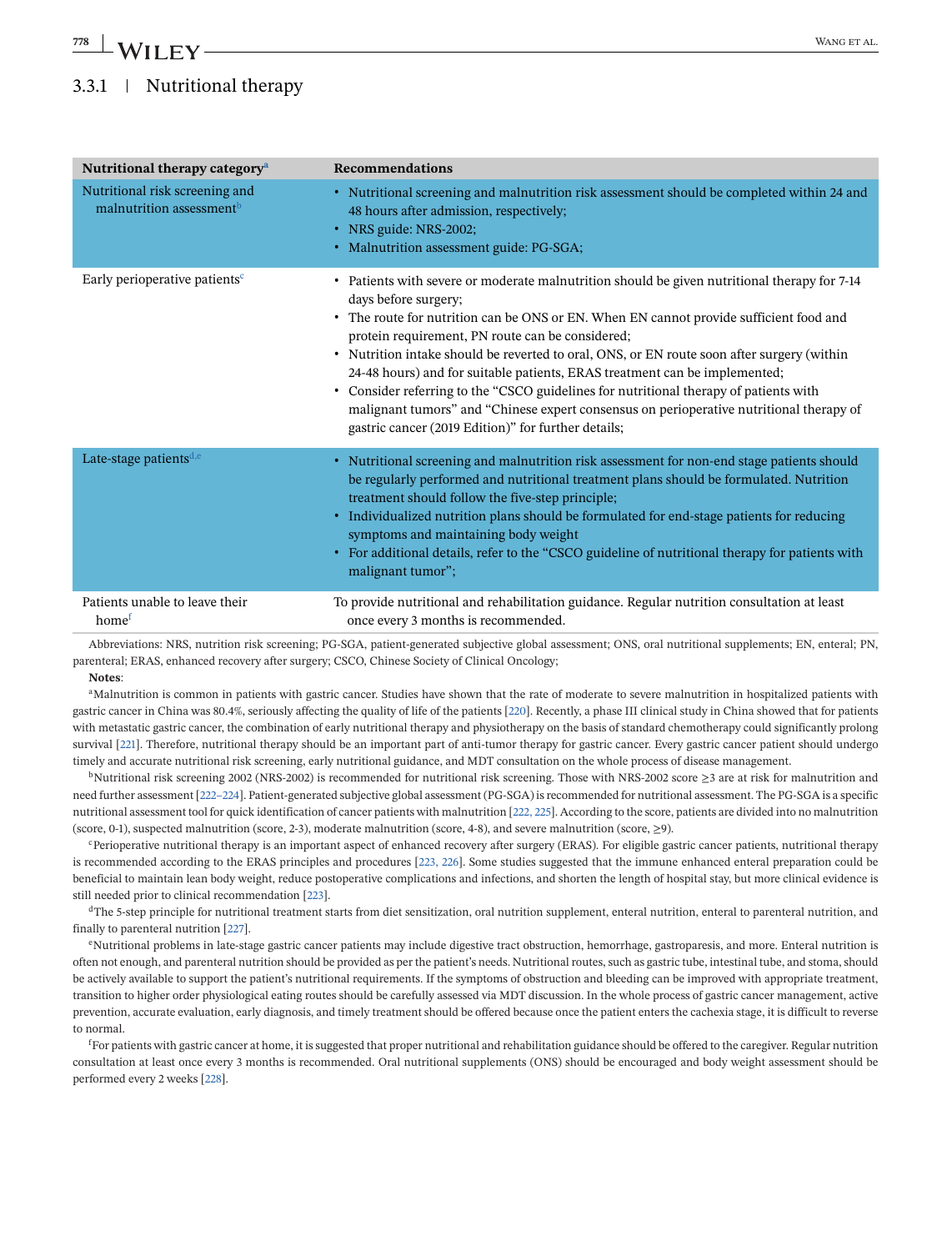### 3.3.2 Management of complications

| <b>Bleeding</b>                                                                                                                                                          | <b>Obstruction</b>                                                                                                                                                                                                                 | Pain                                                                                                                                                                |
|--------------------------------------------------------------------------------------------------------------------------------------------------------------------------|------------------------------------------------------------------------------------------------------------------------------------------------------------------------------------------------------------------------------------|---------------------------------------------------------------------------------------------------------------------------------------------------------------------|
| • Endoscopic treatment<br>• Medical therapy<br>• Proton pump inhibitors; Somatostatin;<br>• Transcatheter arterial embolization<br>$(TAE)$ ;<br>• Palliative gastrectomy | • Intestinal decompression;<br>• Endoscopic treatment;<br>• Gastrojejunostomy;<br>• Gastric/jejunal stoma;<br>• Chemotherapy;<br>• Medical treatment such as analgesia,<br>antiemetic, proton pump inhibition,<br>anticonvulsants; | • Drug therapy: non-opioid analgesics<br>(acetaminophen or NSAID) or opioid<br>analgesics;<br>• Chemotherapy:<br>• External radiation<br>therapy/chemoradiotherapy; |

Hemorrhage is a common symptom of gastric cancer. Acute and severe hemorrhage can be fatal and timely endoscopic assessment and treatment should be performed. The success rate of hemostasis via endoscopy is high (31%-100%), but the hemorrhage recurrence rate is also high (41%-80%) [\[229\]](#page-47-0). In case of hemostasis failure with endoscopy, transarterial embolization of the main blood vessels supplying the stomach or palliative gastrectomy can be considered [\[230\]](#page-47-0). Radiotherapy can also effectively control hemorrhage, but it takes time to take effect. Proton pump inhibitors are known to be effective but a randomized study from South Korea showed that proton pump inhibitors did not significantly reduce the rate of cancerrelated hemorrhage [\[229\]](#page-47-0).

The aim of relieving digestive tract obstruction is to reduce vomiting and restore enteral nutrition. The most common obstruction of gastric cancer is pyloric obstruction caused by antral carcinoma, cardiac obstruction caused by EGJ carcinoma, and small bowel paralytic obstruction caused by peritoneal metastasis. For resectable gastric cancer, if the above symptoms appear, it is recommended to resect the primary lesion to control and improve the symptoms. For late-stage gastric cancer or patients unsuitable for surgery, gastrointestinal decompression can be performed first, followed by gastroscopy to evaluate the degree of obstruction, so as to determine whether stenting, endoscopic gastrojejunostomy, or ultrasonic gastroscopy-guided gastrojejunostomy can be performed [\[229\]](#page-47-0). If it is difficult to pass the gastroscope, surgical intervention such as laparoscopic gastrojejunostomy, gastrojejunostomy, or palliative gastrectomy could be considered [\[231, 232\]](#page-47-0). For intestinal paralytic obstruction caused by peritoneal metastasis, it is often accompanied by "frozen basin" and other manifestations, which associates with end-stage disease. If alleviating symptoms by surgery and nutritional therapy is not effective, antispasmodic treatment, inhibition of gastric acid secretion, antiemesis, and analgesia can be offered depending on the patient's condition and requirement.

Patients with gastric cancer often have pain, including cancer pain caused by tumor invasion and metastasis, pain caused by organ involvement, pain-related with treatments such as stent placement, etc. After excluding surgical emergencies such as perforation or obstruction, it is important to determine whether it is cancer pain. Anti-tumor therapy, such as chemotherapy and radiotherapy, can shrink the tumor and reduce the pain caused by the compression on the nerves or other organs. Cancer pain can be evaluated and managed based on the World Health Organization (WHO) 3-step pain principle. The main analgesic drugs are opioids, paracetamol, and steroidal anti-inflammatory drugs. The route of administration is usually based on oral administration. In patients with gastrointestinal obstruction, intravenous, subarachnoid, and transvaginal routes can also be considered.

Gastric cancer patients are prone to treatment-related myelosuppression. The related treatments include chemotherapy, targeted therapy, radiotherapy, and immunotherapy. The Common Terminology Criteria for Adverse Events (CTCAE) are commonly used for grading and managing adverse events. For treatment-related myelosuppression, chemotherapy-related anemia should be first excluded, then iron, vitamin B12, and folic acid should be supplemented, especially in patients after gastrectomy. For chemotherapy-related anemia, recombinant erythropoietin (EPO) can be given. EPO suspension can also be given if necessary. For chemotherapy-associated granulocytopenia, recombinant human granulocyte colony-stimulating factor (rhG-CSF) or long-acting rhG-CSF (polyglycosylated rhG-CSF) can be prescribed based on the actual situation, i.e., preventive or therapeutic use. For chemotherapy-related thrombocytopenia, the degree and potential associated risk of the patient's bleeding should be first assessed. Based on the assessment and patient's conditions, measures such as giving thrombopoietin (TPO), interleukin (IL)-11, platelet infusion can be implemented.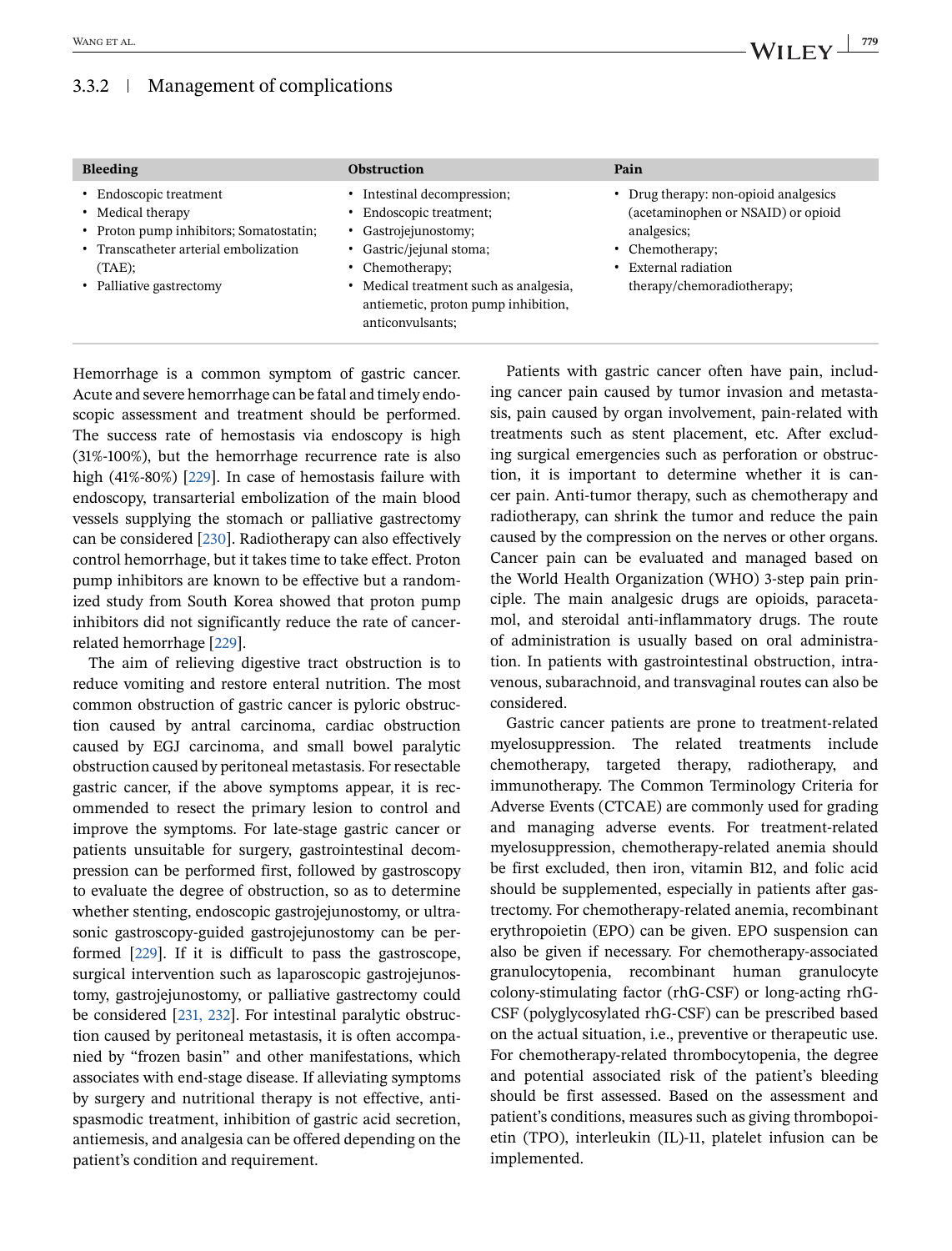## **4 FOLLOW-UP VISITS**

| <b>Grade I recommendations</b><br><b>Settings<sup>a</sup></b> |                                                                                                                     | <b>Grade II recommendations</b>                          |
|---------------------------------------------------------------|---------------------------------------------------------------------------------------------------------------------|----------------------------------------------------------|
| Early-stage gastric cancer <sup>b</sup>                       | Once every 3-6 months in the first 2 years, followed by once every<br>6-12 months until 5 years after surgery       | Once every year for more<br>than 5 years after surgery   |
|                                                               | Follow-up contents:                                                                                                 | PET/CT <sup>h</sup>                                      |
|                                                               | 1. Clinical history;                                                                                                |                                                          |
|                                                               | 2. Physical examination;<br>3. Blood chemistry (whole blood count, liver-renal function test,                       |                                                          |
|                                                               | tumor markers, etc) <sup>d</sup> ;                                                                                  |                                                          |
|                                                               | 4. Helicobacter pylori detection;                                                                                   |                                                          |
|                                                               | 5. Chest, abdominal, and pelvic CT (once every 6-12 months for                                                      |                                                          |
|                                                               | the 1 <sup>st</sup> year, then once every year) <sup>e</sup> ;<br>6. Gastroscopy <sup><math>\ddagger</math></sup> ; |                                                          |
|                                                               | 7. Nutritional status monitoring (vitamin B12, iron, etc) $\frac{8}{3}$ ;                                           |                                                          |
|                                                               |                                                                                                                     |                                                          |
| Advanced or non-resectable<br>gastric cancer <sup>c</sup>     | Once every 3-6 months in the first 2 years, followed by once every<br>6-12 months until 5 years after surgery       | Once every year for more<br>than 5 years after treatment |
|                                                               | Follow-up contents <sup>*</sup> :                                                                                   | PET/CTh                                                  |
|                                                               | 1. Clinical history;                                                                                                |                                                          |
|                                                               | 2. Physical examination;                                                                                            |                                                          |
|                                                               | 3. Blood chemistry (whole blood count, liver-renal function test,<br>tumor markers, etc) <sup>d</sup> ;             |                                                          |
|                                                               | 4. Helicobacter pylori detection;                                                                                   |                                                          |
|                                                               | 5. Chest, abdominal, and pelvic CT (once every 6-12 months for                                                      |                                                          |
|                                                               | the 1st year, then once every year) $e$ ;<br>6. Gastroscopy <sup>f</sup> ;                                          |                                                          |
|                                                               | 7. Nutritional status monitoring (vitamin B12, iron, etc) $\frac{g}{g}$ ;                                           |                                                          |
|                                                               |                                                                                                                     |                                                          |

#### New symptoms or symptom deterioration Follow-up visit at any time

\* Can be performed at each visit unless specified otherwise based on the patient's condition. Abbreviations: PET, positron emission tomography; CT, computed tomography; **Notes**:

<sup>a</sup>The main objective of follow-up/monitoring is to assess the possibility of radical treatment for recurrence or metastatic lesion or timely identification and intervention of tumor recurrence or second primary gastric cancer, with the aim to improve OS and quality of life [\[233\]](#page-47-0). Currently, there is no high-level evidence to support which follow-up/monitoring strategy is optimal. The follow-up strategy should be personalized based on the patient's condition and tumor stage [\[22\]](#page-39-0). If the patient's physical condition does not allow him to receive anti-cancer treatment once his/her tumor relapses, routine tumor follow-up/monitoring should not be forced. *Helicobacter pylori* infection has been found to have a direct implication on the prognosis of gastric cancer patients and should be recommended as a routine follow-up examination [\[22\]](#page-39-0).

bThe follow-up of patients with early gastric cancer includes patients with carcinoma *in situ* and those who underwent abdominal or endoscopic resection. For early gastric cancer patients treated with endoscopic resection, gastroscopy is recommended once every six months of the first year of treatment then once a year until 5-year post-treatment. For early gastric cancer patients who underwent radical resection, gastroscopy is recommended as a routine postoperative follow-up [\[22\]](#page-39-0).

cThe follow-up for advanced gastric cancer patients irrespective of whether they have had neoadjuvant or adjuvant therapy are the same [\[22\]](#page-39-0).

dDetection of tumor markers (e.g., CEA and CA19-9) can effectively identify tumor recurrence as they may be increased 2-3 months prior to evidence of tumor recurrence/metastasis detected by imaging examination [\[34\]](#page-40-0).

eFor early gastric cancer with clinical cancer-related anomalies, enhanced CT of the chest, abdomen and pelvis is recommended to identify possible recurrent or new lesions and to assess any risk of metastasis to other regions [\[22, 34,](#page-39-0) [234, 235\]](#page-47-0).

f Gastroscopic follow-up strategy [\[22, 34,](#page-39-0) [234\]](#page-47-0): gastroscopy is recommended as a routine follow-up method for gastric cancer patients who underwent surgical resection. During follow-up of patients with early or advanced gastric cancer, if clinical or imaging abnormalities are observed, gastroscopy is recommended. The aim is to assess the anastomotic region, to timely identify new or recurrent lesions, and to biopsy any suspected cancerous lesion.

<sup>g</sup>Nutritional status assessment is recommended in the follow-up of gastric cancer patients who underwent surgical resection. Those who had total gastrectomy should also be assessed for vitamin B12 and iron levels [\[22\]](#page-39-0).

 ${}^{\text{h}}$ PET/CT is currently not recommended as a routine follow-up/monitoring imaging modality. It is only recommended for suspected recurrence when there is no clear evidence from conventional imaging examinations (CT or ultrasound) despite continuous elevation of blood tumor markers (e.g., CEA and CA19-9).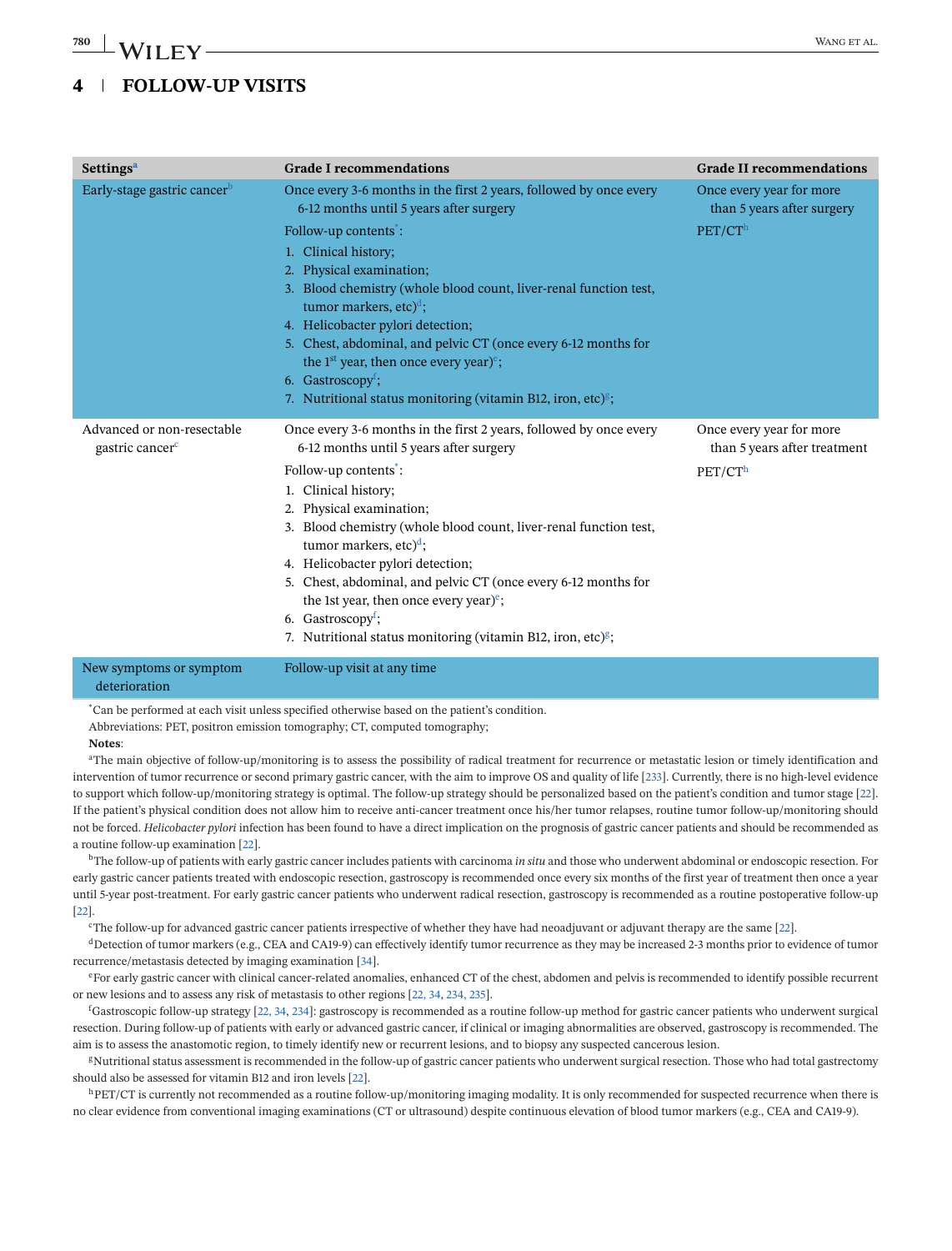### **5 SCREENING AND DIAGNOSIS OF HEREDITARY GASTRIC CANCER**

### **5.1 Types and definitions of hereditary gastric cancer**

The vast majority of gastric cancer are sporadic. About 5%- 10% of gastric cancer is considered as familial aggregated gastric cancer, and 1%-3% have a genetic predisposition.

There are three types of hereditary gastric cancer, namely, hereditary diffuse gastric cancer (HDGC), family internal gastric cancer (FIGC), and gastric adenocarcinoma and gastric proximal polyposis of the stomach (GAPPS).

HDGC is an autosomal dominant genetic disease which is mainly caused by the inactivation of CDH1 germline mutation. It has also been reported that alpha-E-catenin 1 (*CTNNA1*) pathogenic mutation is associated with HDGC. The detection criteria for HDGC are as follows [\[236\]](#page-47-0):

### 1. HDGC

- a. Criteria for family history:
	- ∙ ≥2 cases of gastric cancer in the family regardless of age, with at least one case of diffuse gastric cancer (DGC);
	- ∙ ≥1 case of DGC, regardless of age, and ≥1 case of lobular breast cancer at age <70 years in different family members;
	- ∙ ≥2 cases of lobular breast cancer in family members <50 years of age.
- b. Criteria for individual case:
	- DGC diagnosis at age <50 years;
	- ∙ DGC diagnosis, regardless of age, in individuals of Māori ethnicity;
	- ∙ DGC diagnosis, regardless of age, in individuals with a personal or family history (first-degree relative) of cleft lip or cleft palate;
	- ∙ History of DGC and lobular breast cancer, both diagnosed at an age <70 years old;
	- ∙ Bilateral lobular breast cancer, diagnosed at age <70 years old;
	- ∙ Gastric *in situ* signet ring cells or pagetoid spread of signet ring cells in individuals <50 years of age.
- 2. FIGC

The diagnosis of familial intestinal-type gastric cancer mainly depends on clinical diagnosis and can be considered in individuals with:

- ∙ ≥2 first- or second-degree relatives diagnosed as FIGC and at least one of them was diagnosed before 50 years old;
- ∙ ≥3 first- or second-degree relatives diagnosed as FIGC, regardless of age;
- 3. GAPPS

The diagnosis of GAPPS also mainly depends on clinical diagnosis and can be considered in individuals with:

- ∙ polyps confined to the fundus and body of the stomach and without evidence of colorectal or duodenal polyposis;
- ∙ >100 polyps in the proximal part of the stomach or a history of familial adenomatous dysplasia (FAP) with proximal gastric polyps >30;
- ∙ most of the polyps are located in the gastric fundus, of which some are identified as atypical dysplasia on histopathology (or family members with a history of atypical dysplasia or gastric adenocarcinoma);
- ∙ has autosomal dominant inheritance pattern;
- ∙ exclusion of other conditions such as hereditary gastric polyposis syndrome and current use of proton pump inhibitors;

In addition to the three types mentioned above, Lynch's syndrome, Lie Flemeini's syndrome, FAP, polytypeassociated polyposis, Boyz Jeg's syndrome, juvenile polyposis syndrome, and serrated polyposis syndrome are the most common juvenile polyposis and hereditary breast-ovarian cancer syndrome and other genetic diseases can also be combined with gastric cancer.

### **5.2 Risk assessment and screening of hereditary gastric cancer**

HDGC is an autosomal dominant disease that accounts for <3% of all gastric cancers worldwide. It is mainly caused by germline alterations in *CDH1* (E-cadherin) and *CTNNA1* genes. It has been reported that 30%-50% of HDGC patients have *CDH1* truncated mutation. The cumulative risk of *CDH1* gene mutation carriers, up to 80 years old, having gastric cancer is about 67% in males and 83% in females. Further, female carriers may also have a 60% risk of breast lobular cancer [\[237\]](#page-47-0).

*CTNNA1* encodes the *α*-catenin protein which is related to cell adhesion. The detection rate of *CTNNA1* in HDGC is ∼1% [\[238\]](#page-47-0). For *CDH1* and *CTNNA1* non-carriers having a family history of breast cancer or colon cancer, *BRCA1*, *BRCA2*, or Lynch syndrome-related genes such as *EPCAM*, *MLH1*, *MSH2*, *MSH6, PMS2*, should be assessed.

The susceptibility genes of FIGC are not clear. The screening of GAPPS is mainly via endoscopy accompanied by gross detection of >100 polyps mostly <10 mm in diameter, whilst some being >20 mm, mostly located in the gastric fundus and body, while some seen spreading to the lesser curvature and have the risk of becoming cancerous based on endoscopic findings such as carpet-like densely distributed polyps, along with multiple fusion polyps displaying a mound-like distribution. Unlike Peutz-Jeghers syndrome, GAPPS polyps do not usually involve the esophagus, antrum, pylorus, and duodenum.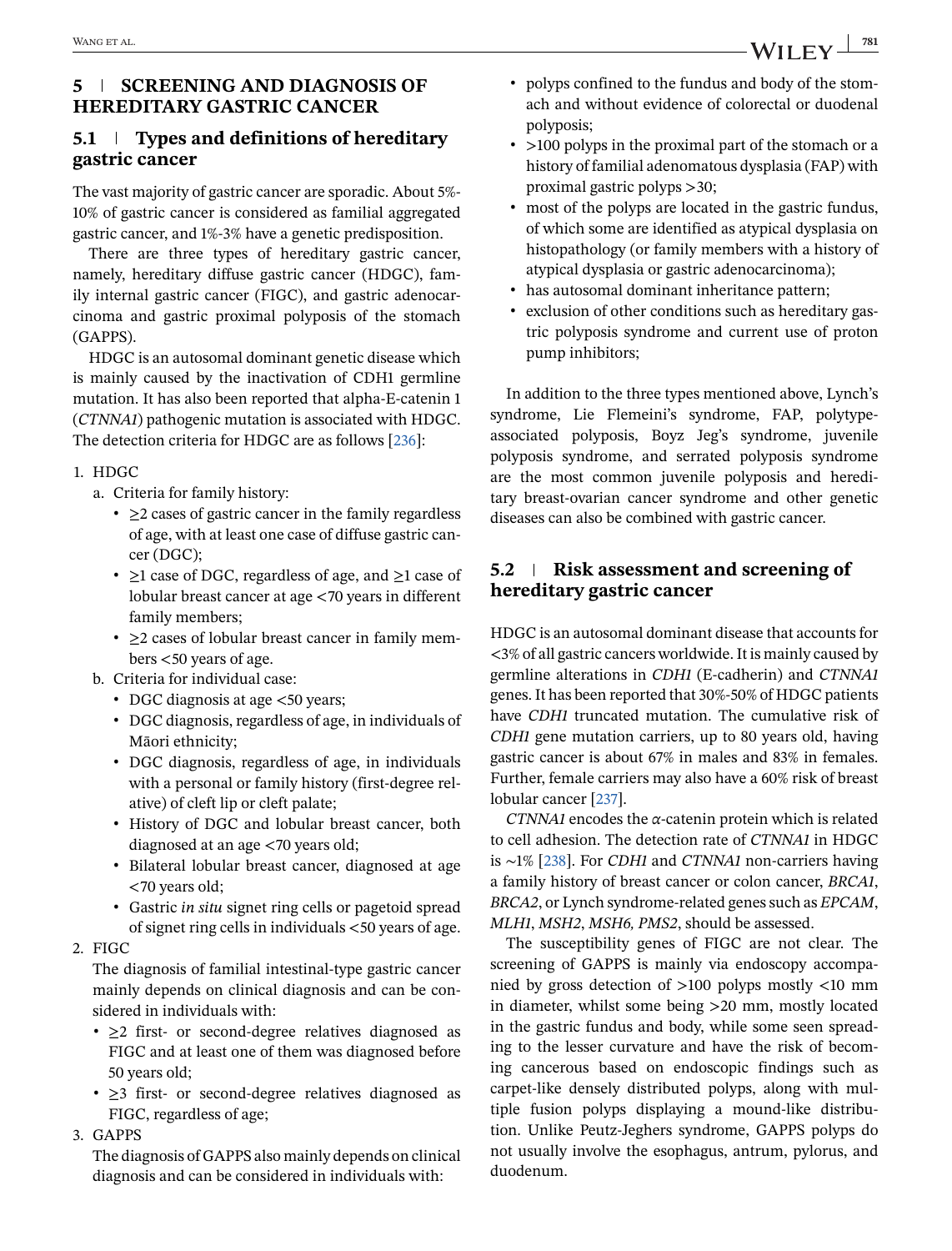## **5.3 Risk control of gastric cancer-associated genetic syndrome**

| <b>Hereditary syndrome</b>                                             | Gene                                                      | Genetic pattern     | <b>Risk management suggestions</b>                                                                                                                                                                                                                                                                                                                                                                                                    |
|------------------------------------------------------------------------|-----------------------------------------------------------|---------------------|---------------------------------------------------------------------------------------------------------------------------------------------------------------------------------------------------------------------------------------------------------------------------------------------------------------------------------------------------------------------------------------------------------------------------------------|
| Hereditary diffuse gastric<br>cancer                                   | CDH1                                                      | Autosomal dominance | • Prophylactic gastrectomy is recommended for<br>CDH1 mutation carriers age 8-40-years old;<br>• For CHD1 carriers who do not undergo<br>gastrectomy, endoscopy is recommended every<br>6-12 months with random multi-point biopsy;<br>• The risk of breast cancer in female CDH1<br>mutation carrier is high and regular breast<br>imaging examination is advised                                                                    |
| Lynch syndrome                                                         | EPCAM, MLH1, MSH2,<br>MSH <sub>6</sub> , PMS <sub>2</sub> | Autosomal dominance | Upper gastrointestinal endoscopy with careful<br>assessment of the duodenum can be considered<br>for some patients or offspring of Asian family<br>origin                                                                                                                                                                                                                                                                             |
| Juvenile polyposis syndrome                                            | SMAD4, BMPR1A                                             | Autosomal dominance | Upper gastrointestinal endoscopy screening is<br>advised after the age of 15.<br>• If polyps are found, they should be reexamined<br>every year;<br>• If no polyps found, reexamination every 2-3<br>years is advised                                                                                                                                                                                                                 |
| Boytz Jegher syndrome                                                  | <b>STK11</b>                                              | Autosomal dominance | Upper gastrointestinal endoscopy screening is<br>advised from late adolescence and<br>reexamination every 2-3 years                                                                                                                                                                                                                                                                                                                   |
| <b>Familial adenomatous</b><br>polyposis/light phenotype<br>FAP (AFAP) | APC                                                       | Autosomal dominance | • Currently, not enough evidence to suggest<br>screening of gastric cancer in FAP/AFAP<br>persons.<br>• FAP is more prone to duodenal cancer and<br>while screening for it, the stomach can also be<br>examined.<br>• Currently, upper gastrointestinal endoscopy is<br>suggested for those aged $\geq$ 25-30 years old, and<br>the frequency of reexamination should be<br>determined based on characteristics of<br>duodenal polyps |

*CDH1* germline gene mutation detection is recommended for families meeting the clinical diagnostic criteria of hereditary diffuse gastric cancer (recommended grade: III; Evidence 2b)

Abbreviations: FAP, familial adenomatous dysplasia;

### **5.4 Principles of treatment for carriers of CDH1 pathogenic germline gene mutation**

- 1. Prophylactic total gastrectomy could be advised for *CDH1* pathogenic germline gene mutation carriers age 18-40 years old (recommendation grade: III; Evidence: 2b);
- 2. Gastroscopy every 6-12 months, including random biopsies at multiple sites (recommendation grade: III; Evidence: 2b);

3. Annual breast MRI for women from the age of 30 (recommendation grade: III; Evidence: 2b) [\[236, 238-245\]](#page-47-0).

### **6 APPENDIX 6.1 Classification of esophageal and gastric cancer**

The clinical, pathological, and post-neoadjuvant staging of esophageal and gastric cancer mentioned in this guideline is based on the 8<sup>th</sup> edition of the AJCC/UICC TNM classification.

<span id="page-35-0"></span>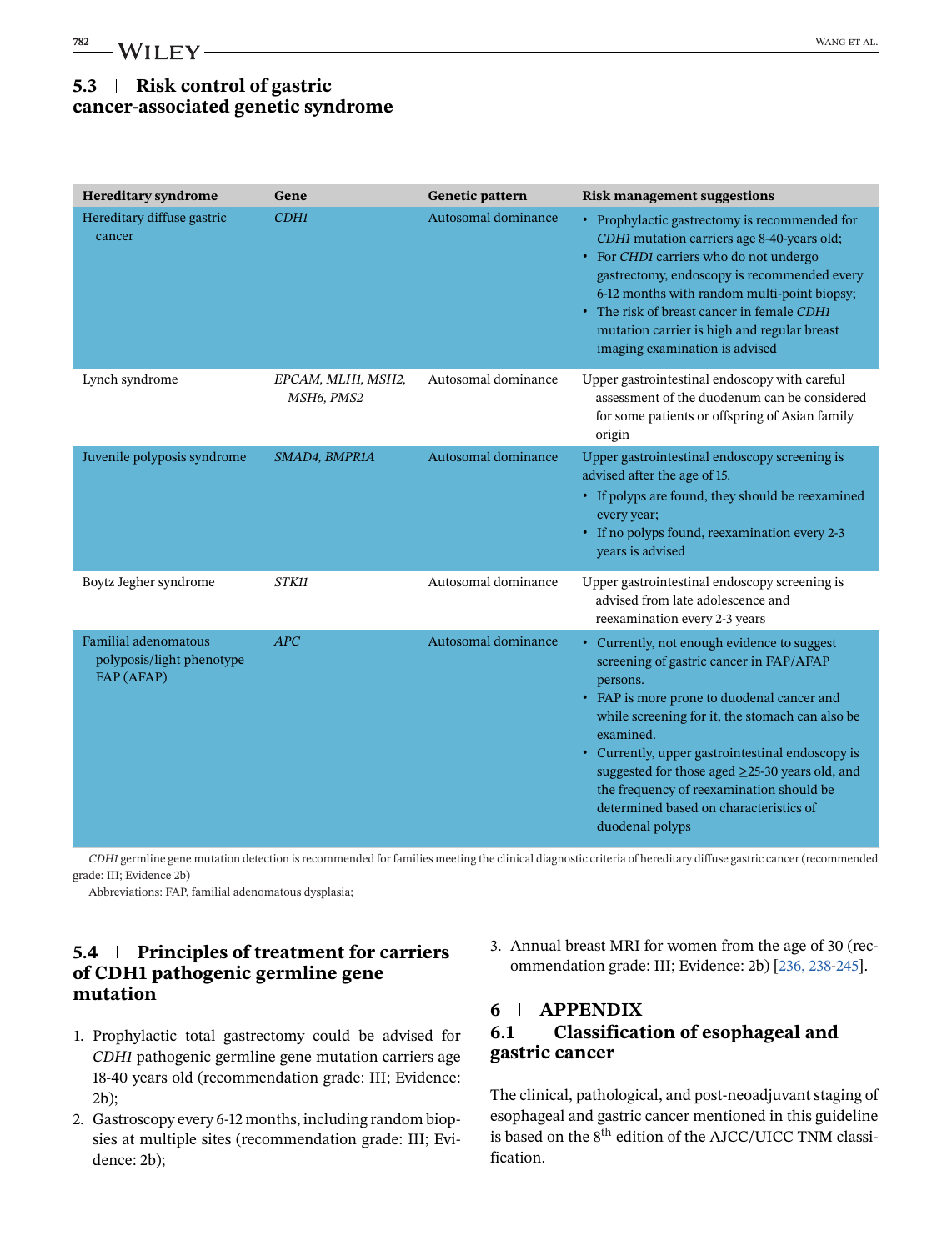### **6.2 Reference for CT imaging classification of gastric cancer**

| cT classification | <b>Pathological definition</b>                                                                 | Conventional reference signs <sup>a</sup>                                                                                                                                              | Auxiliary reference signs <sup>b</sup>                                                                                                                                               |
|-------------------|------------------------------------------------------------------------------------------------|----------------------------------------------------------------------------------------------------------------------------------------------------------------------------------------|--------------------------------------------------------------------------------------------------------------------------------------------------------------------------------------|
| cT1               | Invasion of the mucosa or<br>submucosa                                                         | Continuous and complete low<br>enhancement bands between<br>the high enhancement of the<br>inner part of the tumor and the<br>slightly high enhancement of<br>the outer stomach muscle | The high-enhancement of the<br>cancer does not exceed 50% of<br>the total thickness of the<br>gastric wall $[246]$                                                                   |
| cT2               | Invasion of the muscularis<br>propria                                                          | Interruption or absence of the<br>low enhancement band in the<br>middle layer of the stomach                                                                                           | The high-enhancement of the<br>cancer exceeding 50% of the<br>total thickness of the gastric<br>wall $[246]$                                                                         |
| cT3               | Invasion of the subserosal<br>connective tissue without<br>invading the visceral<br>peritoneum | High enhancement of the tumor<br>showing invasion of the whole<br>layer of the gastric wall                                                                                            | Short thin tubular appearance or<br>blurring of the serosal layer<br>comprising of $\langle 1/3$ of the total<br>lesion area $[247, 248]$                                            |
| cT4a              | Invasion of the serosa (visceral<br>peritoneum) but not adjacent<br>structures/organs          | Irregular or nodular appearance<br>of the serosal surface and<br>densely burred or banded<br>infiltration of the surrounding<br>fat space                                              | A hyperattenuating serosa sign<br>[249], serosal exposure grading<br>$[250]$ , extension from the outer<br>gastric wall reaching beyond<br>the perigastric vascular plane<br>$[251]$ |
| cT4b              | Invasion of adjacent<br>structures/organs                                                      | Finger-like or direct infiltration<br>showing signs of invasion of<br>the fat space with adjacent<br>organs                                                                            |                                                                                                                                                                                      |
| cN                | Classified as N0-N3 based on the<br>number of metastatic lymph<br>nodes                        | Short diameter of circular<br>enlarged lymph node >1 cm [5]                                                                                                                            | High or uneven enhancement,<br>CT attenuation, short-to-long<br>axis ratios, nodal clusterations<br>[252, 253]                                                                       |

Abbreviations: c, clinical; T, tumor classification; N, nodal classification; CT, computed tomography; CT report description should contain the following descriptions**<sup>c</sup>**:

### 1. Primary lesion observations:

- (i) Location (EGJ, fundus, body, antrum, pyloric canal, greater curvature, lesser curvature, anterior wall, posterior wall);
- (ii) Distal and proximal boundary (Siewert classification should be reported for carcinoma of EGJ);
- (iii) Morphology (mass, localized ulcer, infiltrative ulcer, diffuse thickening), thickness, enhancement features, depth of invasion, mucosal and serosal surface;
- (iv) Relationship with adjacent organs.
- 2. Lymph node observations:
	- (i) Number of lymph nodes with clear signs of metastasis (or the number range of N staging);
	- (ii) Length and diameter of the largest lymph nodes;
	- (iii) Shape, boundary, and enhancement of the lymph nodes.
- 3. Metastasis status:
	- (i) Location, distribution, shape, size, density, and enhancement characteristics of the metastasis;
	- (ii) Peritoneal morphology;
	- (iii) Presence of ascites.

### **Notes**

<sup>a</sup>Referential use for clinical T staging. The accuracy of T staging is 70%-90% [\[4, 246,](#page-38-0) [254\]](#page-48-0), and N staging is 60%-70% [\[4, 248\]](#page-38-0).

<sup>b</sup>Atypical, uncommon signs or signs without large sample and multicenter clinical validation. Can be used as a reference for staging atypical cases.

<sup>c</sup>Mainly involved in the Borrmann classification and cTNM staging, and applied according to tumor location and progression.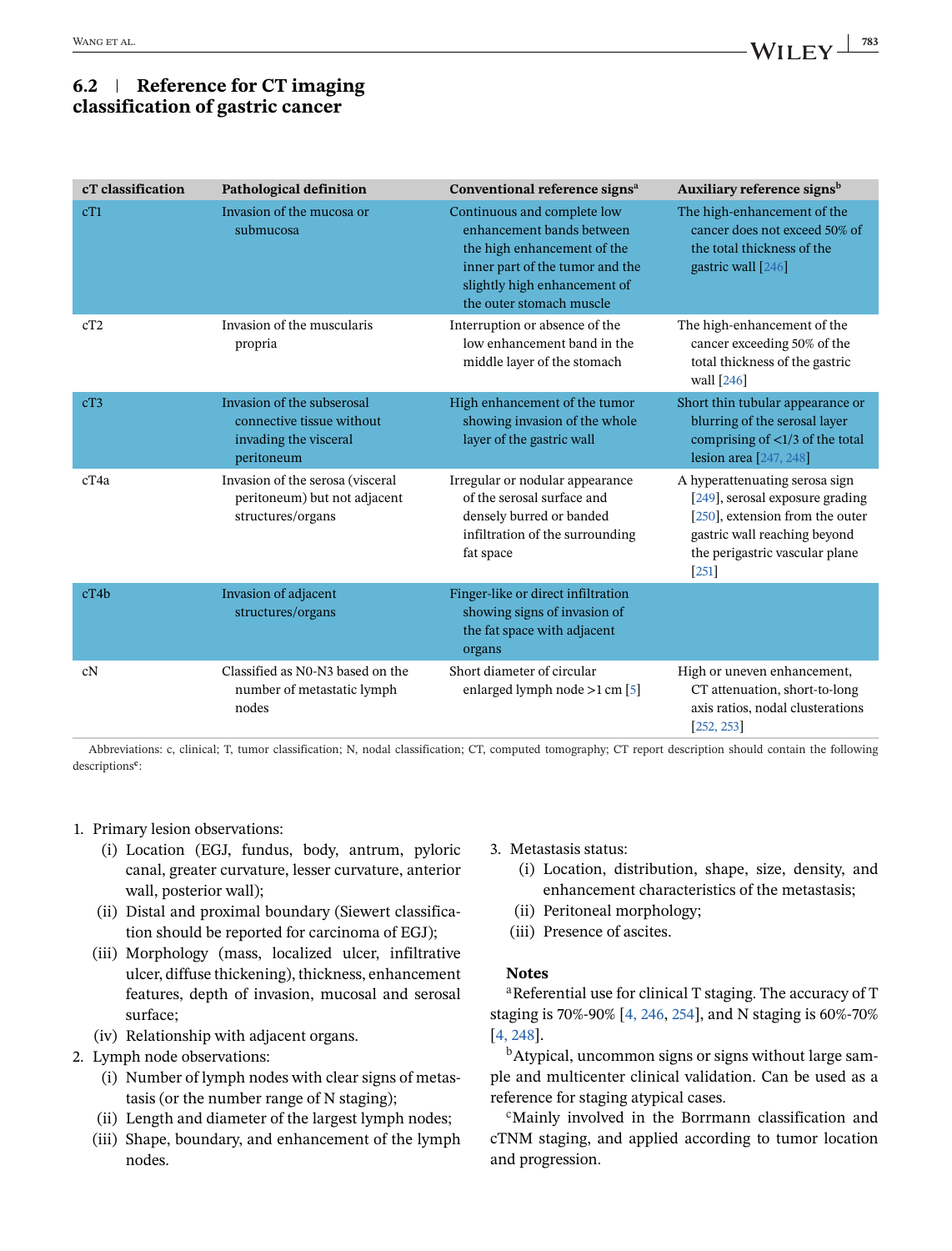### **6.3 Assessment of treatment response. The tumor regression grade criteria**

| <b>Tumor regression grade</b> | <b>Description</b>                                                                                                               |
|-------------------------------|----------------------------------------------------------------------------------------------------------------------------------|
| 0 (complete response)         | Absence of viable cancer cells, including lymph nodes                                                                            |
| 1 (near-complete response)    | Presence of single cells or few small groups of cancer cells                                                                     |
| 2 (partial response)          | Presence of residual cancer cells with evident tumor regression but a larger number of single cells<br>or groups of cancer cells |
| 3 (poor or no response)       | Presence of extensive residual cancer without evident tumor regression                                                           |
| Note:                         |                                                                                                                                  |

1. The tumor regression score mainly applies to primary tumor lesion.

2. Cancer cells refer to live cancer cells excluding regressions and necrotic cells.

3. Large acellular mucus-like appearances could be observed after radiotherapy/chemotherapy and should not be confused with residual tumor.

### **6.4 Categories of evidence of the 2021 CSCO clinical practice guidelines for common malignant tumors**

| Level of evidence |                         |                                                                                                                                                                 |                                                                                   |
|-------------------|-------------------------|-----------------------------------------------------------------------------------------------------------------------------------------------------------------|-----------------------------------------------------------------------------------|
| Category          | <b>Quality of level</b> | <b>Source</b>                                                                                                                                                   | <b>CSCO</b> expert consensus                                                      |
| 1A                | High                    | Based on data from well-structured and rigorously<br>controlled meta-analysis, and/or large-scale, randomized<br>controlled clinical trials                     | Uniform consensus achieved (support)<br>level: $\geq 80\%)$                       |
| 1B                | High                    | Based on data from well-structured and rigorously<br>controlled meta-analysis, and/or large-scale, randomized<br>controlled clinical trials                     | Consensus achieved with minimum<br>disagreement (support level:<br>60%-80%)       |
| 2A                | Relatively low          | Based on data from meta-analysis, small-scale randomized<br>controlled trials, well-designed large-scale retrospective<br>studies, and/or case-control studies  | Uniform consensus achieved (support)<br>level: $>80\%)$                           |
| 2B                | Relatively low          | Based on data from meta-analysis, small-scale, randomized<br>controlled trials, well-designed large-scale retrospective<br>studies, and/or case-control studies | Consensus achieved with minimum<br>disagreement (support level:<br>$60\% - 80\%$  |
| 3                 | Low                     | Based on data from single-arm clinical studies, case reports,<br>and/or expert opinions                                                                         | No consensus reached and had major<br>disagreement<br>$(s$ upport level: $<60\%)$ |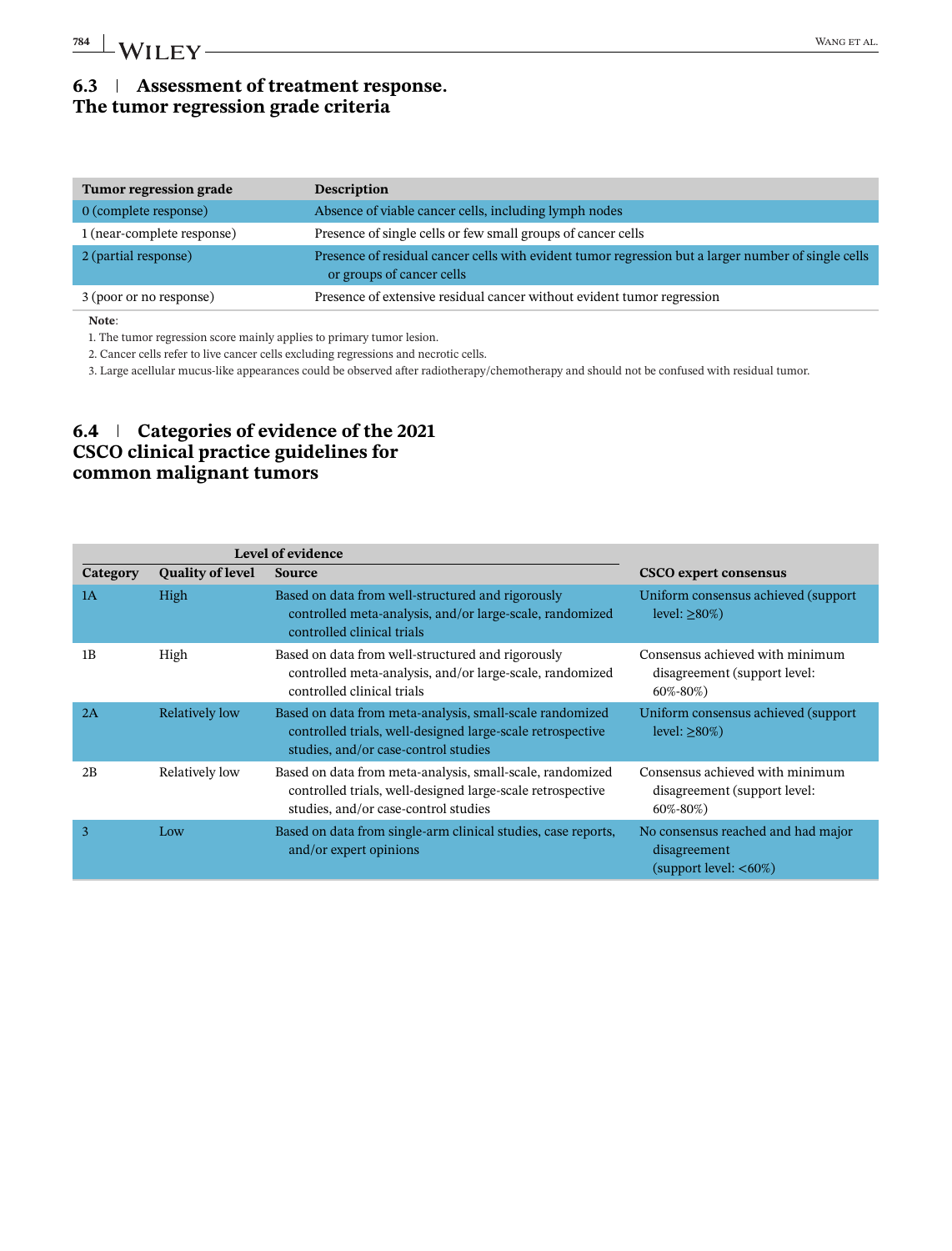### <span id="page-38-0"></span>**Criteria for the Recommendation grades of CSCO Clinical Practice Guidelines**

| <b>Recommendation grade</b> | Criteria                                                                                                                                                                                                                                                                                                                                                                                                                                                                                                                                                                                                                                                                                                                                                                                                                                                   |
|-----------------------------|------------------------------------------------------------------------------------------------------------------------------------------------------------------------------------------------------------------------------------------------------------------------------------------------------------------------------------------------------------------------------------------------------------------------------------------------------------------------------------------------------------------------------------------------------------------------------------------------------------------------------------------------------------------------------------------------------------------------------------------------------------------------------------------------------------------------------------------------------------|
| Grade I                     | Evidence level 1A and some Evidence level 2A:<br>Grade I recommendations include Evidence level 1A and some Evidence level 2A which obtained high<br>consensus from the expert panel and has suitable applicability for Chinese gastric cancer patients.<br>Specifically, in the CSCO Guidelines, Grade I recommendations include the following: universally<br>accepted measures with clear indications for diagnosis and treatment, has adequate applicability for<br>Chinese gastric cancer patients, and is included in the National Reimbursement Drug List (NRDL).<br>The priority for allocating Grade I recommendations is solely for the benefits of the patients and is<br>independent of changes regarding commercial medical insurance.                                                                                                        |
| Grade II                    | Evidence level 1B and some Evidence level 2A:<br>Grade II recommendations include Evidence level 1B and some Evidence level 2A which obtained<br>satisfactory consensus with minimum disagreements from the expert panel and has limited<br>applicability for Chinese gastric cancer patients.<br>Specifically, Grade II recommendations include the following: high-level evidence provided by<br>multi-center studies that have been randomly controlled internationally or domestically (in China),<br>but may have limited applicability for Chinese patients or low potency ratio, in addition to drugs or<br>treatments that may exceed the purchasing power of the general public of gastric cancer patients;<br>treatments that are expensive but may have substantial benefits for the patients are also regarded as<br>Grade II recommendations. |
| Grade III                   | Evidence level 2B and 3:<br>Despite the lack of strong evidence-based data, however, these are recommendations that have obtained<br>satisfactory consensus with minimum disagreements from the expert panel and are provided as a<br>reference for medical personnel usage.                                                                                                                                                                                                                                                                                                                                                                                                                                                                                                                                                                               |
| Not recommended/objection   | Recommendations for which the expert panel has uniform consensus that adequate evidence to prove<br>that the drugs or medical technologies do not have sufficient benefits or may even cause harm to<br>Chinese patients. These are labeled as "experts do not recommend" or, when applicable as "experts"<br>disapproval". It can be allocated to any grade recommendations.                                                                                                                                                                                                                                                                                                                                                                                                                                                                              |

### **AUTHOR CONTRIBUTIONS**

Conception and design of the guidelines: Xu RH; Shen Lin; Li Jin; Zhou ZW; Liang Han; Ji JF; Li GX; Xu HM.

Manuscript writing: Wang FH; Zhang XT; Tang Lei; Xin Yan; Jin Jing; Zhang YJ; Yuan XL; Liu TS; Wu Qi; Li YF; Wang X; Yu S; Li Hao

Assembly of data: Guan WL Final approval of manuscript: All authors

### **CONSENT FOR PUBLICATION**

This paper was first published in Chinese by the Beijing: People's Medical Publishing House, entitled the "Guideline of Chinese Society of Clinical Oncology (CSCO): Gastric Cancer. 2021" from the Committee on Guidelines of Chinese Society of Clinical Oncology. With appropriate permission, this English version is published in *Cancer Communications*.

### **ACKNOWLEDGMENTS**

We also thank Dr. Sharvesh Raj Seeruttun for his contribution to translating and revising this guideline.

### **FUNDING**

None to be declared.

### **ETH ICS APPROVAL AND CONSENT TO PARTICIPATE**

Not applicable.

### **CONFLICT OF INTEREST**

The authors declare that they have no competing interests.

### **DATA AVAILABILITY STATEMENT** Not applicable.

### **REFERENCES**

- 1. Sung H, Ferlay J, Siegel RL, Laversanne M, Soerjomataram I, Jemal A, Bray F.Global Cancer Statistics 2020.GLOBOCAN Estimates of Incidence and Mortality Worldwide for 36 Cancers in 185 Countries. CA Cancer J Clin. 2021;71(3):209–49.
- 2. He Y, Wang Y, Luan F, Yu Z, Feng H, Chen B, Chen W. Chinese and global burdens of gastric cancer from 1990 to 2019. Cancer Med 2021;10(10):3461–73.
- 3. Cao W, Chen HD, Yu YW, Li N, Chen WQ. Changing profiles of cancer burden worldwide and in China: a secondary analysis of the global cancer statistics 2020. Chin Med J. 2021;134(7):783– 91.
- 4. Seevaratnam R, Cardoso R, McGregor C, Lourenco L, Mahar A, Sutradhar R, et al. How useful is preoperative imaging for tumor, node, metastasis (TNM) staging of gastric cancer? A meta-analysis. Gastric Cancer. 2012;15(1):S3–18.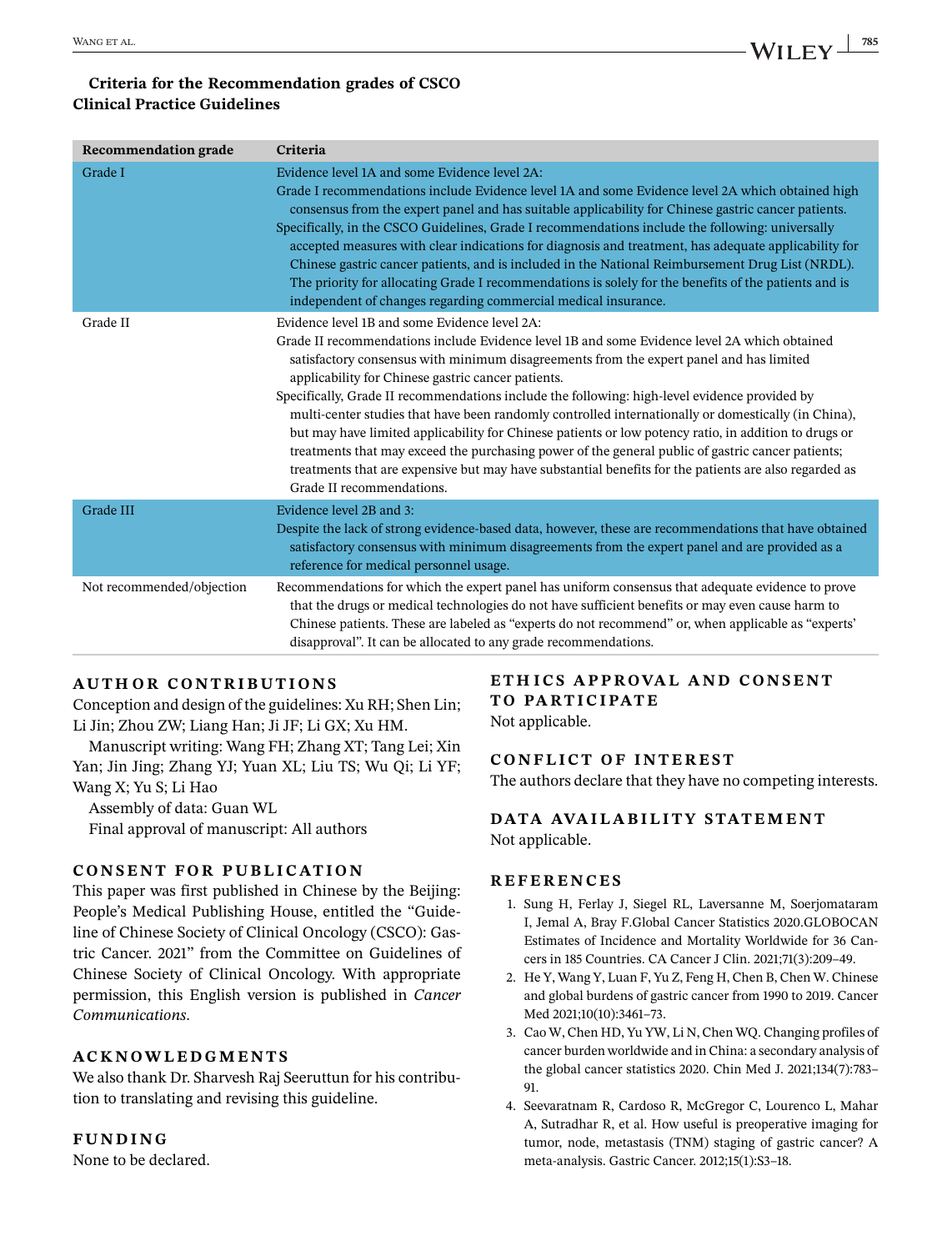## <span id="page-39-0"></span>**786 WANGET AL.** WANGET AL.

- 5. Amin MB, Greene FL, Edge SB, Compton CC, Gershenwald JE, Brookland RK, et al. AJCC Cancer Staging Manual, 8th ed. Springer, New York 2017.
- 6. Allum WH, Blazeby JM, Griffin SM, Cunningham D, Jankowski JA, Wong R. Association of Upper Gastrointestinal Surgeons of Great B, Ireland tBSoG, the British Association of Surgical O: Guidelines for the management of oesophageal and gastric cancer. Gut. 2011;60(11):1449– 72.
- 7. Dong L, Neuzil J. Targeting mitochondria as an anticancer strategy. Cancer Commun. 2019;39(1):63.
- 8. Mocellin S, Pasquali S. Diagnostic accuracy of endoscopic ultrasonography (EUS) for the preoperative locoregional staging of primary gastric cancer. Cochrane Database Syst Rev. 2015;(2):CD009944.
- 9. Kim YK, Lee MW, Lee WJ, Kim SH, Rhim H, Lim JH et al. Diagnostic accuracy and sensitivity of diffusion-weighted and of gadoxetic acid-enhanced 3-T MR imaging alone or in combination in the detection of small liver metastasis  $\left\langle \frac{\overline{}}{\overline{}}\right\rangle = 1.5$  cm in diameter). Invest Radiol. 2012;47(3):159–66.
- 10. Eisenhauer EA, Therasse P, Bogaerts J, Schwartz LH, Sargent D, Ford R, et al. New response evaluation criteria in solid tumours: revised RECIST guideline (version 1.1). Eur J Cancer 2009;45(2):228–47.
- 11. Seymour L, Bogaerts J, Perrone A, Ford R, Schwartz LH, Mandrekar S, et al. iRECIST: guidelines for response criteria for use in trials testing immunotherapeutics. Lancet Oncol. 2017;18(3):e143-e152.
- 12. Wang ZC, Wang C, Ding Y, Ji Y, Zeng MS, Rao SX.CT volumetry can potentially predict the local stage for gastric cancer after chemotherapy. Diagn Interv Radiol. 2017;23(4):257–62.
- 13. Giganti F, De Cobelli F, Canevari C, Orsenigo E, Gallivanone F, Esposito A, et al. Response to chemotherapy in gastric adenocarcinoma with diffusion-weighted MRI and (18) F-FDG-PET/CT: correlation of apparent diffusion coefficient and partial volume corrected standardized uptake value with histological tumor regression grade. J Magn Reson Imaging. 2014;40(5):1147–57.
- 14. Tang L, Li ZY, Li ZW, Zhang XP, Li YL, Li XT, et al. Evaluating the response of gastric carcinomas to neoadjuvant chemotherapy using iodine concentration on spectral CT: a comparison with pathological regression. Clin Radiol. 2015;70(11):1198– 1204.
- 15. Jiang Y, Jin C, Yu H, Wu J, Chen C, Yuan Q, et al. Development and Validation of a Deep Learning CT Signature to Predict Survival and Chemotherapy Benefit in Gastric Cancer: A Multicenter, Retrospective Study. Ann Surg. 2020.
- 16. Xu G, Zhang W, Lv Y, Zhang B, Sun Q, Ling T, et al. Risk factors for under-diagnosis of gastric intraepithelial neoplasia and early gastric carcinoma in endoscopic forceps biopsy in comparison with endoscopic submucosal dissection in Chinese patients. Surg Endosc. 2016;30(7):2716–22.
- 17. Zhou PH, Schumacher B, Yao LQ, Xu MD, Nordmann T, Cai MY, et al. Conventional vs. waterjet-assisted endoscopic submucosal dissection in early gastric cancer: a randomized controlled trial. Endoscopy. 2014;46(10):836–43.
- 18. Bosman FT, Carneiro F, Hruban RH, Theise ND. WHO classification of tumours of the digestive system. In: 4th edn. France: IARC Press, 2010.
- 19. Nagtegaal I, Odze R, Klimstra D, Paradis V, Rugge M, Schirmacher P, et al. The 2019 WHO classification of tumours of the digestive system. Histopathology. 2019;76.
- 20. Sun Q, Fan XS, Huang Q. Suggestions on the pathological standardization of endoscopic mucosal dissection specimens for early proximal gastric cancer and precancerous lesions (Chinese). Zhonghua Xiaohua Neijing Zazhi 2016;33(9):585–88.
- 21. Lauren P. The Two Histological Main Types of Gastric Carcinoma: Diffuse and So-Called Intestinal-Type Carcinoma. An Attempt at a Histo-Clinical Classification. Acta Pathol Microbiol Scand 1965;64:31-49.
- 22. Ajani J, D'Amico T, Baggstrom M, Bentrem D, Chao J, Das P, et al. Gastric Cancer (Version 1, 2020). NCCN Clinical Practice Guidelines in Oncology. In; 2020.
- 23. Xue WC, Fan XS, Meng G. Expert Committee Consensus. Selection of immunohistochemical markers for gastric cancer (2014) (Chinese). Linchuang yu Shiyan Binglixue Zazhi. 2014;000(009):951–3.
- 24. Expert Committee on Safety Management of Anti-neoplastic Drugs of Chinese Society of Clinical Oncology, Society of Gastric Cancer of Chinese Anti-Cancer Association, Society of Pathology of Chinese Anti-Cancer Association. Consensus of Chinese experts on molecular targeted therapy for HER2 positive advanced gastric cancer (2016) (Chinese). Linchuang Zhongliuxue Zazhi. 2016;21(9):831–9.
- 25. Sheng WQ, Huang D, Ying JM, Lu N, Wu HM, Liu YH, et al. Du X: HER2 status in gastric cancers: a retrospective analysis from four Chinese representative clinical centers and assessment of its prognostic significance. Ann Oncol. 2013;24(9):2360–4.
- 26. Bang YJ, Van Cutsem E, Feyereislova A, Chung HC, Shen L, Sawaki A, et al. Trastuzumab in combination with chemotherapy versus chemotherapy alone for treatment of HER2 positive advanced gastric or gastro-oesophageal junction cancer (ToGA): a phase 3, open-label, randomised controlled trial. Lancet 2010;376(9742):687–97.
- 27. Qiu MZ, Li Q, Wang ZQ, Liu TS, Liu Q, Wei XL, et al. HER2 positive patients receiving trastuzumab treatment have a comparable prognosis with HER2-negative advanced gastric cancer patients: a prospective cohort observation. Int J Cancer. 2014;134(10):2468–77.
- 28. Wang DS, Liu ZX, Lu YX, Bao H, Wu X, Zeng ZL, et al. Liquid biopsies to track trastuzumab resistance in metastatic HER2 positive gastric cancer. Gut. 2019;68(7):1152–61.
- 29. Wang H, Li B, Liu Z, Gong J, Shao L, Ren J, et al. HER2 copy number of circulating tumour DNA functions as a biomarker to predict and monitor trastuzumab efficacy in advanced gastric cancer. Eur J Cancer. 2018;88:92–100.
- 30. Expert Committe Consensus. Guidelines for HER2 detection in gastric cancer (2016) (Chinese). Zhonghua Binglixue Zazhi. 2016;45 (8):528–32.
- 31. Shitara K, Ozguroglu M, Bang YJ, Di Bartolomeo M, Mandala M, Ryu MH, et al. Pembrolizumab versus paclitaxel for previously treated, advanced gastric or gastro-oesophageal junction cancer (KEYNOTE-061): a randomised, open-label, controlled, phase 3 trial. Lancet. 2018;392(10142):123–33.
- 32. Gotoda T. Endoscopic resection of early gastric cancer. Gastric Cancer. 2007;10(1):1–11.
- 33. Hasuike N, Ono H, Boku N, Mizusawa J, Takizawa K, Fukuda H, et al. A non-randomized confirmatory trial of an expanded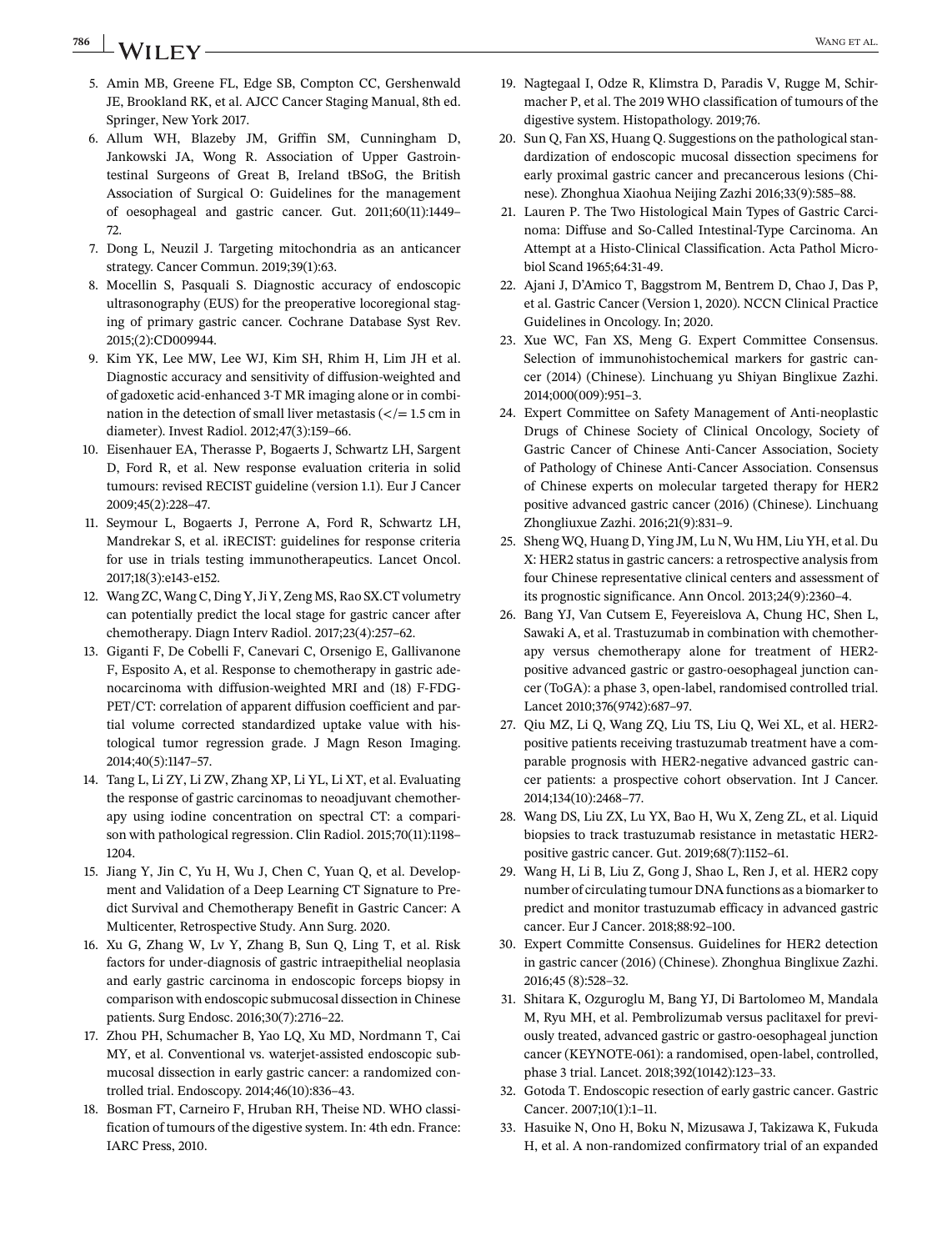<span id="page-40-0"></span>indication for endoscopic submucosal dissection for intestinaltype gastric cancer (cT1a): the Japan Clinical Oncology Group study (JCOG0607). Gastric Cancer. 2018;21(1):114–23.

- 34. Japanese gastric cancer treatment guidelines 2018 (5th edition). Gastric Cancer. 2021;24(1):1–21.
- 35. Abdelfatah MM, Barakat M, Lee H, Kim JJ, Uedo N, Grimm I, Othman MO. The incidence of lymph node metastasis in early gastric cancer according to the expanded criteria in comparison with the absolute criteria of the Japanese Gastric Cancer Association: a systematic review of the literature and meta-analysis. Gastrointest Endosc. 2018, 87(2):338–47.
- 36. Hatta W, Gotoda T, Oyama T, Kawata N, Takahashi A, Yoshifuku Y, et al. A Scoring System to Stratify Curability after Endoscopic Submucosal Dissection for Early Gastric Cancer: "eCura system". Am J Gastroenterol. 2017;112(6):874–81.
- 37. National Health and Family Planning Commission of the People's Republic of China. Guidelines for standardized diagnosis and treatment of gastric cancer (trial implementation) (Chinese). Manxingbingxue Zazhi. 2013(10):47–51.
- 38. Japanese Gastric Cancer Association. Japanese gastric cancer treatment guidelines 2014 (ver. 4). Gastric Cancer. 2017;20(1):1– 19.
- 39. Sasako M, Sano T, Yamamoto S, Sairenji M, Arai K, Kinoshita T, et al. Left thoracoabdominal approach versus abdominal-transhiatal approach for gastric cancer of the cardia or subcardia: a randomised controlled trial. Lancet Oncol. 2006;7(8):644–51.
- 40. Biondi A, D'Ugo D, Cananzi FC, Papa V, Borasi A, Sicoli F, et al. Does a minimum number of 16 retrieved nodes affect survival in curatively resected gastric cancer?. Eur J Surg Oncol. 2015;41(6):779–86.
- 41. Zhang CH, Wu AW, Li ZY, Zhang LH, Bu ZD, Wu XJ, et al. Analysis of splenic hilar lymph node metastasis in advanced gastric cancer and dissection techniques (Chinese). Zhonghua Wei Chang Wai Ke Za Zhi. 2011;14(8):589–92.
- 42. Sasada S, Ninomiya M, Nishizaki M, Harano M, Ojima Y, Matsukawa H, et al. Frequency of lymph node metastasis to the splenic hilus and effect of splenectomy in proximal gastric cancer. Anticancer Res. 2009, 29(8):3347–51.
- 43. Aoyagi K, Kouhuji K, Miyagi M, Imaizumi T, Kizaki J, Shirouzu K.: Prognosis of metastatic splenic hilum lymph node in patients with gastric cancer after total gastrectomy and splenectomy. World J Hepatol. 2010;2(2):81–6.
- 44. Sano T, Sasako M, Mizusawa J, Yamamoto S, Katai H, Yoshikawa T, et al. Randomized Controlled Trial to Evaluate Splenectomy in Total Gastrectomy for Proximal Gastric Carcinoma. Ann Surg. 2017;265(2):277–83.
- 45. Japanese Gastric Cancer Association. Japanese classification of gastric carcinoma: 3rd English edition. Gastric Cancer. 2011;14(2):101–12.
- 46. Jiao X, Liang H, Deng J, Wang L, Liu H, Liang Y. Analysis of risk factors for station 14v lymph node metastasis in advanced gastric cancer (Chinese). Zhonghua Xiaohua Waike Zazhi. 2014;13(1):30–3.
- 47. Liang YX, Liang H, Ding XW, Wang XN, Wu LL, Liu HG, et al. Significance of station 14v lymph node dissection for patients with advanced gastric cancer undergoing D2 lymphadenectomy (Chinese). Zhonghua Wei Chang Wai Ke Za Zhi. 2013;16(7):632–6.
- 48. Eom BW, Joo J, Kim YW, Reim D, Park JY, Yoon HM, et al. Improved survival after adding dissection of the superior mesenteric vein lymph node (14v) to standard D2 gastrectomy for advanced distal gastric cancer. Surgery 2014;155(3):408–16.
- 49. Shen DF, Chen DW, Quan ZW, Dong P, Wang XF, Xu HZ, et al. Dissection of No. 13 lymph node in radical gastrectomy for gastric carcinoma. World J Gastroenterol. 2008;14(6):936–8.
- 50. Eom BW, Joo J, Kim YW, Park B, Park JY, Yoon HM, et al. Is there any role of additional retropancreatic lymph node dissection on D2 gastrectomy for advanced gastric cancer? Ann Surg Oncol. 2013;20(8):2669–75.
- 51. Eto K, Hiki N, Kumagai K, Shoji Y, Tsuda Y, Kano Y, et al. Prophylactic effect of neoadjuvant chemotherapy in gastric cancer patients with postoperative complications. Gastric Cancer. 2018;21(4):703–9.
- 52. Sasako M, Sano T, Yamamoto S, Kurokawa Y, Nashimoto A, Kurita A, et al. D2 lymphadenectomy alone or with paraaortic nodal dissection for gastric cancer. N Engl J Med. 2008;359(5):453–62.
- 53. Katai H, Mizusawa J, Katayama H, Morita S, Yamada T, Bando E, et al. Survival outcomes after laparoscopy-assisted distal gastrectomy versus open distal gastrectomy with nodal dissection for clinical stage IA or IB gastric cancer (JCOG0912): a multicentre, non-inferiority, phase 3 randomised controlled trial. Lancet Gastroenterol Hepatol. 2020;5(2):142–51.
- 54. Kim HH, Han SU, Kim MC, Kim W, Lee HJ, Ryu SW, et al. Effect of Laparoscopic Distal Gastrectomy vs Open Distal Gastrectomy on Long-term Survival Among Patients With Stage I Gastric Cancer: The KLASS-01 Randomized Clinical Trial. JAMA Oncol. 2019;5(4):506–13.
- 55. Hyung WJ, Yang HK, Han SU, Lee YJ, Park JM, Kim JJ, et al. A feasibility study of laparoscopic total gastrectomy for clinical stage I gastric cancer: a prospective multi-center phase II clinical trial, KLASS 03. Gastric Cancer. 2019;22(1):214–22.
- 56. Katai H, Mizusawa J, Katayama H, Kunisaki C, Sakuramoto S, Inaki N, et al. Single-arm confirmatory trial of laparoscopyassisted total or proximal gastrectomy with nodal dissection for clinical stage I gastric cancer: Japan Clinical Oncology Group study JCOG1401. Gastric Cancer. 2019;22(5):999–1008.
- 57. Liu F, Huang C, Xu Z, Su X, Zhao G, Ye J, et al. Morbidity and Mortality of Laparoscopic vs Open Total Gastrectomy for Clinical Stage I Gastric Cancer: The CLASS02 Multicenter Randomized Clinical Trial. JAMA Oncol. 2020;6(10):1590–7.
- 58. Yu J, Huang C, Sun Y, Su X, Cao H, Hu J, et al. Effect of Laparoscopic vs Open Distal Gastrectomy on 3-Year Disease-Free Survival in Patients With Locally Advanced Gastric Cancer: The CLASS-01 Randomized Clinical Trial. JAMA. 2019;321(20):1983–92.
- 59. Hyung WJ, Yang HK, Park YK, Lee HJ, An JY, Kim W, et al. Long-Term Outcomes of Laparoscopic Distal Gastrectomy for Locally Advanced Gastric Cancer: The KLASS-02-RCT Randomized Clinical Trial. J Clin Oncol. 2020;38(28):3304–13.
- 60. Li Z, Shan F, Ying X, Zhang Y, E J-E, Wang Y, et al. Assessment of Laparoscopic Distal Gastrectomy After Neoadjuvant Chemotherapy for Locally Advanced Gastric Cancer: A Randomized Clinical Trial. JAMA Surg. 2019;154(12):1093–1101.
- 61. Chen QY, Xie JW, Zhong Q, Wang JB, Lin JX, Lu J, et al. Safety and Efficacy of Indocyanine Green Tracer-Guided Lymph Node Dissection During Laparoscopic Radical Gastrectomy in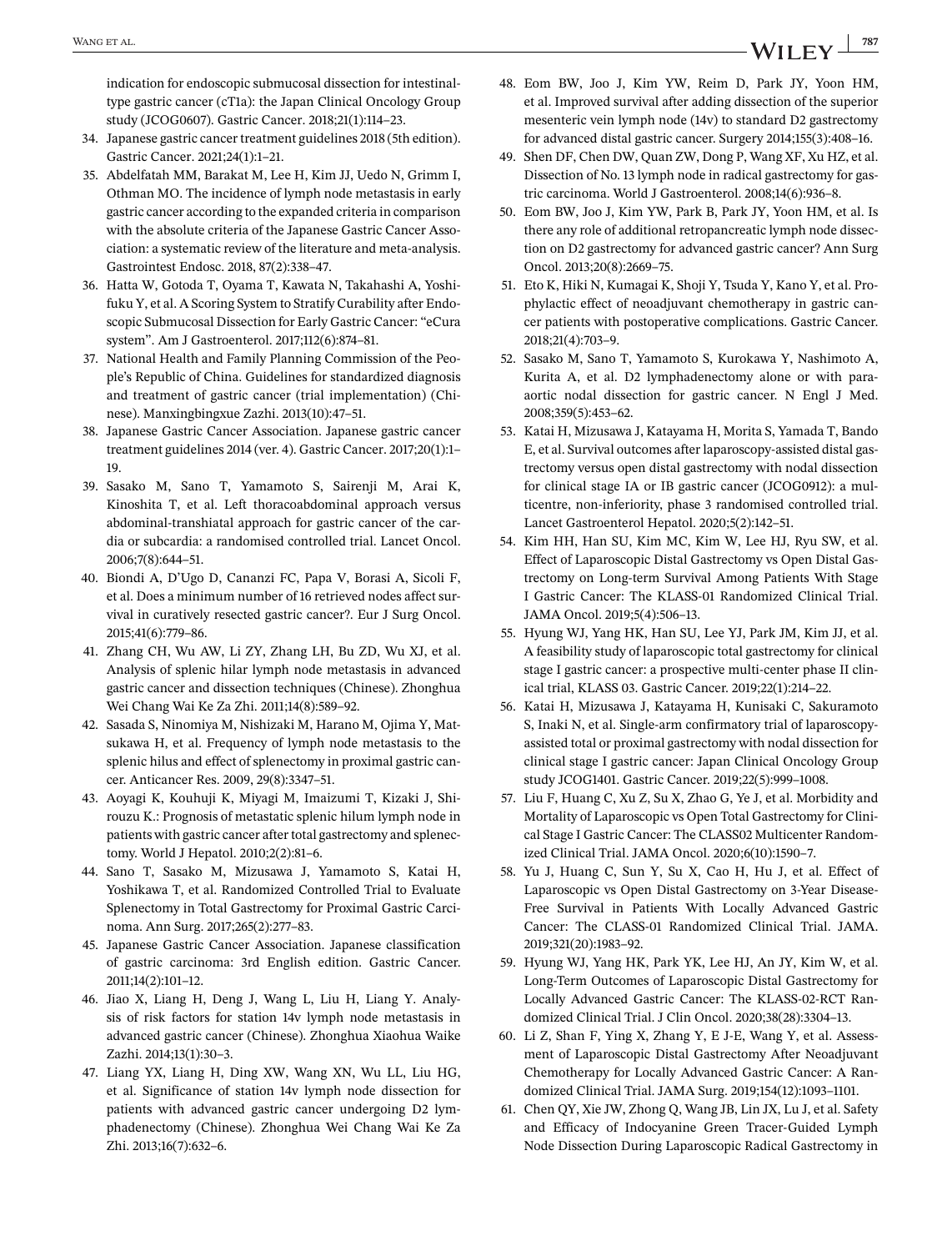<span id="page-41-0"></span>**788 WANGET AL.** WANGET AL.

Patients With Gastric Cancer: A Randomized Clinical Trial. JAMA Surg. 2020;155(4):300–11.

- 62. Shin HJ, Son SY, Wang B, Roh CK, Hur H, Han SU.: Long-term Comparison of Robotic and Laparoscopic Gastrectomy for Gastric Cancer: A Propensity Score-weighted Analysis of 2084 Consecutive Patients. Ann Surg. 2020.
- 63. Lu J, Zheng CH, Xu BB, Xie JW, Wang JB, Lin JX, et al. Assessment of Robotic Versus Laparoscopic Distal Gastrectomy for Gastric Cancer: A Randomized Controlled Trial. Ann Surg. 2021;273(5):858–67.
- 64. Kang KC, Cho GS, Han SU, Kim W, Kim HH, Kim MC, et al. Comparison of Billroth I and Billroth II reconstructions after laparoscopy-assisted distal gastrectomy: a retrospective analysis of large-scale multicenter results from Korea. Surg Endosc. 2011;25(6):1953–61.
- 65. Shiraishi N, Hirose R, Morimoto A, Kawano K, Adachi Y, Kitano S. Gastric tube reconstruction prevented esophageal reflux after proximal gastrectomy. Gastric Cancer. 1998;1(1):78– 9.
- 66. Kim HH, Han SU, Kim MC, Hyung WJ, Kim W, Lee HJ, et al. Long-term results of laparoscopic gastrectomy for gastric cancer: a large-scale case-control and case-matched Korean multicenter study. J Clin Oncol. 2014;32(7):627–33.
- 67. Nunobe S, Okaro A, Sasako M, Saka M, Fukagawa T, Katai H, et al. Billroth 1 versus Roux-en-Y reconstructions: a quality-oflife survey at 5 years. Int J Clin Oncol. 2007;12(6):433–9.
- 68. Liang H. Visual Lectures on Operation For Gastric Cancer (Chinese), May 1, 2013 edn: Tianjin Science and Technology Translation Publishing Co., Ltd; 2013.
- 69. Fein M, Fuchs KH, Thalheimer A, Freys SM, Heimbucher J, Thiede A. Long-term benefits of Roux-en-Y pouch reconstruction after total gastrectomy: a randomized trial. Ann Surg. 2008;247(5):759–65.
- 70. Bang YJ, Kim YW, Yang HK, Chung HC, Park YK, Lee KH, et al. Adjuvant capecitabine and oxaliplatin for gastric cancer after D2 gastrectomy (CLASSIC): a phase 3 open-label, randomised controlled trial. Lancet. 2012;379(9813):315–21.
- 71. Lee J, Lim DH, Kim S, Park SH, Park JO, Park YS, et al. Phase III trial comparing capecitabine plus cisplatin versus capecitabine plus cisplatin with concurrent capecitabine radiotherapy in completely resected gastric cancer with D2 lymph node dissection: the ARTIST trial. J Clin Oncol. 2012;30(3):268–73.
- 72. Yoshida K, Kodera Y, Kochi M, Ichikawa W, Kakeji Y, Sano T, et al. Addition of Docetaxel to Oral Fluoropyrimidine Improves Efficacy in Patients With Stage III Gastric Cancer: Interim Analysis of JACCRO GC-07, a Randomized Controlled Trial. J Clin Oncol. 2019;37(15):1296–1304.
- 73. Sasako M, Sakuramoto S, Katai H, Kinoshita T, Furukawa H, Yamaguchi T, et al. Five-year outcomes of a randomized phase III trial comparing adjuvant chemotherapy with S-1 versus surgery alone in stage II or III gastric cancer. J Clin Oncol. 2011;29(33):4387–93.
- 74. Kodera Y, Yoshida K, Kochi M, Ichikawa W, Kakeji Y, Sano T, et al. A randomized phase III study comparing S-1 plus docetaxel with S-1 alone as a postoperative adjuvant chemotherapy for curatively resected stage III gastric cancer (JACCRO GC-07 trial). J Clin Oncol. 2018;36(15):4007.
- 75. Ji J, Shen L, Li Z, Zhang X, Liang H, Xue Y, et al. Perioperative Chemotherapy of Oxaliplatin Combined with S-1

(SOX) versus Postoperative Chemotherapy of SOX or Oxaliplatin with Capecitabine (XELOX) in Locally Advanced Gastric Adenocarcinoma with D2 Gastrectomy: a Randomized Phase III Trial (RESOLVE Trial). Ann Oncol. 2019;30(5):v851–v934. 101093/annonc/mdz394 2019.

- 76. Park SH, Zang DY, Han B, Ji JH, Kim TG, Oh SY, et al. ARTIST 2: Interim results of a phase III trial involving adjuvant chemotherapy and/or chemoradiotherapy after D2 gastrectomy in stage II/III gastric cancer (GC). J Clin Oncol. 2019;37(15):4001.
- 77. Wang ZX, Li GX, Zhou ZW, Huang ZP, Wang F, Xu RH. Validation of a nomogram for selecting patients for chemotherapy after D2 gastrectomy for cancer. Br J Surg. 2017;104(9):1226– 34.
- 78. Macdonald JS, Smalley SR, Benedetti J, Hundahl SA, Estes NC, Stemmermann GN, et al. Chemoradiotherapy after surgery compared with surgery alone for adenocarcinoma of the stomach or gastroesophageal junction. N Engl J Med. 2001;345(10):725–30.
- 79. Stiekema J, Trip AK, Jansen EP, Boot H, Cats A, Ponz OB, et al. The prognostic significance of an R1 resection in gastric cancer patients treated with adjuvant chemoradiotherapy. Ann Surg Oncol. 2014;21(4):1107–14.
- 80. Sakuramoto S, Sasako M, Yamaguchi T, Kinoshita T, Fujii M, Nashimoto A, et al. Adjuvant Chemotherapy for Gastric Cancer with S-1, an Oral Fluoropyrimidine. N Engl J Med. 2007;357(18):1810–20.
- 81. Cunningham D, Allum WH, Stenning SP, Thompson JN, Van de Velde CJ, Nicolson M, et al. Perioperative chemotherapy versus surgery alone for resectable gastroesophageal cancer. N Engl J Med. 2006;355(1):11–20.
- 82. D'Ugo D, Rausei S, Biondi A, Persiani R. Preoperative treatment and surgery in gastric cancer: friends or foes? Lancet Oncol. 2009;10(2):191–5.
- 83. Kim YW, Kim MJ, Ryu KW, Lim HS, Lee JH, Kong SY, et al. A phase II study of perioperative S-1 combined with weekly docetaxel in patients with locally advanced gastric carcinoma: clinical outcomes and clinicopathological and pharmacogenetic predictors for survival. Gastric Cancer. 2016;19(2):586–96.
- 84. Wang X, Zhao L, Liu H, Zhong D, Liu W, Shan G, et al. A phase II study of a modified FOLFOX6 regimen as neoadjuvant chemotherapy for locally advanced gastric cancer. Br J Cancer. 2016;114(12):1326–33.
- 85. Kang YK, Yook JH, Park YK, Kim YW, Kim J, Ryu MH, et al. LBA41 - Phase III randomized study of neoadjuvant chemotherapy (CT) with docetaxel(D), oxaliplatin(O) and S-1(S) (DOS) followed by surgery and adjuvant S-1, vs surgery and adjuvant S-1, for resectable advanced gastric cancer (GC) (PRODIGY). Ann Oncol. 2019;30:v876–v877.
- 86. Sumpter K, Harper-Wynne C, Cunningham D, Rao S, Tebbutt N, Norman AR, et al. Report of two protocol planned interim analyses in a randomised multicentre phase III study comparing capecitabine with fluorouracil and oxaliplatin with cisplatin in patients with advanced oesophagogastric cancer receiving ECF. Br J Cancer. 2005;92(11):1976–83.
- 87. Li ZY, Koh CE, Bu ZD, Wu AW, Zhang LH, Wu XJ, et al. Neoadjuvant chemotherapy with FOLFOX: improved outcomes in Chinese patients with locally advanced gastric cancer. J Surg Oncol. 2012;105(8):793–9.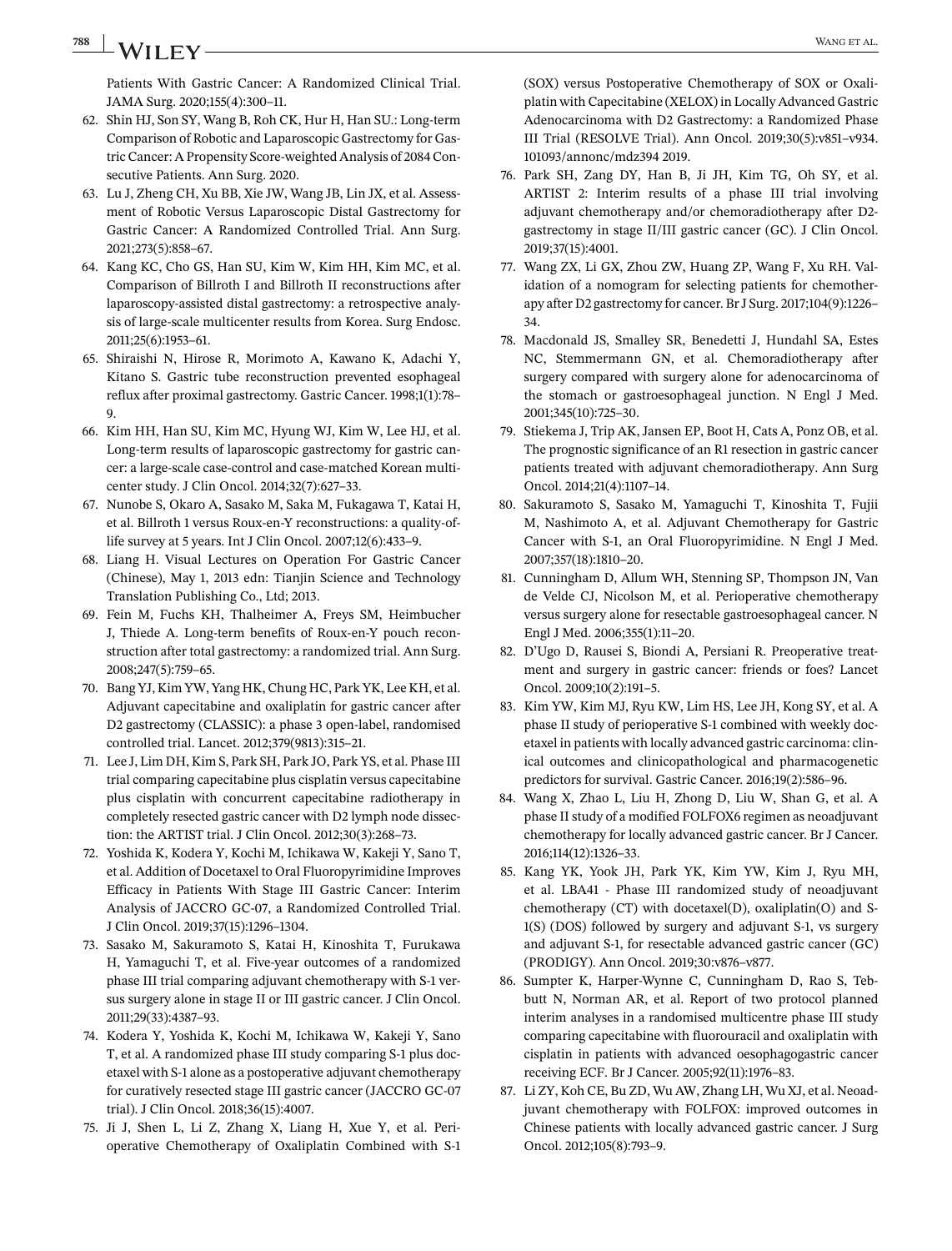- <span id="page-42-0"></span>88. Kochi M, Fujii M, Kanamori N, Mihara Y, Funada T, Tamegai H, et al. Phase II Study of Neoadjuvant Chemotherapy With S-1 and CDDP in Patients With Lymph Node Metastatic Stage II or III Gastric Cancer. Am J Clin Oncol. 2017;40(1):17–21.
- 89. Li T, Chen L. Efficacy and safety of SOX regimen as neoadjuvant chemotherapy for advanced gastric cancer (Chinese). Zhonghua Wei Chang Wai Ke Za Zhi. 2011;14(2):104–6.
- 90. Al-Batran S-E, Homann N, Schmalenberg H, Kopp H-G, Haag GM, Luley KB, et al. Perioperative chemotherapy with docetaxel, oxaliplatin, and fluorouracil/leucovorin (FLOT) versus epirubicin, cisplatin, and fluorouracil or capecitabine (ECF/ECX) for resectable gastric or gastroesophageal junction (GEJ) adenocarcinoma (FLOT4-AIO): A multicenter, randomized phase 3 trial. J Clin Oncol. 2017;35(15):4004.
- 91. Cats A, Jansen EPM, van Grieken NCT, Sikorska K, Lind P, Nordsmark M, Meershoek-Klein Kranenbarg E, et al. Chemotherapy versus chemoradiotherapy after surgery and preoperative chemotherapy for resectable gastric cancer (CRIT-ICS): an international, open-label, randomised phase 3 trial. Lancet Oncol. 2018;19(5):616–28.
- 92. Mita K, Ito H, Katsube T, Tsuboi A, Yamazaki N, Asakawa H, et al. Prognostic Factors Affecting Survival After Multivisceral Resection in Patients with Clinical T4b Gastric Cancer. J Gastrointest Surg. 2017;21(12):1993–9.
- 93. Roberts P, Seevaratnam R, Cardoso R, Law C, Helyer L, Coburn N. Systematic review of pancreaticoduodenectomy for locally advanced gastric cancer. Gastric Cancer. 2012;15(1):S108–115.
- 94. Xiao L, Li M, Xu F, Ye H, Wu W, Long S, et al. Extended multiorgan resection for cT4 gastric carcinoma: A retrospective analysis. Pak J Med Sci. 2013;29(2):581–5.
- 95. Pietrantonio F, Miceli R, Raimondi A, Kim YW, Kang WK, Langley RE, et al. Individual Patient Data Meta-Analysis of the Value of Microsatellite Instability As a Biomarker in Gastric Cancer. J Clin Oncol. 2019;37(35):3392–3400.
- 96. Bajetta E, Floriani I, Di Bartolomeo M, Labianca R, Falcone A, Di Costanzo F, et al. Randomized trial on adjuvant treatment with FOLFIRI followed by docetaxel and cisplatin versus 5-fluorouracil and folinic acid for radically resected gastric cancer. Ann Oncol. 2014;25(7):1373–8.
- 97. Stahl M, Walz MK, Stuschke M, Lehmann N, Meyer HJ, Riera-Knorrenschild J, et al. Phase III comparison of preoperative chemotherapy compared with chemoradiotherapy in patients with locally advanced adenocarcinoma of the esophagogastric junction. J Clin Oncol. 2009;27(6):851–6.
- 98. Ajani JA, Winter K, Okawara GS, Donohue JH, Pisters PW, Crane CH, et al. Phase II trial of preoperative chemoradiation in patients with localized gastric adenocarcinoma (RTOG 9904): quality of combined modality therapy and pathologic response. J Clin Oncol. 2006;24(24):3953–8.
- 99. Leong T, Smithers BM, Michael M, Gebski V, Boussioutas A, Miller D, et al. TOPGEAR: a randomised phase III trial of perioperative ECF chemotherapy versus preoperative chemoradiation plus perioperative ECF chemotherapy for resectable gastric cancer (an international, intergroup trial of the AGITG/TROG/EORTC/NCIC CTG). BMC Cancer. 2015;15:532.
- 100. Slagter AE, Jansen EPM, van Laarhoven HWM, van Sandick JW, van Grieken NCT, Sikorska K, et al. CRITICS-II: a multicentre randomised phase II trial of neo-adjuvant

chemotherapy followed by surgery versus neo-adjuvant chemotherapy and subsequent chemoradiotherapy followed by surgery versus neo-adjuvant chemoradiotherapy followed by surgery in resectable gastric cancer. BMC Cancer. 2018;18(1): 877.

- 101. Neoadjuvant Chemoradiotherapy vs. Chemotherapy With Radical Gastrectomy and Adjuvant Chemotherapy for Advanced Gastric Cancer (Neo-CRAG) (ClinicalTrials.gov Identifier: NCT01815853). [https://www.clinicaltrials.gov/ct2/](https://www.clinicaltrials.gov/ct2/show/NCT01815853) [show/NCT01815853.](https://www.clinicaltrials.gov/ct2/show/NCT01815853) In.
- 102. Li T, Chen L.: Randomized, multicenter, controlled evaluation of S-1 and oxaliplatin (SOX regimen) as neoadjuvant chemotherapy for advanced gastric cancer patients (RESO-NANCE trial). J Clin Oncol. 2014;32(3):90.
- 103. Wang Y, Cheng X, Cui YH, Hou J, Ji Y, Sun YH, et al. Efficacy after preoperative capecitabine and oxaliplatin (XELOX) versus docetaxel, oxaliplatin and S1 (DOS) in patients with locally advanced gastric adenocarcinoma: a propensity score matching analysis. BMC Cancer. 2018;18(1):702.
- 104. Sarela AI, Lefkowitz R, Brennan MF, Karpeh MS. Selection of patients with gastric adenocarcinoma for laparoscopic staging. Am J Surg. 2006;191(1):134–38.
- 105. Ychou M, Boige V, Pignon JP, Conroy T, Bouche O, Lebreton G, et al. Perioperative chemotherapy compared with surgery alone for resectable gastroesophageal adenocarcinoma: an FNCLCC and FFCD multicenter phase III trial. J Clin Oncol. 2011;29(13):1715–21.
- 106. Petrelli F, Ghidini M, Barni S, Sgroi G, Passalacqua R, Tomasello G.Neoadjuvant chemoradiotherapy or chemotherapy for gastroesophageal junction adenocarcinoma: A systematic review and meta-analysis. Gastric Cancer. 2019;22(2):245.
- 107. van Hagen P, Hulshof MC, van Lanschot JJ, Steyerberg EW, van Berge Henegouwen MI, Wijnhoven BP, et al. Preoperative chemoradiotherapy for esophageal or junctional cancer. N Engl J Med. 2012;366(22):2074–84.
- 108. Tepper J, Krasna MJ, Niedzwiecki D, Hollis D, Reed CE, Goldberg R, et al. Phase III trial of trimodality therapy with cisplatin, fluorouracil, radiotherapy, and surgery compared with surgery alone for esophageal cancer: CALGB 9781. J Clin Oncol. 2008;26(7):1086–92.
- 109. Khushalani NI, Leichman CG, Proulx G, Nava H, Bodnar L, Klippenstein D, et al. Oxaliplatin in combination with protracted-infusion fluorouracil and radiation: report of a clinical trial for patients with esophageal cancer. J Clin Oncol. 2002;20(12):2844–50.
- 110. Ajani JA, Mansfield PF, Crane CH, Wu TT, Lunagomez S, Lynch PM, et al. Paclitaxel-based chemoradiotherapy in localized gastric carcinoma: degree of pathologic response and not clinical parameters dictated patient outcome. J Clin Oncol. 2005;23(6):1237–44.
- 111. Hu JB, Sun XN, Gu BX, Wang Q, Hu WX. Effect of intensity modulated radiotherapy combined with s-1-based chemotherapy in locally advanced gastric cancer patients. Oncol Res Treat. 2014;37(1-2):11–6.
- 112. Inoue T, Yachida S, Usuki H, Kimura T, Hagiike M, Okano K, et al. Pilot feasibility study of neoadjuvant chemoradiotherapy with S-1 in patients with locally advanced gastric cancer featuring adjacent tissue invasion or JGCA bulky N2 lymph node metastases. Ann Surg Oncol. 2012;19(9):2937–45.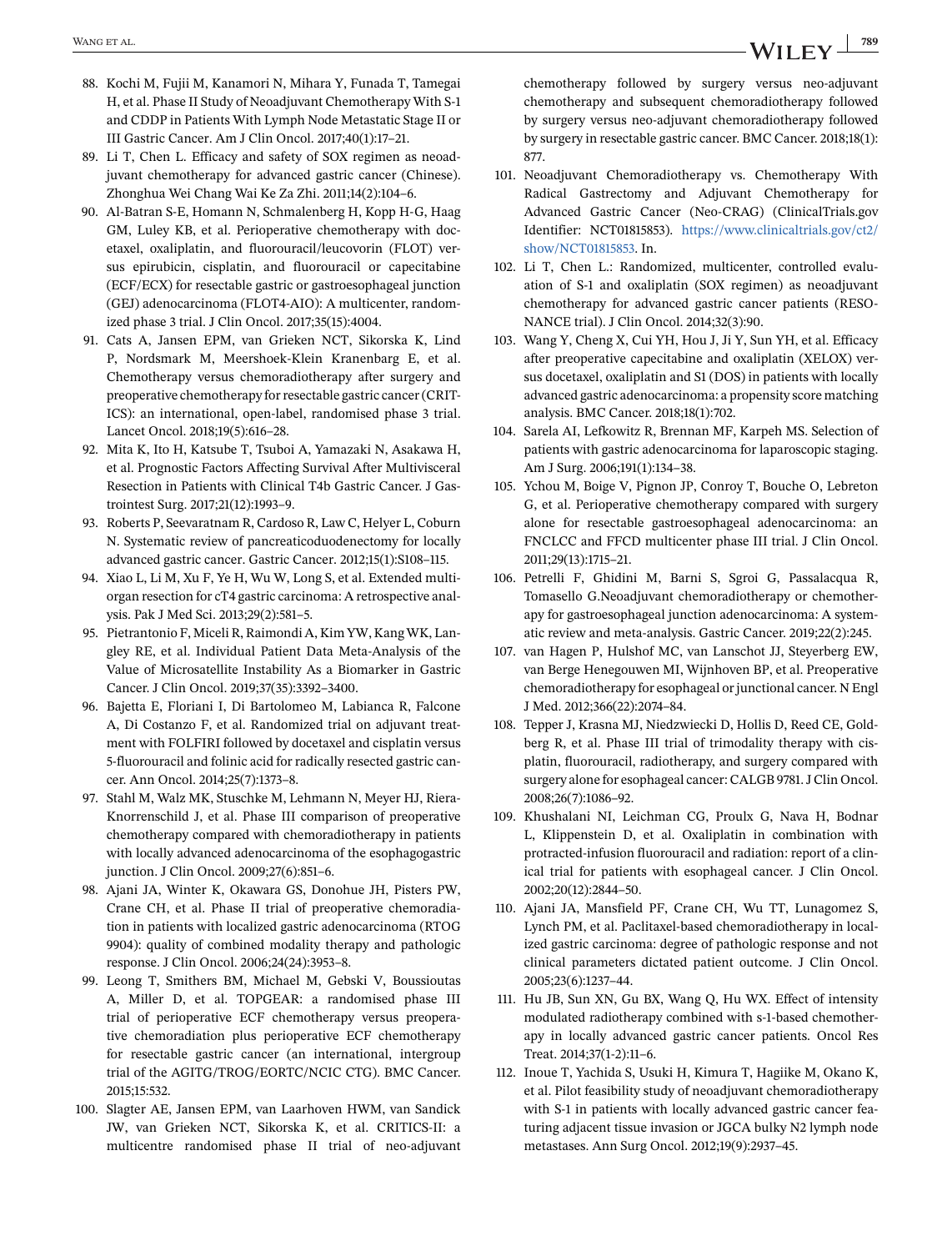# <span id="page-43-0"></span>**790** WANGET AL.

- 113. Wang X, Zhao DB, Jin J, Chi Y, Yang L, Tang Y, et al. A Randomized Phase II Trial of Neoadjuvant Chemotherapy Compared With Chemoradiation Therapy in Locally Advanced Gastroesophageal and Gastric Adenocarcinoma: Preliminary Results. Int J Radiat Oncol Biol Phys. 2016;96(2):S32.
- 114. Wang X, Zhao DB, Yang L, Chi Y, Tang Y, Li N, et al. S-1 chemotherapy and intensity-modulated radiotherapy after D1/D2 lymph node dissection in patients with node-positive gastric cancer: a phase I/II study. Br J Cancer. 2018;118(3):338– 43.
- 115. Ajani JA, Mansfield PF, Janjan N, Morris J, Pisters PW, Lynch PM, et al. Multi-institutional trial of preoperative chemoradiotherapy in patients with potentially resectable gastric carcinoma. J Clin Oncol. 2004;22(14):2774–80.
- 116. A comparison of combination chemotherapy and combined modality therapy for locally advanced gastric carcinoma. Gastrointestinal Tumor Study Group. Cancer. 1982;49(9):1771–7.
- 117. Gunderson LL, Hoskins RB, Cohen AC, Kaufman S, Wood WC, Carey RW. Combined modality treatment of gastric cancer. Int J Radiat Oncol Biol Phys. 1983;9(7):965–75.
- 118. Li R, Hou WH, Chao J, Woo Y, Glaser S, Amini A, et al. Chemoradiation Improves Survival Compared With Chemotherapy Alone in Unresected Nonmetastatic Gastric Cancer. J Natl Compr Canc Netw 2018;16(8):950–58.
- 119. Mizrak Kaya D, Nogueras-Gonzáles GM, Harada K, Amlashi FG, Thomas I, Rogers JE, et al. Potentially curable gastric adenocarcinoma treated without surgery. Eur J Cancer. 2018;98:23–9.
- 120. Moertel CG, Childs DS, Jr., Reitemeier RJ, Colby MY, Jr., Holbrook MA. Combined 5-fluorouracil and supervoltage radiation therapy of locally unresectable gastrointestinal cancer. Lancet. 1969;2(7626):865–7.
- 121. Wagner AD, Grothe W, Haerting J, Kleber G, Grothey A, Fleig WE. Chemotherapy in advanced gastric cancer: a systematic review and meta-analysis based on aggregate data. J Clin Oncol. 2006;24(18):2903–9.
- 122. Al-Batran SE, Hartmann JT, Probst S, Schmalenberg H, Hollerbach S, Hofheinz R, et al. Phase III trial in metastatic gastroesophageal adenocarcinoma with fluorouracil, leucovorin plus either oxaliplatin or cisplatin: a study of the Arbeitsgemeinschaft Internistische Onkologie. J Clin Oncol. 2008;26(9):1435– 42.
- 123. Hiramoto S, Kikuchi A, Tetsuso H, Yoshioka A, Kohigashi Y, Maeda I. Efficacy of palliative radiotherapy and chemoradiotherapy for unresectable gastric cancer demonstrating bleeding and obstruction. Int J Clin Oncol. 2018;23(6):1090–4.
- 124. Coia LR, Paul AR, Engstrom PF. Combined radiation and chemotherapy as primary management of adenocarcinoma of the esophagus and gastroesophageal junction. Cancer. 1988;61(4):643–9.
- 125. Kim MM, Rana V, Janjan NA, Das P, Phan AT, Delclos ME, et al. Clinical benefit of palliative radiation therapy in advanced gastric cancer. Acta Oncol. 2008;47(3):421–7.
- 126. Minn AY, Hsu A, La T, Kunz P, Fisher GA, Ford JM, et al. Comparison of intensity-modulated radiotherapy and 3 dimensional conformal radiotherapy as adjuvant therapy for gastric cancer. Cancer. 2010;116(16):3943–52.
- 127. Wang X, Li G, Zhang Y, Bai S, Xu F, Wei Y, Gong Y. Single-arc volumetric-modulated arc therapy (sVMAT) as adjuvant treat-

ment for gastric cancer: dosimetric comparisons with threedimensional conformal radiotherapy (3D-CRT) and intensitymodulated radiotherapy (IMRT). Med Dosim. 2013;38(4):395– 400.

- 128. Kang YK, Kang WK, Shin DB, Chen J, Xiong J, Wang J, et al. Capecitabine/cisplatin versus 5-fluorouracil/cisplatin as first-line therapy in patients with advanced gastric cancer: a randomised phase III noninferiority trial. Ann Oncol. 2009;20(4):666–73.
- 129. Koizumi W, Narahara H, Hara T, Takagane A, Akiya T, Takagi M, et al. S-1 plus cisplatin versus S-1 alone for first-line treatment of advanced gastric cancer (SPIRITS trial): a phase III trial. Lancet Oncol. 2008;9(3):215–21.
- 130. Luo HY, Xu RH, Wang F, Qiu MZ, Li YH, Li FH, et al. Phase II trial of XELOX as first-line treatment for patients with advanced gastric cancer. Chemotherapy. 2010;56(2):94–100.
- 131. Lu Z, Zhang X, Liu W, Liu T, Hu B, Li W, et al. A multicenter, randomized trial comparing efficacy and safety of paclitaxel/capecitabine and cisplatin/capecitabine in advanced gastric cancer. Gastric Cancer. 2018;21(5):782–91.
- 132. Van Cutsem E, Moiseyenko VM, Tjulandin S, Majlis A, Constenla M, Boni C, et al. Phase III study of docetaxel and cisplatin plus fluorouracil compared with cisplatin and fluorouracil as first-line therapy for advanced gastric cancer: a report of the V325 Study Group. J Clin Oncol. 2006;24(31):4991–7.
- 133. Wang J, Xu R, Li J, Bai Y, Liu T, Jiao S, et al. Randomized multicenter phase III study of a modified docetaxel and cisplatin plus fluorouracil regimen compared with cisplatin and fluorouracil as first-line therapy for advanced or locally recurrent gastric cancer. Gastric Cancer. 2016;19(1):234–44.
- 134. Xu RH, Wang ZQ, Shen L, Wang W, Lu JW, Dai GH, et al. S-1 plus oxaliplatin versus S-1 plus cisplatin as firstline treatment for advanced diffuse-type or mixed-type gastric/gastroesophageal junction adenocarcinoma: A randomized, phase 3 trial. J Clin Oncol. 2019;37(15):4017.
- 135. Yamada Y, Higuchi K, Nishikawa K, Gotoh M, Fuse N, Sugimoto N, et al. Phase III study comparing oxaliplatin plus S-1 with cisplatin plus S-1 in chemotherapy-naive patients with advanced gastric cancer. Ann Oncol. 2015;26(1):141–8.
- 136. Hall PS, Swinson D, Waters JS, Wadsley J, Falk S, Roy R, et al. Optimizing chemotherapy for frail and elderly patients (pts) with advanced gastroesophageal cancer (aGOAC): The GO2 phase III trial. J Clin Oncol. 2019;37(15):4006.
- 137. Lin R, Chen Y, Zhu J, Lin P, Chen W, Fang W, et al. POF (paclitaxel plus FOLFOX) versus IP PAC (intraperitoneal paclitaxel plus FOLFOX) versus FOLFOX as a first-line treatment in advanced gastric cancer (AGC): Update from a multicenter, randomized phase II trial, FNF-004 trial. J Clin Oncol. 2019;37(15):4035.
- 138. Yamada Y, Boku N, Mizusawa J, Iwasa S, Kadowaki S, Nakayama N, et al. Docetaxel plus cisplatin and S-1 versus cisplatin and S-1 in patients with advanced gastric cancer (JCOG1013): an open-label, phase 3, randomised controlled trial. Lancet Gastroenterol Hepatol. 2019;4(7):501–10.
- 139. Van Cutsem E, Boni C, Tabernero J, Massuti B, Middleton G, Dane F, et al. Docetaxel plus oxaliplatin with or without fluorouracil or capecitabine in metastatic or locally recurrent gastric cancer: a randomized phase II study. Ann Oncol. 2015;26(1):149–56.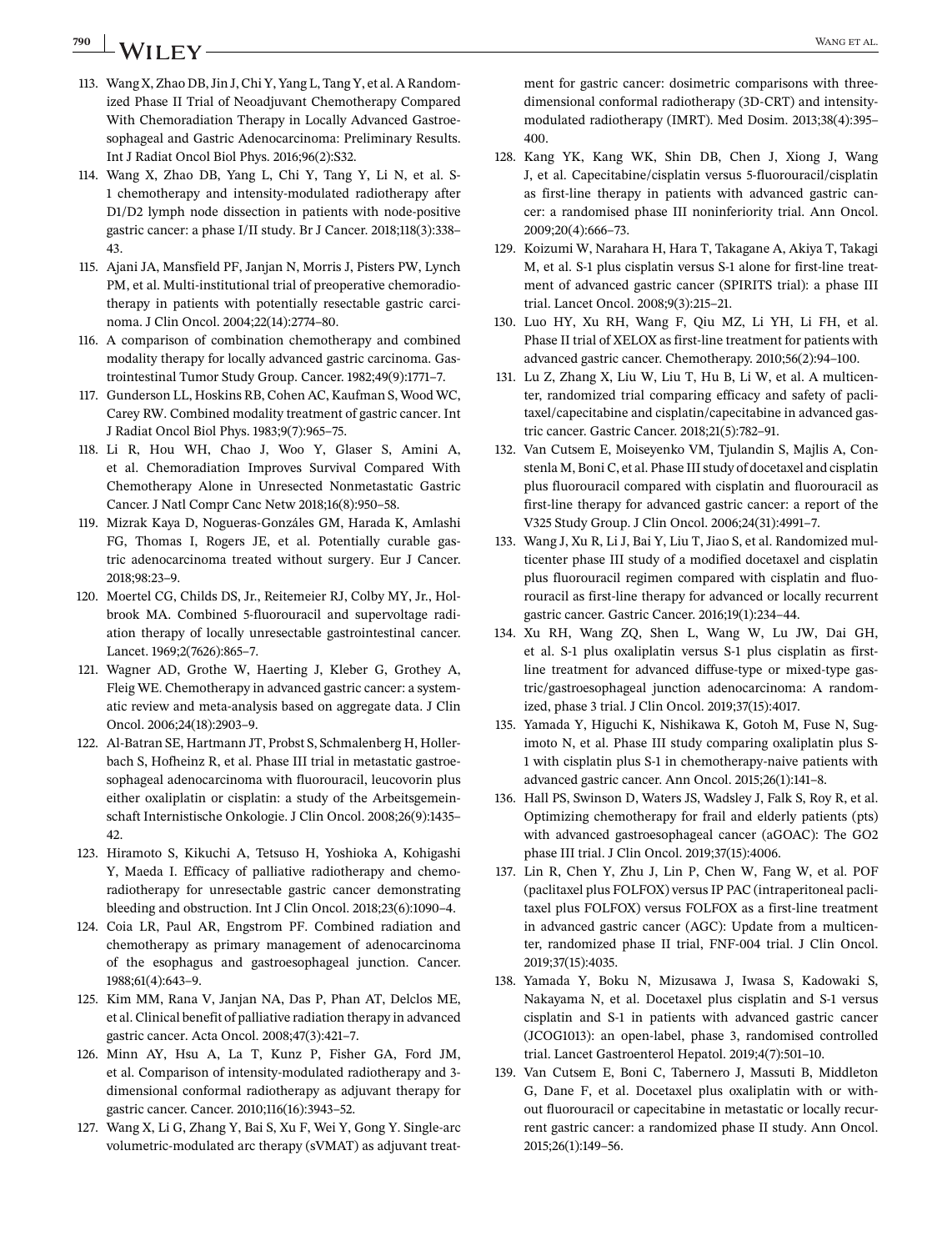- <span id="page-44-0"></span>140. He MM, Zhang DS, Wang F, Wang ZX, Yuan SQ, Wang ZQ, et al. Phase II trial of S-1 plus leucovorin in patients with advanced gastric cancer and clinical prediction by S-1 pharmacogenetic pathway. Cancer Chemother Pharmacol. 2017;79(1):69–79.
- 141. Zhou CF, Ma T, Su Y, Ye ZB, Ji J, Yu YY, et al. UGT1A1 gene polymorphisms and the toxicities of FOLFIRI in Chinese Han patients with gastrointestinal cancer. Anticancer Agents Med Chem. 2013;13(2):235–41.
- 142. Hwang IG, Ji JH, Kang JH, Lee HR, Lee HY, Chi KC, et al. A multi-center, open-label, randomized phase III trial of firstline chemotherapy with capecitabine monotherapy versus capecitabine plus oxaliplatin in elderly patients with advanced gastric cancer. J Geriatr Oncol. 2017;8(3):170–5.
- 143. Hall PS, Lord SR, Collinson M, Marshall H, Jones M, Lowe C, et al.: A randomised phase II trial and feasibility study of palliative chemotherapy in frail or elderly patients with advanced gastroesophageal cancer (321GO). Br J Cancer. 2017;116(4):472.
- 144. Hawkes E, Okines AF, Papamichael D, Rao S, Ashley S, Charalambous H, et al. Docetaxel and irinotecan as second-line therapy for advanced oesophagogastric cancer. Eur J Cancer. 2011;47(8):1146–51.
- 145. Hironaka S, Ueda S, Yasui H, Nishina T, Tsuda M, Tsumura T, et al. Randomized, open-label, phase III study comparing irinotecan with paclitaxel in patients with advanced gastric cancer without severe peritoneal metastasis after failure of prior combination chemotherapy using fluoropyrimidine plus platinum: WJOG 4007 trial. J Clin Oncol. 2013;31(35):4438–44.
- 146. Shitara K, Takashima A, Fujitani K, Koeda K, Hara H, Nakayama N, et al. Nab-paclitaxel versus solvent-based paclitaxel in patients with previously treated advanced gastric cancer (ABSOLUTE): an open-label, randomised, non-inferiority, phase 3 trial. Lancet Gastroenterol Hepatol. 2017;2(4):277–87.
- 147. Li Q, Jiang H, Li H, Xu R, Shen L, Yu Y, et al. Efficacy of trastuzumab beyond progression in HER2 positive advanced gastric cancer: a multicenter prospective observational cohort study. Oncotarget. 2016;7(31):50656–65.
- 148. Nishikawa K, Takahashi T, Takaishi H, Miki A, Noshiro H, Yoshikawa T, et al. Phase II study of the effectiveness and safety of trastuzumab and paclitaxel for taxane- and trastuzumab-naive patients with HER2-positive, previously treated, advanced, or recurrent gastric cancer (JFMC45-1102). Int J Cancer. 2017;140(1):188–96.
- 149. Qin S, Ji J, Xu R-h, Wang W, Tang Y, Bi F, et al. Treatment patterns and outcomes in Chinese gastric cancer by HER2 status: A non-interventional registry study (EVIDENCE). J Clin Oncol. 2019;37(15):4025.
- 150. Qin S, Ji J, Xu RH, Wang W, Tang Y, Bi F, et al. Treatment patterns and outcomes in Chinese gastric cancer patients by HER2 status: a non-interventional registry study (EVIDENCE). Oncologist. 2021.
- 151. Tabernero J, Hoff PM, Shen L, Ohtsu A, Shah MA, Cheng K, et al. Pertuzumab plus trastuzumab and chemotherapy for HER2-positive metastatic gastric or gastro-oesophageal junction cancer (JACOB): final analysis of a double-blind, randomised, placebo-controlled phase 3 study. Lancet Oncol. 2018;19(10):1372–1384.
- 152. Hecht JR, Bang YJ, Qin SK, Chung HC, Xu JM, Park JO, et al. Lapatinib in Combination With Capecitabine Plus

Oxaliplatin in Human Epidermal Growth Factor Receptor 2-Positive Advanced or Metastatic Gastric, Esophageal, or Gastroesophageal Adenocarcinoma: TRIO-013/LOGiC–A Randomized Phase III Trial. J Clin Oncol. 2016;34(5):443– 51.

- 153. Satoh T, Xu RH, Chung HC, Sun GP, Doi T, Xu JM, et al. Lapatinib plus paclitaxel versus paclitaxel alone in the secondline treatment of HER2-amplified advanced gastric cancer in Asian populations: TyTAN–a randomized, phase III study. J Clin Oncol. 2014;32(19):2039–49.
- 154. Kang Y-K, Shah MA, Ohtsu A, Cutsem EV, Ajani JA, Horst Tvd, et al. Thuss-Patience PC: A randomized, openlabel, multicenter, adaptive phase 2/3 study of trastuzumab emtansine (T-DM1) versus a taxane (TAX) in patients (pts) with previously treated HER2-positive locally advanced or metastatic gastric/gastroesophageal junction adenocarcinoma (LA/MGC/GEJC). J Clin Oncol. 2016;34(4):5.
- 155. Fuchs CS, Tomasek J, Yong CJ, Dumitru F, Passalacqua R, Goswami C, et al. Ramucirumab monotherapy for previously treated advanced gastric or gastro-oesophageal junction adenocarcinoma (REGARD): an international, randomised, multicentre, placebo-controlled, phase 3 trial. Lancet. 2014;383(9911):31–9.
- 156. Wilke H, Muro K, Van Cutsem E, Oh SC, Bodoky G, Shimada Y, et al. Ramucirumab plus paclitaxel versus placebo plus paclitaxel in patients with previously treated advanced gastric or gastro-oesophageal junction adenocarcinoma (RAIN-BOW): a double-blind, randomised phase 3 trial. Lancet Oncol. 2014;15(11):1224–35.
- 157. Li J, Qin S, Xu J, Xiong J, Wu C, Bai Y, et al. Randomized, Double-Blind, Placebo-Controlled Phase III Trial of Apatinib in Patients With Chemotherapy-Refractory Advanced or Metastatic Adenocarcinoma of the Stomach or Gastroesophageal Junction. J Clin Oncol. 2016;34(13):1448–54.
- 158. Qin SK, Li J. Expert Committe Consensus. Clinical application of apatinib in the treatment of gastric cancer (Chinese). Linchuang Zhongliuxue Zazhi. 2015;000(009):841–7.
- 159. Kang YK, Boku N, Satoh T, Ryu MH, Chao Y, Kato K, et al. Nivolumab in patients with advanced gastric or gastrooesophageal junction cancer refractory to, or intolerant of, at least two previous chemotherapy regimens (ONO-4538- 12, ATTRACTION-2): a randomised, double-blind, placebocontrolled, phase 3 trial. Lancet. 2017;390(10111):2461–71.
- 160. Boku N, Satoh T, Ryu MH, Chao Y, Kato K, Chung HC, et al. Nivolumab in previously treated advanced gastric cancer (ATTRACTION-2): 3-year update and outcome of treatment beyond progression with nivolumab. Gastric Cancer. 2021.
- 161. Fuchs CS, Doi T, Jang RW, Muro K, Satoh T, Machado M, et al. Safety and Efficacy of Pembrolizumab Monotherapy in Patients With Previously Treated Advanced Gastric and Gastroesophageal Junction Cancer: Phase 2 Clinical KEYNOTE-059 Trial. JAMA Oncol. 2018;4(5):e180013.
- 162. Le DT, Durham JN, Smith KN, Wang H, Bartlett BR, Aulakh LK, et al. Mismatch repair deficiency predicts response of solid tumors to PD-1 blockade. Science. 2017;357(6349):409–13.
- 163. Shitara K, Van Cutsem E, Bang YJ, Fuchs C, Wyrwicz L, Lee KW, et al. Efficacy and Safety of Pembrolizumab or Pembrolizumab Plus Chemotherapy vs Chemotherapy Alone for Patients With First-line, Advanced Gastric Cancer: The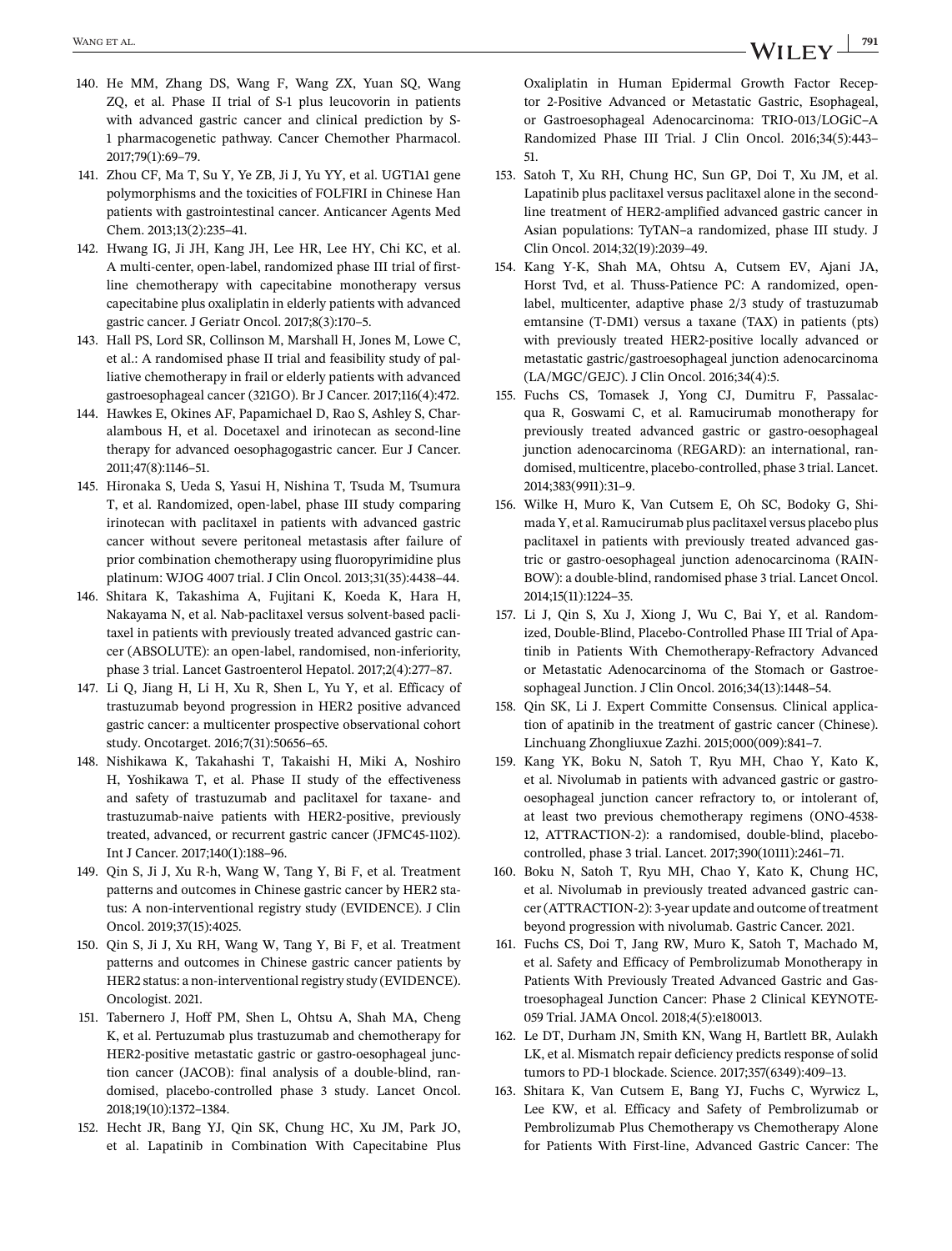## <span id="page-45-0"></span>**792 WANGET AL.** WANGET AL.

KEYNOTE-062 Phase 3 Randomized Clinical Trial. JAMA Oncol. 2020;6(10):1571–80.

- 164. Moehler M, Shitara K, Garrido M, Salman P, Shen L, Wyrwicz L, et al. LBA6\_PR - Nivolumab (nivo) plus chemotherapy (chemo) versus chemo as first-line (1L) treatment for advanced gastric cancer/gastroesophageal junction cancer (GC/GEJC)/esophageal adenocarcinoma (EAC): First results of the CheckMate 649 study. Ann Oncol. 2020;31(4):S1142- S1215. <https://doi.org/10.1016/annonc/annonc325>
- 165. Boku N, Ryu MH, Oh DY, Oh SC, Chung HC, Lee KW, et al. LBA7\_PR Nivolumab plus chemotherapy versus chemotherapy alone in patients with previously untreated advanced or recurrent gastric/gastroesophageal junction (G/GEJ) cancer: ATTRACTION-4 (ONO-4538-37) study. Ann Oncol. 2020;31:S1192.
- 166. Wang F, Wei XL, Wang FH, Xu N, Shen L, Dai GH, et al. Safety, efficacy and tumor mutational burden as a biomarker of overall survival benefit in chemo-refractory gastric cancer treated with toripalimab, a PD-1 antibody in phase Ib/II clinical trial NCT02915432. Ann Oncol. 2019;30(9):1479–86.
- 167. Kim ST, Cristescu R. Comprehensive molecular characterization of clinical responses to PD-1 inhibition in metastatic gastric cancer. Nat Med. 2018;24(9):1449–58.
- 168. Qiu MZ, He CY, Yang DJ, Zhou DL, Zhao BW, Wang XJ, et al. Observational cohort study of clinical outcome in Epstein-Barr virus associated gastric cancer patients. Ther Adv Med Oncol. 2020;12:1758835920937434.
- 169. Xie T, Liu Y, Zhang Z, Zhang X, Gong J, Qi C, et al. Positive Status of Epstein-Barr Virus as a Biomarker for Gastric Cancer Immunotherapy: A Prospective Observational Study. J Immunother. 2020;43(4):139–44.
- 170. Janjigian YY, Maron SB, Chatila WK, Millang B, Chavan SS, Alterman C, et al. First-line pembrolizumab and trastuzumab in HER2-positive oesophageal, gastric, or gastro-oesophageal junction cancer: an open-label, single-arm, phase 2 trial. Lancet Oncol. 2020;21(6):821–31.
- 171. Shen L, Peng Z, Zhang YQ, et al. Camrelizumab combined with capecitabine and oxaliplatin followed by camrelizumab and apatinib as first-line therapy for advanced or metastatic gastric or gastroesophageal junction cancer: updated results from a multicenter, open label phase II trial [abstract no. 4031]. J Clin Oncol. 2019;37(15).
- 172. Leake PA, Cardoso R, Seevaratnam R, Lourenco L, Helyer L, Mahar A, et al. A systematic review of the accuracy and utility of peritoneal cytology in patients with gastric cancer. Gastric Cancer. 2012;15(1):S27–37.
- 173. Jamel S, Markar SR, Malietzis G, Acharya A, Athanasiou T, Hanna GB. Prognostic significance of peritoneal lavage cytology in staging gastric cancer: systematic review and metaanalysis. Gastric Cancer. 2018;21(1):10–18.
- 174. Coccolini F, Catena F, Glehen O, Yonemura Y, Sugarbaker PH, Piso P, et al. Effect of intraperitoneal chemotherapy and peritoneal lavage in positive peritoneal cytology in gastric cancer. Systematic review and meta-analysis. Eur J Surg Oncol. 2016;42(9):1261–67.
- 175. Lopez-Basave HN, Quiroz-Sandoval OA, Padilla-Rosciano AE, Leon-Takahashi AM, Miranda-Devora G, Arrollo-Monroy A. Role of cytoreductive surgery and hyperthermic intraperitoneal

chemotherapy in the treatment of gastric cancer. Cir Cir. 2018;86(3):277–84.

- 176. Kodera Y, Ito S, Mochizuki Y, Ohashi N, Tanaka C, Kobayashi D, et al. Long-term follow up of patients who were positive for peritoneal lavage cytology: final report from the CCOG0301 study. Gastric Cancer. 2012;15(3):335–37.
- 177. Kano K, Aoyama T, Maezawa Y, Nakajima T, Ikeda K, Yamada T, et al. The survival and prognosticators of peritoneal cytologypositive gastric cancer patients who received upfront gastrectomy and subsequent S-1 chemotherapy. Int J Clin Oncol. 2017;22(5):887–96.
- 178. Coccolini F, Cotte E, Glehen O, Lotti M, Poiasina E, Catena F, et al. Intraperitoneal chemotherapy in advanced gastric cancer. Meta-analysis of randomized trials. Eur J Surg Oncol. 2014;40(1):12–26.
- 179. Yamaguchi H, Kitayama J, Ishigami H, Emoto S, Yamashita H, Watanabe T. A phase 2 trial of intravenous and intraperitoneal paclitaxel combined with S-1 for treatment of gastric cancer with macroscopic peritoneal metastasis. Cancer. 2013;119(18):3354–8.
- 180. Yoshida K, Yamaguchi K, Okumura N, Tanahashi T, Kodera Y. Is conversion therapy possible in stage IV gastric cancer: the proposal of new biological categories of classification. Gastric Cancer. 2016;19(2):329–38.
- 181. Ishigami H, Fujiwara Y, Fukushima R, Nashimoto A, Yabusaki H, Imano M, et al. Phase III Trial Comparing Intraperitoneal and Intravenous Paclitaxel Plus S-1 Versus Cisplatin Plus S-1 in Patients With Gastric Cancer With Peritoneal Metastasis: PHOENIX-GC Trial. J Clin Oncol. 2018;36(19):1922–9.
- 182. Niibe Y, Hayakawa K. Oligometastases and oligo-recurrence: the new era of cancer therapy. Jpn J Clin Oncol. 2010;40(2):107– 111.
- 183. Milano MT, Katz AW, Zhang H, Okunieff P. Oligometastases treated with stereotactic body radiotherapy: long-term follow-up of prospective study. Int J Radiat Oncol Biol Phys. 2012;83(3):878–86.
- 184. Hellman S, Weichselbaum RR. Oligometastases. J Clin Oncol. 1995;13(1):8–10.
- 185. Badgwell B, Cormier JN, Xing Y, Yao J, Bose D, Krishnan S, et al. Attempted salvage resection for recurrent gastric or gastroesophageal cancer. Ann Surg Oncol. 2009;16(1):42–50.
- 186. Ishido K, Higuchi K, Tanabe S, Azuma M, Sasaki T, Katada C, et al. Chemoradiotherapy for patients with recurrent lymphnode metastasis or local recurrence of gastric cancer after curative gastrectomy. Jpn J Radiol. 2016;34(1):35–42.
- 187. Xu C, Xie J, Liang N, Wang J, Qiao L, Luo H, et al. Concurrent involved-field radiotherapy and XELOX in gastric cancer patients with postoperative oligometastatic recurrence. Journal of Cancer Research and Therapeutics. 2014;10(8):267–71.
- 188. Maruyama K, Kaminishi M, Hayashi K, Isobe Y, Honda I, Katai H, et al. Japanese Gastric Cancer Association Registration Committee. Gastric cancer treated in 1991 in Japan: data analysis of nationwide registry. Gastric Cancer. 2006;9(2):51–66.
- 189. Ohira M, Toyokawa T, Sakurai K, Kubo N, Tanaka H, Muguruma K, et al. Current status in remnant gastric cancer after distal gastrectomy. World J Gastroenterol. 2016;22(8):2424–33.
- 190. Japanese Gastric Cancer Association. Japanese classification of gastric carcinoma (Japanese), 13 edn: JinYuan; 1999.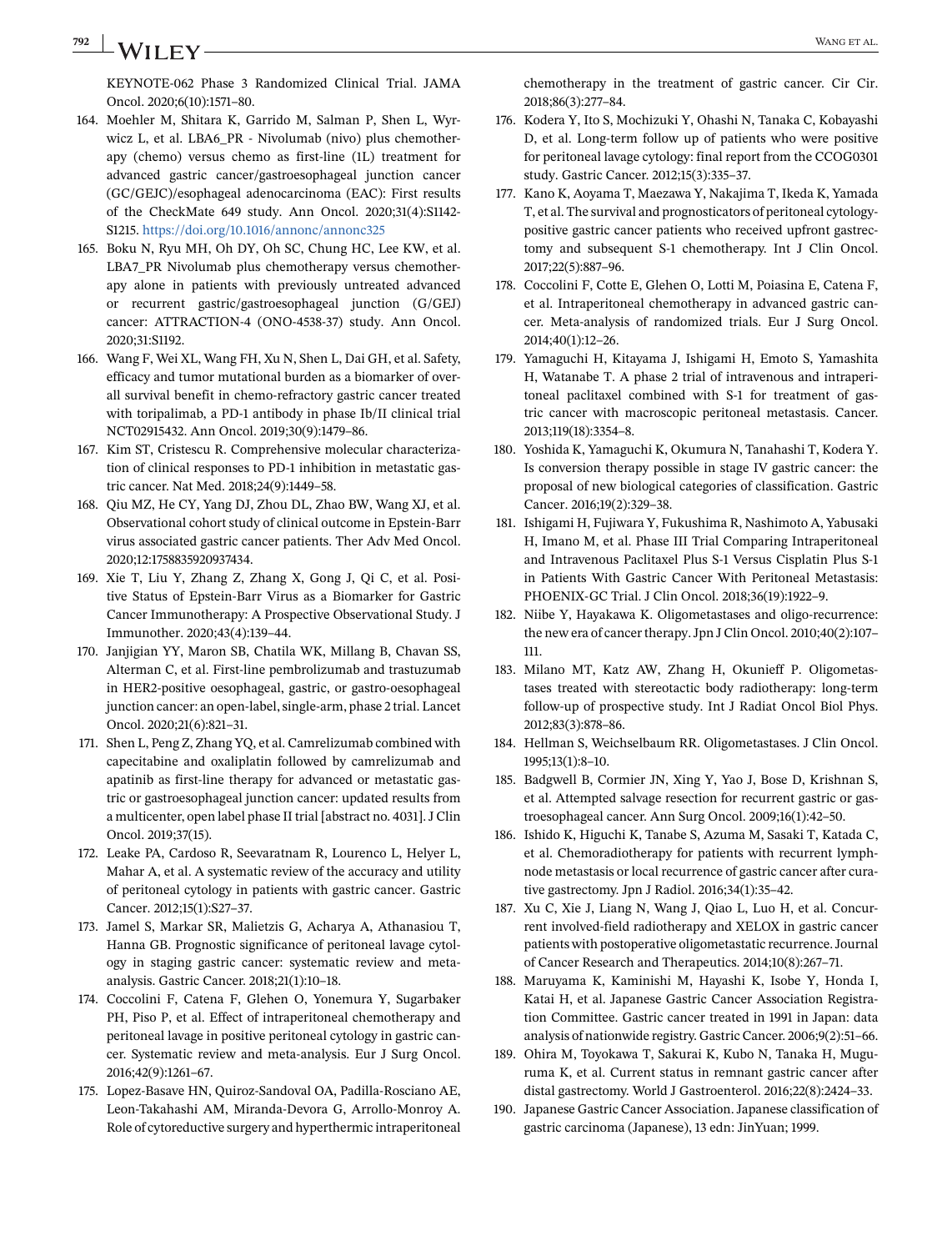- <span id="page-46-0"></span>191. Sano T, Sasako M, Yamamoto S, Nashimoto A, Kurita A, Hiratsuka M, et al. Gastric cancer surgery: morbidity and mortality results from a prospective randomized controlled trial comparing D2 and extended para-aortic lymphadenectomy– Japan Clinical Oncology Group study 9501. J Clin Oncol. 2004;22(14):2767–73.
- 192. Fujitani K, Yang HK, Mizusawa J, Kim YW, Terashima M, Han SU, et al. Gastrectomy plus chemotherapy versus chemotherapy alone for advanced gastric cancer with a single non-curable factor (REGATTA): a phase 3, randomised controlled trial. Lancet Oncol. 2016;17(3):309–18.
- 193. Yoshikawa T, Sasako M, Yamamoto S, Sano T, Imamura H, Fujitani K, et al. Phase II study of neoadjuvant chemotherapy and extended surgery for locally advanced gastric cancer. Br J Surg. 2009;96(9):1015–22.
- 194. Tsuburaya A, Mizusawa J, Tanaka Y, Fukushima N, Nashimoto A, Sasako M. Stomach Cancer Study Group of the Japan Clinical Oncology G: Neoadjuvant chemotherapy with S-1 and cisplatin followed by D2 gastrectomy with para-aortic lymph node dissection for gastric cancer with extensive lymph node metastasis. Br J Surg. 2014;101(6):653–60.
- 195. Ito S, Sano T, Mizusawa J, Takahari D, Katayama H, Katai H, et al. A phase II study of preoperative chemotherapy with docetaxel, cisplatin, and S-1 followed by gastrectomy with D2 plus para-aortic lymph node dissection for gastric cancer with extensive lymph node metastasis: JCOG1002. Gastric Cancer. 2017;20(2):322–31.
- 196. Katayama H, Tsuburaya A, Mizusawa J, Nakamura K, Katai H, Imamura H, et al. An integrated analysis of two phase II trials (JCOG0001 and JCOG0405) of preoperative chemotherapy followed by D3 gastrectomy for gastric cancer with extensive lymph node metastasis. Gastric Cancer. 2019;22(6):1301–7.
- 197. Wang Y, Yu YY, Li W, Feng Y, Hou J, Ji Y, et al. A phase II trial of Xeloda and oxaliplatin (XELOX) neo-adjuvant chemotherapy followed by surgery for advanced gastric cancer patients with para-aortic lymph node metastasis. Cancer Chemother Pharmacol. 2014;73(6):1155–61.
- 198. Thelen A, Jonas S, Benckert C, Lopez-Hanninen E, Neumann U, Rudolph B, et al. Liver resection for metastatic gastric cancer. Eur J Surg Oncol. 2008;34(12):1328–34.
- 199. Li W, Jiang H, Yu Y, Wang Y, Wang Z, Cui Y, et al. Outcomes of gastrectomy following upfront chemotherapy in advanced gastric cancer patients with a single noncurable factor: a cohort study. Cancer Manag Res. 2019;11:2007–13.
- 200. Liao YY, Peng NF, Long D, Yu PC, Zhang S, Zhong JH, Li LQ. Hepatectomy for liver metastases from gastric cancer: a systematic review. BMC Surg. 2017;17(1):14.
- 201. Gavriilidis P, Roberts KJ, de'Angelis N, Sutcliffe RP. Gastrectomy Alone or in Combination With Hepatic Resection in the Management of Liver Metastases From Gastric Cancer: A Systematic Review Using an Updated and Cumulative Meta-Analysis. J Clin Med Res. 2019;11(8):600–8.
- 202. Markar SR, Mikhail S, Malietzis G, Athanasiou T, Mariette C, Sasako M, Hanna GB. Influence of Surgical Resection of Hepatic Metastases From Gastric Adenocarcinoma on Long-term Survival: Systematic Review and Pooled Analysis. Ann Surg. 2016;263(6):1092–1101.
- 203. Montagnani F, Crivelli F, Aprile G, Vivaldi C, Pecora I, De Vivo R, et al. Long-term survival after liver metastasectomy in gas-

tric cancer: Systematic review and meta-analysis of prognostic factors. Cancer Treat Rev. 2018;69:11–20.

- 204. Kataoka K, Kinoshita T, Moehler M, Mauer M, Shitara K, Wagner AD, et al. Current management of liver metastases from gastric cancer: what is common practice? New challenge of EORTC and JCOG. Gastric Cancer. 2017;20(5):904–12.
- 205. Guner A, Son T, Cho I, Kwon IG, An JY, Kim HI, Cheong JH, Noh SH, Hyung WJ: Liver-directed treatments for liver metastasis from gastric adenocarcinoma: comparison between liver resection and radiofrequency ablation. Gastric Cancer. 2016;19(3):951–60.
- 206. Zhou F, Yu XL, Liang P, Cheng Z, Han ZY, Yu J, et al. Microwave ablation is effective against liver metastases from gastric adenocarcinoma. Int J Hyperthermia. 2017;33(7):830–5.
- 207. Fukami Y, Kaneoka Y, Maeda A, Takayama Y, Takahashi T, Uji M, Kumada T. Adjuvant hepatic artery infusion chemotherapy after hemihepatectomy for gastric cancer liver metastases. Int J Surg. 2017;46:79–84.
- 208. Liu SF, Lu CR, Cheng HD, Xi HQ, Cui JX, Li JY, et al. Comparison of Therapeutic Efficacy between Gastrectomy with Transarterial Chemoembolization Plus Systemic Chemotherapy and Systemic Chemotherapy Alone in Gastric Cancer with Synchronous Liver Metastasis. Chin Med J. 2015;128(16):2194– 2201.
- 209. Goodman KA, Wiegner EA, Maturen KE, Zhang Z, Mo Q, Yang G, et al. Dose-escalation study of single-fraction stereotactic body radiotherapy for liver malignancies. Int J Radiat Oncol Biol Phys. 2010;78(2):486–93.
- 210. Oki E, Tokunaga S, Emi Y, Kusumoto T, Yamamoto M, Fukuzawa K, et al. Surgical treatment of liver metastasis of gastric cancer: a retrospective multicenter cohort study (KSCC1302). Gastric Cancer. 2016;19(3):968–76.
- 211. Tang K, Liu Y, Dong L, Zhang B, Wang L, Chen J, et al. Influence of thermal ablation of hepatic metastases from gastric adenocarcinoma on long-term survival: Systematic review and pooled analysis. Medicine (Baltimore). 2018;97(49): e13525.
- 212. Brieau B, Auzolle C, Pozet A, Tougeron D, Bouche O, Soibinet P, et al. Efficacy of modern chemotherapy and prognostic factors in patients with ovarian metastases from gastric cancer: A retrospective AGEO multicentre study. Dig Liver Dis. 2016;48(4):441–45.
- 213. Cho JH, Lim JY, Choi AR, Choi SM, Kim JW, Choi SH, Cho JY. Comparison of Surgery Plus Chemotherapy and Palliative Chemotherapy Alone for Advanced Gastric Cancer with Krukenberg Tumor. Cancer Res Treat. 2015;47(4):697–705.
- 214. Yan D, Du Y, Dai G, Huang L, Xu Q, Yu P. Management Of Synchronous Krukenberg Tumors From Gastric Cancer: a Singlecenter Experience. J Cancer. 2018;9(22):4197–4203.
- 215. Shinohara T, Maeda Y, Hamada T, Futakawa N. Survival benefit of surgical treatment for liver metastases from gastric cancer. J Gastrointest Surg. 2015;19(6):1043–51.
- 216. Cui JK, Liu M, Shang XK. Hepatectomy for Liver Metastasis of Gastric Cancer: A Meta-Analysis. Surg Innov. 2019;26(6):692–7.
- 217. Hwang JE, Kim SH, Jin J, Hong JY, Kim MJ, Jung SH, et al. Combination of percutaneous radiofrequency ablation and systemic chemotherapy are effective treatment modalities for metachronous liver metastases from gastric cancer. Clin Exp Metastasis. 2014;31(1):25–32.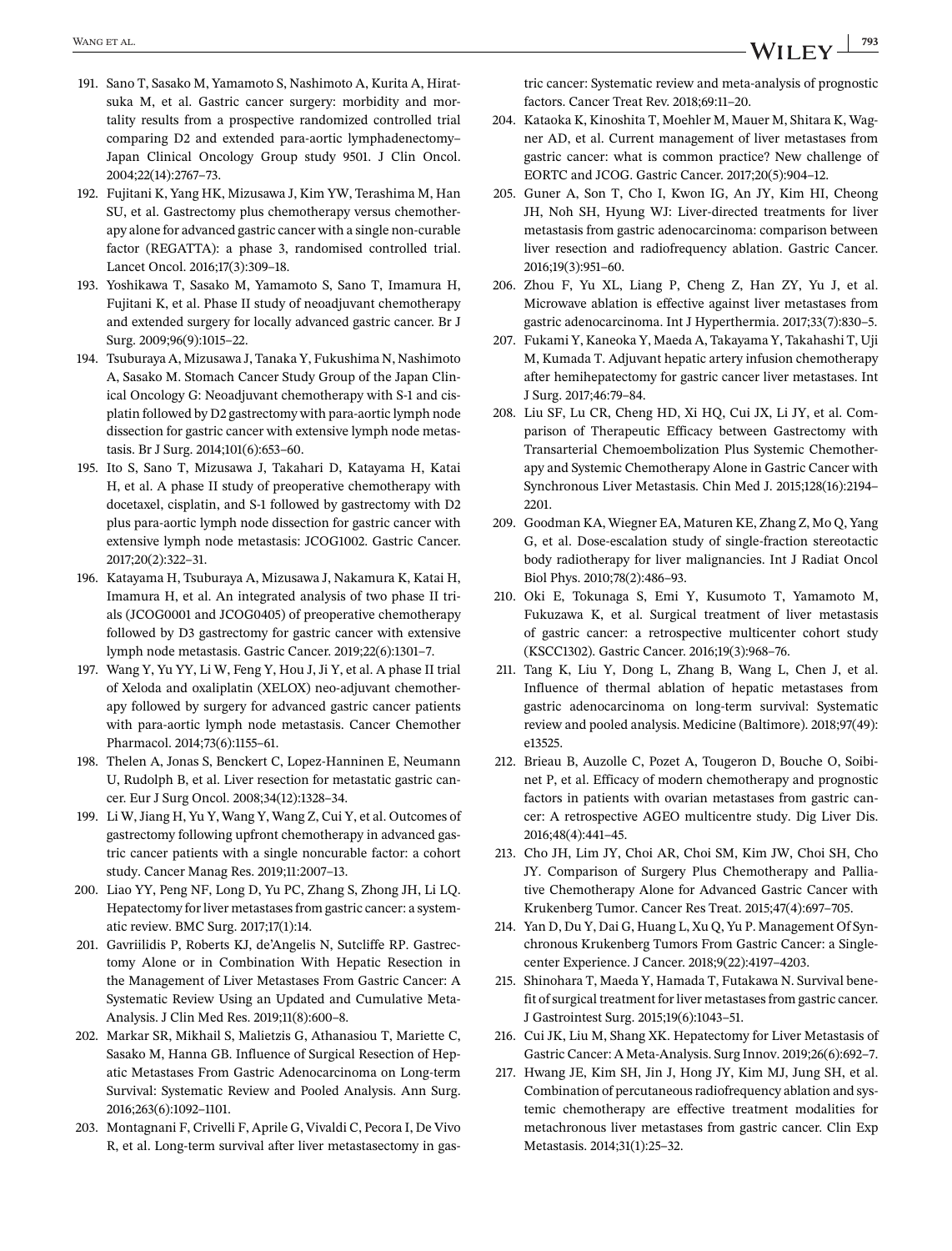## <span id="page-47-0"></span>**794 WANGET AL.** WANGET AL.

- 218. Aurello P, Berardi G, Antolino L, Antonelli G, Rampini A, Moschetta G, Ramacciato G. Is a Surgical Approach Justified in Metachronous Krukenberg Tumor from Gastric Cancer? A Systematic Review. Oncol Res Treat. 2018;41(10):644–9.
- 219. Rosa F, Marrelli D, Morgagni P, Cipollari C, Vittimberga G, Framarini M, et al. Krukenberg Tumors of Gastric Origin: The Rationale of Surgical Resection and Perioperative Treatments in a Multicenter Western Experience. World J Surg. 2016;40(4):921–28.
- 220. Guo ZQ, Yu JM, Li W, Fu ZM, Lin Y, Shi YY, et al. Survey and analysis of the nutritional status in hospitalized patients with malignant gastric tumors and its influence on the quality of life. Support Care Cancer. 2020;28(1):373–80.
- 221. Lu Z, Fang Y, Liu C, Zhang X, Xin X, He Y, et al. Early Interdisciplinary Supportive Care in Patients With Previously Untreated Metastatic Esophagogastric Cancer: A Phase III Randomized Controlled Trial. J Clin Oncol. 2021;39(7):748–56.
- 222. Guidelines Committee of the Chinese Society of Clinical Oncology. Chinese Society of Clinical Oncology (CSCO) guidelines for nutritional therapy in patients with malignant tumor. Beijing: People's Medical Publishing House, 2019.
- 223. Gastric Cancer Committee of the China Anti-Cancer Association Committee and the Gastrointestinal Surgery Committee of the Chinese Society of Surgery. Chinese Expert Consensus on the perioperative nutritional therapy for gastric cancer (2019 Edition). Zhongguo Shiyong Waike Zazhi. 2020;40(2): 145– 51.
- 224. Kondrup J, Rasmussen HH, Hamberg O, Stanga Z. Nutritional risk screening (NRS 2002): a new method based on an analysis of controlled clinical trials. Clin Nutr. 2003;2(3):321–36.
- 225. Bauer J, Capra S, Ferguson M. Use of the scored Patient-Generated Subjective Global Assessment (PG-SGA) as a nutrition assessment tool in patients with cancer. Eur J Clin Nutr. 2002;56(8):779–85.
- 226. Mortensen K, Nilsson M, Slim K, Schäfer M, Mariette C, Braga M, et al. Consensus guidelines for enhanced recovery after gastrectomy: Enhanced Recovery After Surgery (ERAS®) Society recommendations. Br J Surg. 2014;101(10):1209–29.
- 227. Shi H, Xu H, Li S, Cao W, Li W, Ba Y, et al. The 5-step principle for the treatment of malnutrition. Zhongliu Daixie yu Yingyang Dianzi Zazhi. 2015;000(001):29–33.
- 228. Shi HP, Li SY, Wang KH, Wu XT, Li Y, Zhao QC, et al. Guidelines for nutritional therapy in patients with gastric cancer (Chinese). Zhongliu Daixie yu Yingyang Dianzi Zazhi. 2015; (02):488–91.
- 229. Kim YI, Choi IJ.Endoscopic management of tumor bleeding from inoperable gastric cancer. Clin Endosc. 2015;48(2):121–27.
- 230. Chen Y, Yang Y, Xu WJ, Xin YJ, Wang YN, Zhou X, Li X. Clinical application of interventional embolization in tumorassociated hemorrhage. Ann Transl Med. 2020;8(6):394.
- 231. Bian SB, Shen WS, Xi HQ, Wei B, Chen L: Palliative Therapy for Gastric Outlet Obstruction Caused by Unresectable Gastric Cancer: A Meta-analysis Comparison of Gastrojejunostomy with Endoscopic Stenting. Chin Med J. 2016;129(9):1113– 21.
- 232. Liu H, Xu Q, Ma FH, Marshal M, Li Y, Li WK, Tian YT. Clinical results of total laparoscopic partial gastrectomy for gastric cancer with pyloric obstruction. Zhonghua Zhongliu Zazhi. 2020;42(06):445–48.
- 233. Smyth EC, Verheij M, Allum W, Cunningham D, Cervantes A, Arnold D, Committee EG. Gastric cancer: ESMO Clinical Practice Guidelines for diagnosis, treatment and follow-up. Ann Oncol. 2016;27(5):v38–v49.
- 234. Association Japanese Gastric Cancer. Japanese Classifcation of Gastric Carcinoma (Japanese). 15th ed. Tokyo: Kanehara Shuppan; 2017.
- 235. Japanese Gastric Cancer A. Japanese gastric cancer treatment guidelines 2014 (ver. 4). Gastric Cancer. 2017;20(1):1-19.
- 236. Blair VR, McLeod M, Carneiro F, Coit DG, D'Addario JL, van Dieren JM, et al. Hereditary diffuse gastric cancer: updated clinical practice guidelines. Lancet Oncol. 2020;21(8):e386 e397.
- 237. Pharoah PD, Guilford P, Caldas C. International Gastric Cancer Linkage C: Incidence of gastric cancer and breast cancer in CDH1 (E-cadherin) mutation carriers from hereditary diffuse gastric cancer families. Gastroenterology. 2001;121(6):1348–53.
- 238. Majewski IJ, Kluijt I, Cats A, Scerri TS, de Jong D, Kluin RJ, et al. An alpha-E-catenin (CTNNA1) mutation in hereditary diffuse gastric cancer. J Pathol. 2013;229(4):621–29.
- 239. Kluijt I, Sijmons RH, Hoogerbrugge N, Plukker JT, de Jong D, van Krieken JH, et al. Familial gastric cancer: guidelines for diagnosis, treatment and periodic surveillance. Fam Cancer. 2012;11(3):363–9.
- 240. van der Post RS, Vogelaar IP, Carneiro F, Guilford P, Huntsman D, Hoogerbrugge N, et al. Hereditary diffuse gastric cancer: updated clinical guidelines with an emphasis on germline CDH1 mutation carriers. J Med Genet. 2015;52(6):361–74.
- 241. de Boer WB, Ee H, Kumarasinghe MP. Neoplastic Lesions of Gastric Adenocarcinoma and Proximal Polyposis Syndrome (GAPPS) Are Gastric Phenotype. Am J Surg Pathol. 2018;42(1):1–8.
- 242. Worthley DL, Phillips KD, Wayte N, Schrader KA, Healey S, Kaurah P, et al. Gastric adenocarcinoma and proximal polyposis of the stomach (GAPPS): a new autosomal dominant syndrome. Gut. 2012;61(5):774–79.
- 243. Hansford S, Kaurah P, Li-Chang H, Woo M, Senz J, Pinheiro H, et al. Hereditary Diffuse Gastric Cancer Syndrome: CDH1 Mutations and Beyond. JAMA Oncol. 2015;1(1):23–32.
- 244. Syngal S, Brand RE, Church JM, Giardiello FM, Hampel HL, Burt RW.American College of G: ACG clinical guideline: Genetic testing and management of hereditary gastrointestinal cancer syndromes. Am J Gastroenterol. 2015;110(2):223–62; quiz 263.
- 245. Capelle LG, Van Grieken NC, Lingsma HF, Steyerberg EW, Klokman WJ, Bruno MJ, et al. Risk and epidemiological time trends of gastric cancer in Lynch syndrome carriers in the Netherlands. Gastroenterology. 2010;138(2):487–92.
- 246. Kim JW, Shin SS, Heo SH, Choi YD, Lim HS, Park YK, et al. Diagnostic performance of 64-section CT using CT gastrography in preoperative T staging of gastric cancer according to 7th edition of AJCC cancer staging manual. Eur Radiol. 2012;22(3):654–62.
- 247. Habermann CR, Weiss F, Riecken R, Honarpisheh H, Bohnacker S, Staedtler C, et al. Preoperative staging of gastric adenocarcinoma: comparison of helical CT and endoscopic US. Radiology. 2004;230(2):465–71.
- 248. Hasegawa S, Yoshikawa T, Shirai J, Fujikawa H, Cho H, Doiuchi T, et al. A prospective validation study to diagnose